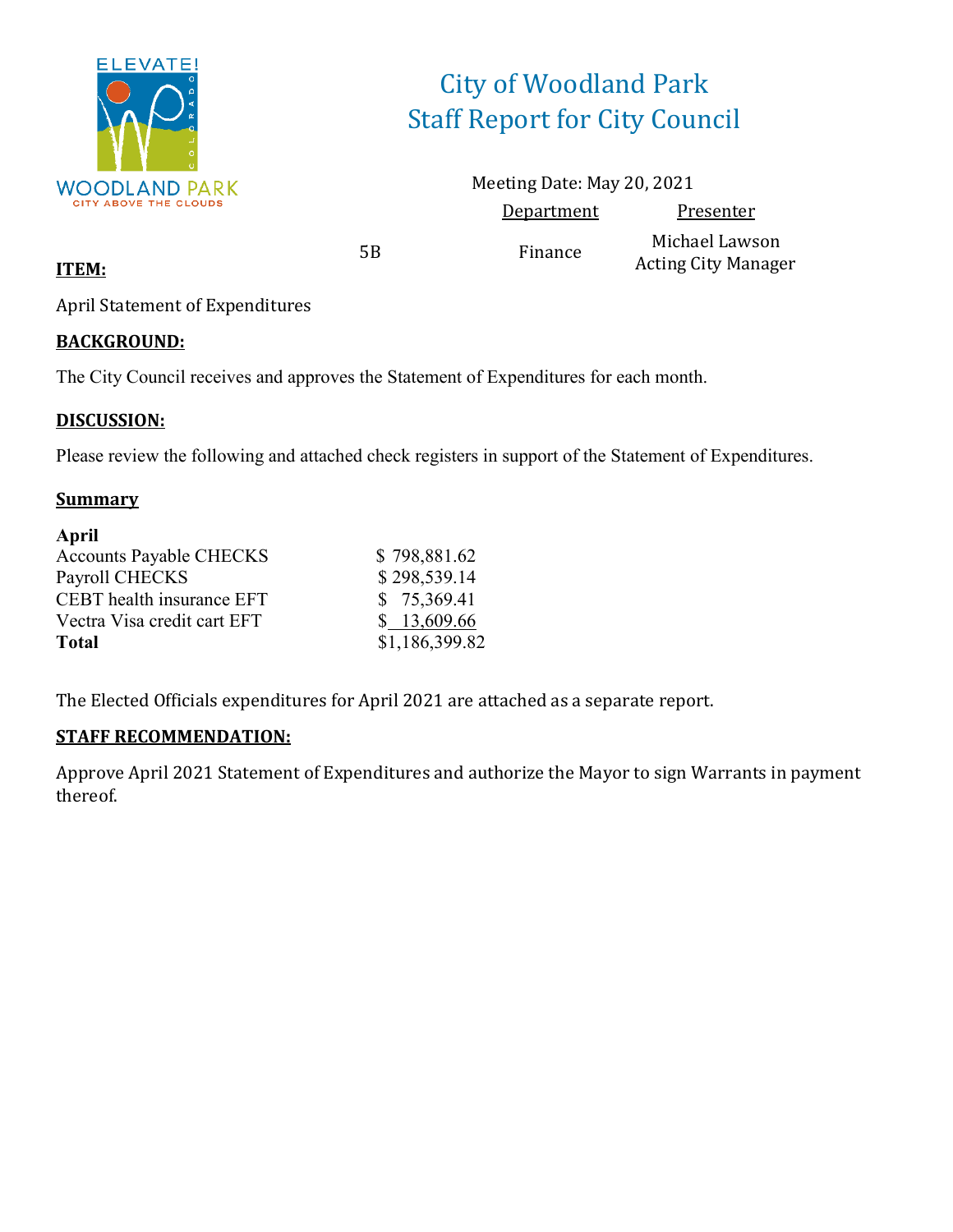**ap550\_pg.php/Job No: 88110**

# **Year End Payment Register City of Woodland Park 06.06.2021 15:25**

**Page 1 of 17 USER: MEDWARDS**

| Payment |       |    |                                     |          | Num            | Gross     |           |           | Net Payment          | HP |            |
|---------|-------|----|-------------------------------------|----------|----------------|-----------|-----------|-----------|----------------------|----|------------|
| Number  | Type  | ID | Name                                | SRC      | INV            | Amount    | Discounts |           | Pay   Date           |    | Void Batch |
| 111710  | CHK   | A  | BADGER METER INC                    | 4278     | 1              | 1,388.40  | 0.00      | 1,388.40  | 04/01/2021           |    | 41691      |
|         |       |    | LTE SERVICE UNIT - F/S              | 1420667  |                | 1,388.40  | 0.00      | 1,388.40  |                      |    |            |
|         | DIST: |    | 510-350-5300                        |          | 1,388.40       |           |           |           |                      |    |            |
|         |       |    |                                     |          |                |           |           |           |                      |    |            |
| 111711  | CHK A |    | <b>BLACK HILLS ENERGY</b>           | 4035     | $\overline{4}$ | 11,251.11 | 0.00      |           | 11,251.11 04/01/2021 |    | 41691      |
|         |       |    | 03/2021 CHARGES                     | 3242021  |                | 45,004.44 | 0.00      | 11,251.11 |                      |    |            |
|         | DIST: |    | 100-118-5700                        |          | 1,934.34       |           |           |           |                      |    |            |
|         | DIST: |    | $220 - 455 - 5700$                  |          | 347.15         |           |           |           |                      |    |            |
|         | DIST: |    | 100-332-5700                        |          | 833.56         |           |           |           |                      |    |            |
|         | DIST: |    | 100-334-5700                        |          | 924.25         |           |           |           |                      |    |            |
|         | DIST: |    | 510-342-5700                        |          | 778.10         |           |           |           |                      |    |            |
|         | DIST: |    | 520-347-5700                        |          | 2,272.19       |           |           |           |                      |    |            |
|         | DIST: |    | 220-452-5700                        |          | 4,161.52       |           |           |           |                      |    |            |
| 111712  | CHK A |    | BLAZER ELECTRIC SUPPLY OF COLO 4830 |          | 2              | 8,399.80  | 0.00      |           | 8,399.80 04/01/2021  |    | 41691      |
|         |       |    | REPLACEMENT STREET LIGHTS           |          | S002133106.001 | 7,917.32  | 0.00      | 7,917.32  |                      |    |            |
|         | DIST: |    | 100-118-6500                        |          | 7,917.32       |           |           |           |                      |    |            |
|         |       |    | SPECIAL ITEM - B&G                  |          | S002145303.001 | 482.48    | 0.00      | 482.48    |                      |    |            |
|         | DIST: |    | 100-118-6500                        |          | 482.48         |           |           |           |                      |    |            |
|         |       |    |                                     |          |                |           |           |           |                      |    |            |
| 111713  | CHK A |    | BRUCKNER TRUCK SALES                | 4482     | $\mathbf{1}$   | 693.19    | 0.00      |           | 693.19 04/01/2021    |    | 41691      |
|         |       |    | #54 REPAIR                          |          | XA121000590:01 | 693.19    | 0.00      | 693.19    |                      |    |            |
|         | DIST: |    | 100-332-4410                        |          | 693.19         |           |           |           |                      |    |            |
|         |       |    |                                     |          |                |           |           |           |                      |    |            |
| 111714  | CHK A |    | CHAD MILDBRANDT                     | 5159     | $\mathbf{1}$   | 198.00    | 0.00      | 198.00    | 04/01/2021           |    | 41691      |
|         |       |    | BARTENDING - UPCC                   | 03292021 |                | 198.00    | 0.00      | 198.00    |                      |    |            |
|         | DIST: |    | 220-455-7000                        |          | 198.00         |           |           |           |                      |    |            |
| 111715  | CHK A |    | CINTAS CORPORATION NO 2             | 4977     | 1              | 61.80     | 0.00      |           | 61.80 04/01/2021     |    | 41691      |
|         |       |    | UNIFORM - FLEET                     |          | 4079073971     | 61.80     | 0.00      | 61.80     |                      |    |            |
|         | DIST: |    | 100-332-6210                        |          | 61.80          |           |           |           |                      |    |            |
|         |       |    |                                     |          |                |           |           |           |                      |    |            |
| 111716  | CHK A |    | CONROY'S PLUS ONE INC               | 4918     | $\mathbf{2}$   | 351.00    | 0.00      | 351.00    | 04/01/2021           |    | 41691      |
|         |       |    | REPAIR #54                          | 815221   |                | 185.00    | 0.00      | 185.00    |                      |    |            |
|         | DIST: |    | 100-332-4410                        |          | 185.00         |           |           |           |                      |    |            |
|         |       |    | $REPAIR - #50$                      | 815281   |                | 166.00    | 0.00      | 166.00    |                      |    |            |
|         | DIST: |    | 100-332-4410                        |          | 166.00         |           |           |           |                      |    |            |
| 111717  | CHK A |    | CORE & MAIN LP                      | 4980     | $\mathbf{1}$   | 124.50    | 0.00      |           | 124.50 04/01/2021    |    | 41691      |
|         |       |    | PARTS - $F/S$                       | N852033  |                | 124.50    | 0.00      | 124.50    |                      |    |            |
|         | DIST: |    | 510-345-6110                        |          | 124.50         |           |           |           |                      |    |            |
|         |       |    |                                     |          |                |           |           |           |                      |    |            |
| 111718  | CHK A |    | EMPLOYERS COUNCIL SERVICES, IN 5099 |          | $\mathbf{2}$   | 3,000.00  | 0.00      |           | 3,000.00 04/01/2021  |    | 41691      |
|         |       |    | TRAINING                            |          | 0000373978     | 1,500.00  | 0.00      | 1,500.00  |                      |    |            |
|         | DIST: |    | 100-199-3335                        |          | 1,500.00       |           |           |           |                      |    |            |
|         |       |    | TRAINING                            |          | 0000373980     | 1,500.00  | 0.00      | 1,500.00  |                      |    |            |
|         | DIST: |    | 100-199-3335                        |          | 1,500.00       |           |           |           |                      |    |            |
| 111719  | CHK A |    | FIRST GENERAL SERVICES FRONT R 5238 |          | $\mathbf{1}$   | 28,126.27 | 0.00      |           | 28,126.27 04/01/2021 |    | 41691      |
|         |       |    | CITY HALL CONCRETE PROJECT          |          | 8531-11377-3   | 28,126.27 | 0.00      | 28,126.27 |                      |    |            |
|         | DIST: |    | 410-335-7207                        |          | 29,606.60      |           |           |           |                      |    |            |
|         | DIST: |    | 410-335-7207                        |          | 1,480.33-      |           |           |           |                      |    |            |
|         |       |    |                                     |          |                |           |           |           |                      |    |            |
| 111720  | CHK A |    | FRED'S TOWING, LLC                  | 4254     | $\mathbf{1}$   | 250.00    | 0.00      |           | 250.00 04/01/2021    |    | 41691      |
|         |       |    | REPAIR - HOLDER                     | 4930     |                | 250.00    | 0.00      | 250.00    |                      |    |            |
|         | DIST: |    | 100-332-4430                        |          | 250.00         |           |           |           |                      |    |            |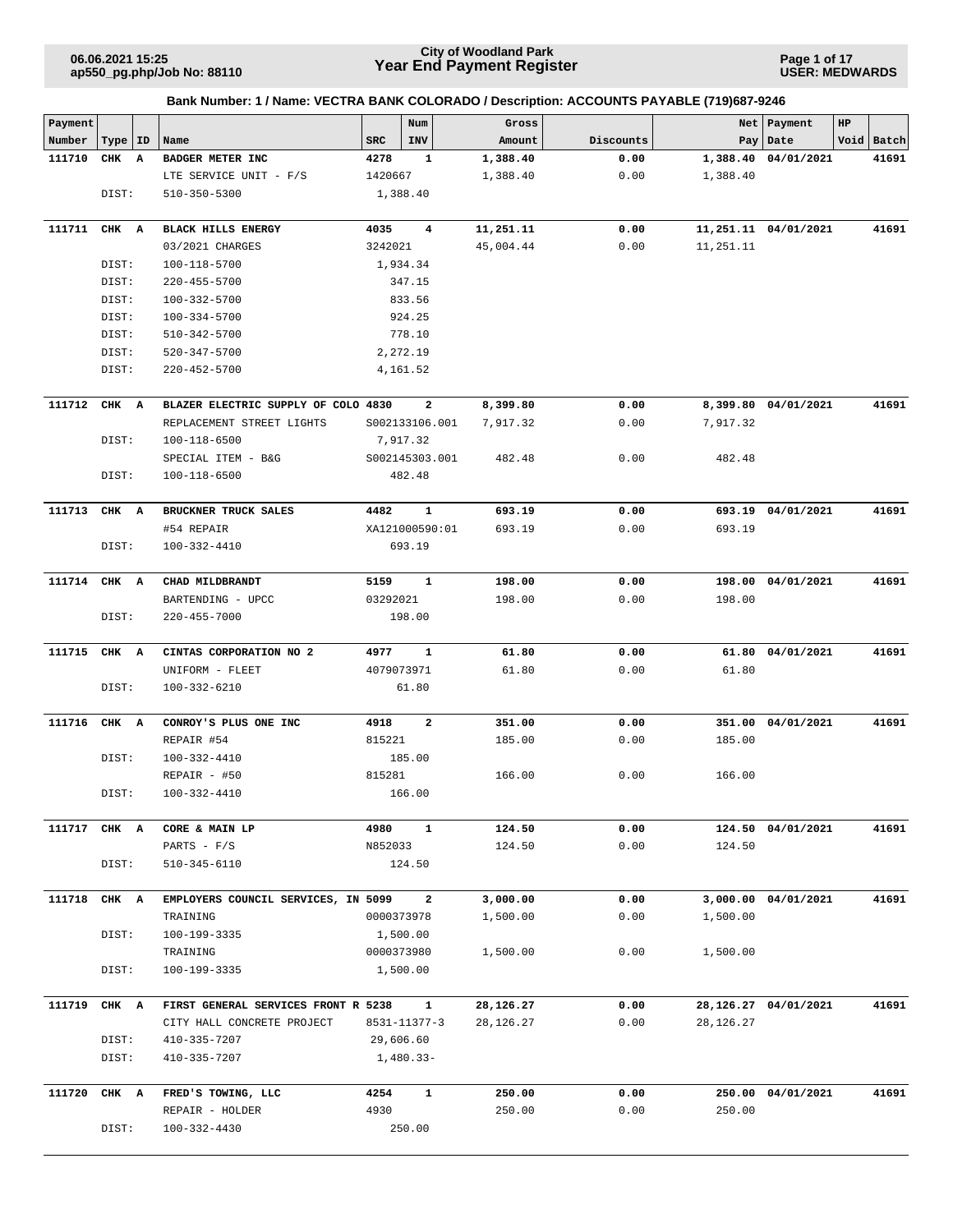**Page 2 of 17 USER: MEDWARDS**

| Payment      |       |    |                                                                   |                   | Num            | Gross            |              | Net      | Payment                     | HP |            |
|--------------|-------|----|-------------------------------------------------------------------|-------------------|----------------|------------------|--------------|----------|-----------------------------|----|------------|
| Number       | Type  | ID | Name                                                              | <b>SRC</b>        | <b>INV</b>     | Amount           | Discounts    |          | Pay   Date                  |    | Void Batch |
| 111721       | CHK A |    | IVAN RODRIGUEZ                                                    | 5281              | 1              | 85.00            | 0.00         | 85.00    | 04/01/2021                  |    | 41691      |
|              |       |    | TRAINING - WPPD                                                   | 03292021          |                | 85.00            | 0.00         | 85.00    |                             |    |            |
|              | DIST: |    | 100-221-5800                                                      |                   | 85.00          |                  |              |          |                             |    |            |
|              |       |    |                                                                   |                   |                |                  |              |          |                             |    |            |
| 111722       | CHK A |    | <b>JANEL ROSE CAVILEE</b>                                         | 5280              | $\mathbf{1}$   | 85.00            | 0.00         |          | 85.00 04/01/2021 VOID 41691 |    |            |
|              |       |    | TRAINING                                                          | 03292021          |                | 85.00            | 0.00         | 85.00    |                             |    |            |
|              | DIST: |    | 100-221-5800                                                      |                   | 85.00          |                  |              |          |                             |    |            |
|              |       |    |                                                                   |                   |                |                  |              |          |                             |    |            |
| 111723       | CHK A |    | L.N. CURTIS & SONS<br>UNIFORM - WPPD                              | 5123<br>INV470086 | $\mathbf{1}$   | 147.96<br>147.96 | 0.00<br>0.00 | 147.96   | 147.96 04/01/2021           |    | 41691      |
|              | DIST: |    | 100-221-6210                                                      |                   | 147.96         |                  |              |          |                             |    |            |
|              |       |    |                                                                   |                   |                |                  |              |          |                             |    |            |
| 111724       | CHK A |    | LAWSON PRODUCTS, INC.                                             | 2935              | 1              | 100.02           | 0.00         |          | 100.02 04/01/2021           |    | 41691      |
|              |       |    | WIPERS - STREETS                                                  | 9308280606        |                | 100.02           | 0.00         | 100.02   |                             |    |            |
|              | DIST: |    | 100-334-4320                                                      |                   | 100.02         |                  |              |          |                             |    |            |
|              |       |    |                                                                   |                   |                |                  |              |          |                             |    |            |
| 111725       | CHK A |    | MIDWEST CARD AND ID SOLUTIONS                                     | 5112              | 1              | 750.00           | 0.00         |          | 750.00 04/01/2021           |    | 41691      |
|              |       |    | EMERGENCY ID TRACKER                                              | 28152             |                | 750.00           | 0.00         | 750.00   |                             |    |            |
|              | DIST: |    | 100-221-2240                                                      |                   | 750.00         |                  |              |          |                             |    |            |
| 111726       | CHK A |    | HILARY LABARRE                                                    | $\mathbf{1}$      | 1              | 41.33            | 0.00         |          | 41.33 04/01/2021            |    | 41691      |
|              |       |    | UTILITY DEPOSIT                                                   | 417.17            |                | 41.33            | 0.00         | 41.33    |                             |    |            |
|              | DIST: |    | 510-342-3461                                                      |                   | 41.06          |                  |              |          |                             |    |            |
|              | DIST: |    | 510-342-3469                                                      |                   | 0.27           |                  |              |          |                             |    |            |
|              |       |    |                                                                   |                   |                |                  |              |          |                             |    |            |
| 111727       | CHK A |    | MUTUAL OF OMAHA INSURANCE COMP 5128                               |                   | 1              | 3,159.15         | 0.00         |          | 3,159.15 04/01/2021         |    | 41691      |
|              |       |    | 04/2021 COVERAGE STD LTD LIFE 00187557638                         |                   |                | 3,159.15         | 0.00         | 3,159.15 |                             |    |            |
|              | DIST: |    | 100-000-2175                                                      |                   | 1,129.01       |                  |              |          |                             |    |            |
|              | DIST: |    | 100-000-2175                                                      |                   | 786.84         |                  |              |          |                             |    |            |
|              | DIST: |    | 100-000-2170                                                      |                   | 1,243.30       |                  |              |          |                             |    |            |
|              |       |    |                                                                   |                   |                |                  |              |          |                             |    |            |
| 111728       | CHK A |    | NATIONAL TRUST/HISTORIC PRESR 2863<br>NATIONAL TRUST SUBSCRIPTION | 03302021          | $\mathbf{1}$   | 30.00            | 0.00         |          | 30.00 04/01/2021            |    | 41691      |
|              |       |    |                                                                   |                   |                | 30.00            | 0.00         | 30.00    |                             |    |            |
|              | DIST: |    | 100-114-5850                                                      |                   | 30.00          |                  |              |          |                             |    |            |
| 111729       | CHK A |    | NORTHERN SAFETY & INDUSTRIAL CO 2417                              |                   | 4              | 153.46           | 0.00         |          | 153.46 04/01/2021           |    | 41691      |
|              |       |    | SAFETY ITEMS - F/S                                                | 904340860         |                | 127.12           | 0.00         | 63.56    |                             |    |            |
|              | DIST: |    | 510-345-2335                                                      |                   | 41.31          |                  |              |          |                             |    |            |
|              | DIST: |    | 520-349-2335                                                      |                   | 22.25          |                  |              |          |                             |    |            |
|              |       |    | $VESTS - F/S$                                                     | 904340861         |                | 179.80           | 0.00         | 89.90    |                             |    |            |
|              | DIST: |    | 510-345-2335                                                      |                   | 58.43          |                  |              |          |                             |    |            |
|              | DIST: |    | 520-349-2335                                                      |                   | 31.47          |                  |              |          |                             |    |            |
|              |       |    |                                                                   |                   |                |                  |              |          |                             |    |            |
| 111730       | CHK A |    | PIKES PEAK REGIONAL BUILDING D 4647                               |                   | $\overline{a}$ | 200.00           | 0.00         |          | 200.00 04/01/2021           |    | 41691      |
|              | DIST: |    | ELEVATOR SERVICE<br>100-118-4310                                  | 1654351           | 100.00         | 100.00           | 0.00         | 100.00   |                             |    |            |
|              |       |    | ELEVATOR SERVICE                                                  | 1742582           |                | 100.00           | 0.00         | 100.00   |                             |    |            |
|              | DIST: |    | 100-118-4310                                                      |                   | 100.00         |                  |              |          |                             |    |            |
|              |       |    |                                                                   |                   |                |                  |              |          |                             |    |            |
| 111731 CHK A |       |    | PROFESSIONAL POLICE SUPPLY                                        | 4796              | $\mathbf{1}$   | 620.00           | 0.00         |          | 620.00 04/01/2021           |    | 41691      |
|              |       |    | UNIFORMS - WPPD                                                   | INV315028         |                | 620.00           | 0.00         | 620.00   |                             |    |            |
|              | DIST: |    | 100-221-6210                                                      |                   | 620.00         |                  |              |          |                             |    |            |
|              |       |    |                                                                   |                   |                |                  |              |          |                             |    |            |
| 111732 CHK A |       |    | ROBERT COLE                                                       | 5194              | $\mathbf{1}$   | 162.50           | 0.00         |          | 162.50 04/01/2021           |    | 41691      |
|              |       |    | INSTRUCTOR - P&R                                                  | 03302021          |                | 162.50           | 0.00         | 162.50   |                             |    |            |
|              | DIST: |    | 220-451-3400-1000                                                 |                   | 162.50         |                  |              |          |                             |    |            |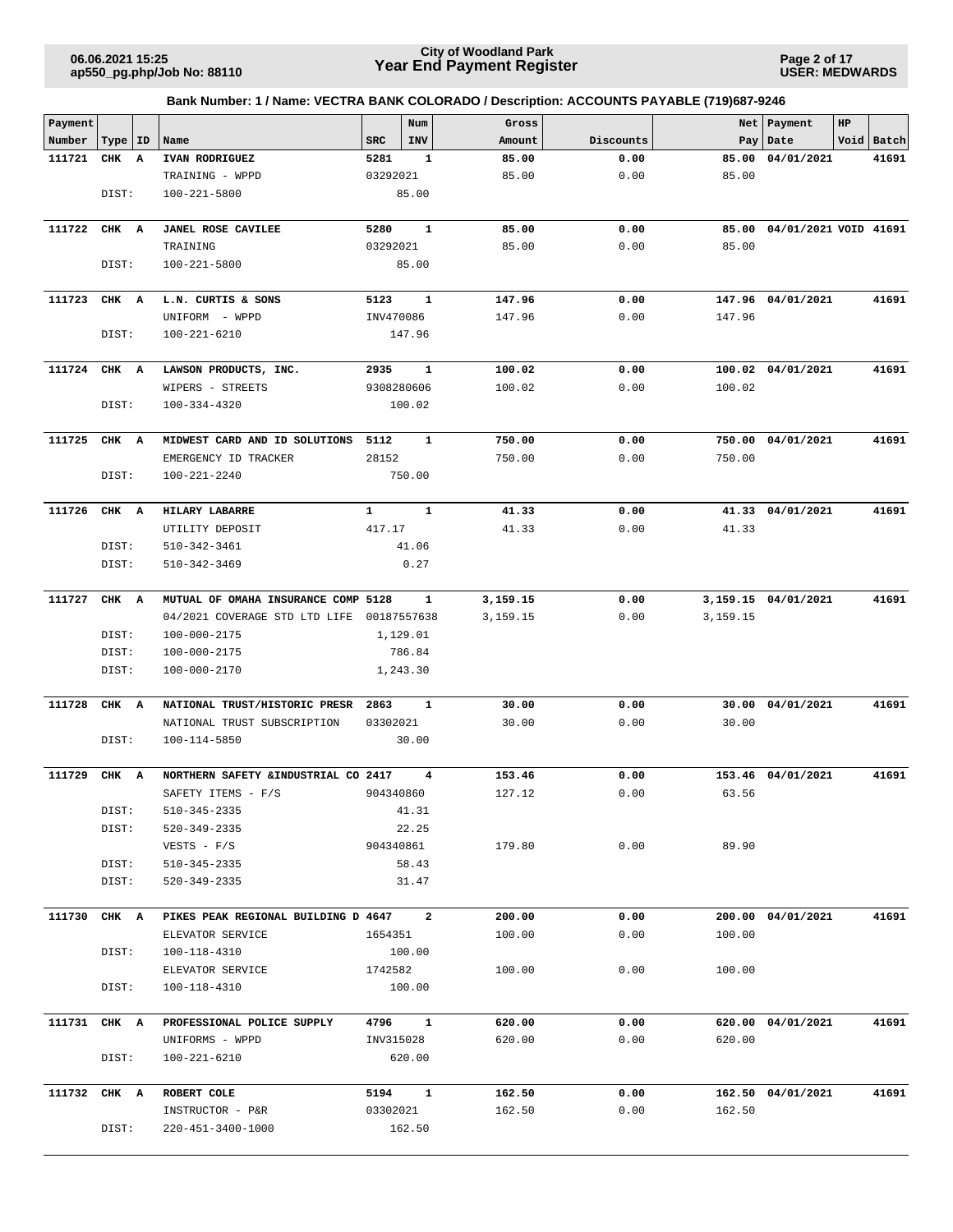**Page 3 of 17 USER: MEDWARDS**

| Payment      |           |                                       |            | Num            | Gross    |           | Net    | Payment           | HP |            |
|--------------|-----------|---------------------------------------|------------|----------------|----------|-----------|--------|-------------------|----|------------|
| Number       | Type   ID | Name                                  | <b>SRC</b> | INV            | Amount   | Discounts |        | Pay   Date        |    | Void Batch |
| 111733       | CHK A     | SGS ACCUTEST INC.                     | 4859       | $\mathbf{1}$   | 217.50   | 0.00      | 217.50 | 04/01/2021        |    | 41691      |
|              |           | 01/21 WATER QUALITY TEST              |            | 52160125642    | 217.50   | 0.00      | 217.50 |                   |    |            |
|              | DIST:     | $510 - 342 - 3350$                    |            | 217.50         |          |           |        |                   |    |            |
|              |           |                                       |            |                |          |           |        |                   |    |            |
| 111734 CHK A |           | SHERWIN-WILLIAMS                      | 1890       | $\mathbf{1}$   | 134.80   | 0.00      |        | 134.80 04/01/2021 |    | 41691      |
|              |           | PAINT SUPPLIES - B&G                  | $9840 - 3$ |                | 134.80   | 0.00      | 134.80 |                   |    |            |
|              | DIST:     | 100-118-4240                          |            | 134.80         |          |           |        |                   |    |            |
|              |           |                                       |            |                |          |           |        |                   |    |            |
| 111735       | CHK A     | SNO-WHITE LINEN & UNIFORM, INC 581    |            | 1              | 348.28   | 0.00      |        | 348.28 04/01/2021 |    | 41691      |
|              |           | EVENT EXPENSE - UPCC                  | S58470     |                | 348.28   | 0.00      | 348.28 |                   |    |            |
|              | DIST:     | $220 - 455 - 5000$                    |            | 348.28         |          |           |        |                   |    |            |
|              |           |                                       |            |                |          |           |        |                   |    |            |
| 111736       | CHK A     | SOUTHERN GLAZER'S WINE & SPIRI 2805   |            | $\overline{a}$ | 168.52   | 0.00      |        | 168.52 04/01/2021 |    | 41691      |
|              |           | LIQUOR SUPPLIES                       | 2471302    |                | 145.00   | 0.00      | 145.00 |                   |    |            |
|              | DIST:     | 220-455-7000                          |            | 145.00         |          |           |        |                   |    |            |
|              |           | BAR SUPPLIES                          | 2471303    |                | 23.52    | 0.00      | 23.52  |                   |    |            |
|              | DIST:     | $220 - 455 - 7000$                    |            | 23.52          |          |           |        |                   |    |            |
|              |           |                                       |            |                |          |           |        |                   |    |            |
| 111737       | CHK A     | SUNSTATE EQUIPMENT                    | 2731       | 1              | 411.75   | 0.00      |        | 411.75 04/01/2021 |    | 41691      |
|              |           | BOOM LIFT - B&G                       |            | 8772037-001    | 411.75   | 0.00      | 411.75 |                   |    |            |
|              | DIST:     | 100-118-5600                          |            | 411.75         |          |           |        |                   |    |            |
|              |           |                                       |            |                |          |           |        |                   |    |            |
| 111738       | CHK A     | TRAFFIC SAFETY STORE                  | 5192       | $\mathbf{1}$   | 249.08   | 0.00      |        | 249.08 04/01/2021 |    | 41691      |
|              |           | SAFETY VESTS - STREETS                |            | INV000778848   | 249.08   | 0.00      | 249.08 |                   |    |            |
|              | DIST:     | 100-334-2335                          |            | 249.08         |          |           |        |                   |    |            |
|              |           |                                       |            |                |          |           |        |                   |    |            |
| 111739       | CHK A     | USA BLUEBOOK                          | 1779       | 3              | 325.08   | 0.00      |        | 325.08 04/01/2021 |    | 41691      |
|              |           |                                       | 518667     |                | 437.18   | 0.00      | 218.59 |                   |    |            |
|              | DIST:     | GLOVES & SUPPLIES                     |            | 178.15         |          |           |        |                   |    |            |
|              |           | 520-349-6110                          |            |                |          |           |        |                   |    |            |
|              | DIST:     | 510-345-2335                          |            | 23.22          |          |           |        |                   |    |            |
|              | DIST:     | 520-349-2335                          |            | 17.22          |          |           |        |                   |    |            |
|              |           | PARTS - $F/S$                         | 519069     |                | 106.49   | 0.00      | 106.49 |                   |    |            |
|              | DIST:     | 510-345-6111                          |            | 106.49         |          |           |        |                   |    |            |
|              |           |                                       |            |                |          |           |        |                   |    |            |
| 111740       | CHK A     | WOODLAND PUMP & SUPPLY CO INC. 699    |            | 1              | 540.00   | 0.00      |        | 540.00 04/01/2021 |    | 41691      |
|              |           | ADAPTER - WTP                         | 13397      |                | 540.00   | 0.00      | 540.00 |                   |    |            |
|              | DIST:     | 510-342-6110                          |            | 540.00         |          |           |        |                   |    |            |
|              |           |                                       |            |                |          |           |        |                   |    |            |
| 111741 CHK A |           | BECKER ARENA PRODUCTS, INC.           | 1992       | $\mathbf{1}$   | 903.52   | 0.00      |        | 903.52 04/08/2021 |    | 41723      |
|              |           | RINK PAINT                            | 1025466    |                | 903.52   | 0.00      | 903.52 |                   |    |            |
|              | DIST:     | 100-118-4240                          |            | 903.52         |          |           |        |                   |    |            |
|              |           |                                       |            |                |          |           |        |                   |    |            |
| 111742 CHK A |           | BENEDETTI, PAUL C.                    | 4038       | $\mathbf{1}$   | 175.00   | 0.00      |        | 175.00 04/08/2021 |    | 41723      |
|              |           | LEGAL SERVICES                        | 03312021   |                | 175.00   | 0.00      | 175.00 |                   |    |            |
|              | DIST:     | 215-710-3210                          |            | 175.00         |          |           |        |                   |    |            |
| 111743 CHK A |           | CENTURYLINK                           |            | 4342 3         | 565.87   | 0.00      |        | 565.87 04/08/2021 |    | 41723      |
|              |           |                                       | 3252021    |                |          | 0.00      | 565.87 |                   |    |            |
|              | DIST:     | 03/2021 CHARGES<br>$220 - 455 - 5300$ |            |                | 1,697.61 |           |        |                   |    |            |
|              |           |                                       |            | 120.96         |          |           |        |                   |    |            |
|              | DIST:     | 510-342-5300                          |            | 172.21         |          |           |        |                   |    |            |
|              | DIST:     | 520-347-5300                          |            | 272.70         |          |           |        |                   |    |            |
| 111744       | CHK A     | CHIEF PETROLEUM CO.                   | 139        | $\mathbf{1}$   | 481.72   | 0.00      |        | 481.72 04/08/2021 |    | 41723      |
|              |           | BULK FLUUIDS - FLEET                  | 03312102   |                | 481.72   | 0.00      | 481.72 |                   |    |            |
|              | DIST:     | 100-332-6720                          |            | 481.72         |          |           |        |                   |    |            |
|              |           |                                       |            |                |          |           |        |                   |    |            |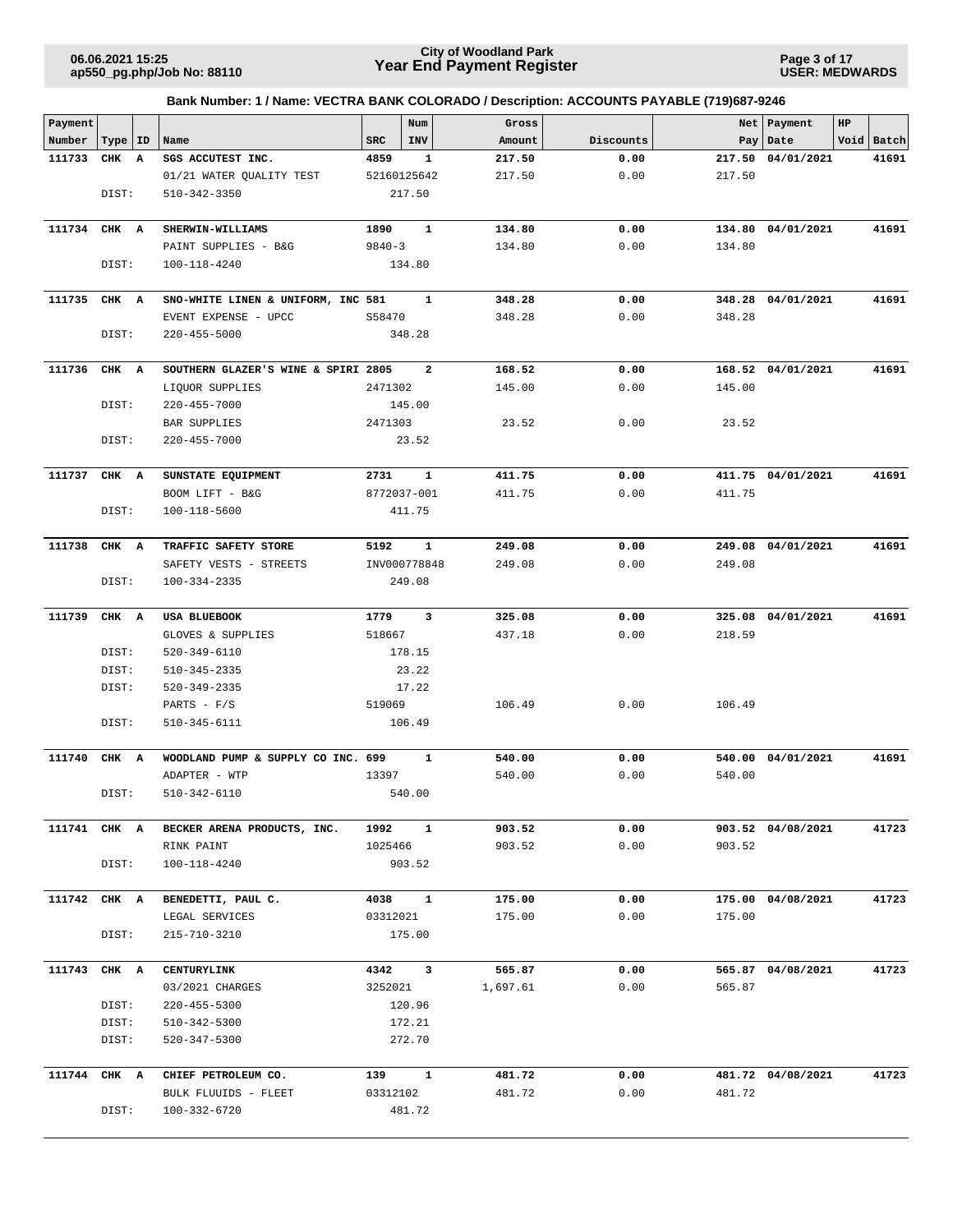**Page 4 of 17 USER: MEDWARDS**

|  | Bank Number: 1 / Name: VECTRA BANK COLORADO / Description: ACCOUNTS PAYABLE (719)687-9246 |  |
|--|-------------------------------------------------------------------------------------------|--|

| Payment<br>Number | Type   ID |   | Name                             | SRC          | Num<br><b>INV</b>        | Gross<br>Amount | Discounts |          | Net Payment<br>Pay   Date | HP<br>Void Batch |
|-------------------|-----------|---|----------------------------------|--------------|--------------------------|-----------------|-----------|----------|---------------------------|------------------|
| 111745            |           |   | CINTAS CORPORATION NO 2          | 4977         | 2                        |                 | 0.00      | 140.10   |                           | 41723            |
|                   | CHK       | А |                                  |              |                          | 140.10<br>61.80 | 0.00      |          | 04/08/2021                |                  |
|                   | DIST:     |   | UNIFORMS - FLEET<br>100-332-6210 |              | 4079731409<br>61.80      |                 |           | 61.80    |                           |                  |
|                   |           |   | UNIFORMS - FLEET                 |              | 4080397439               | 78.30           | 0.00      | 78.30    |                           |                  |
|                   | DIST:     |   | 100-332-6210                     |              | 78.30                    |                 |           |          |                           |                  |
|                   |           |   |                                  |              |                          |                 |           |          |                           |                  |
| 111746            | CHK A     |   | CINTAS FIRE PROTECTION           | 3604         | $\mathbf{1}$             | 1,072.62        | 0.00      |          | 1,072.62 04/08/2021       | 41723            |
|                   |           |   | FIRE INSPECTION                  |              | OF47558873               | 1,072.62        | 0.00      | 1,072.62 |                           |                  |
|                   | DIST:     |   | 100-118-4310                     |              | 1,072.62                 |                 |           |          |                           |                  |
| 111747            | CHK A     |   | COLO SPRINGS CHRISTIAN SCHOOL    | 3819         | $\overline{\phantom{a}}$ | 350.00          | 0.00      |          | 350.00 04/08/2021         | 41723            |
|                   |           |   | GYM RENTAL - VOLLEYBALL          | $2021 - 003$ |                          | 350.00          | 0.00      | 350.00   |                           |                  |
|                   | DIST:     |   | 220-451-3400-1006                |              | 350.00                   |                 |           |          |                           |                  |
|                   |           |   |                                  |              |                          |                 |           |          |                           |                  |
| 111748            | CHK A     |   | CORE & MAIN LP                   | 4980         | $\overline{a}$           | 1,165.24        | 0.00      |          | 1,165.24 04/08/2021       | 41723            |
|                   |           |   | EQUIPMENT - F/S                  | N736602      |                          | 696.24          | 0.00      | 696.24   |                           |                  |
|                   | DIST:     |   | 510-345-4320                     |              | 696.24                   |                 |           |          |                           |                  |
|                   |           |   | TUBING - $F/S$                   | N825963      |                          | 469.00          | 0.00      | 469.00   |                           |                  |
|                   | DIST:     |   | 510-345-6110                     |              | 469.00                   |                 |           |          |                           |                  |
|                   |           |   |                                  |              |                          |                 |           |          |                           |                  |
| 111749            | CHK A     |   | EMPIRE FLUID POWER, INC.         | 2465         | 1                        | 379.23          | 0.00      |          | 379.23 04/08/2021         | 41723            |
|                   |           |   | REPAIR #55                       | 82440        |                          | 379.23          | 0.00      | 379.23   |                           |                  |
|                   | DIST:     |   | 100-332-4410                     |              | 379.23                   |                 |           |          |                           |                  |
| 111750            | CHK A     |   | FOXWORTH-GALBRAITH LUMBER CO     | 96           | $\overline{a}$           | 127.89          | 0.00      |          | 127.89 04/08/2021         | 41723            |
|                   |           |   | 03/2021 CHARGES                  | 3312021      |                          | 255.78          | 0.00      | 127.89   |                           |                  |
|                   | DIST:     |   | 100-118-4240                     |              | 20.40                    |                 |           |          |                           |                  |
|                   | DIST:     |   | 100-118-4310                     |              | 34.32                    |                 |           |          |                           |                  |
|                   | DIST:     |   | 100-118-6500                     |              | 65.88                    |                 |           |          |                           |                  |
|                   | DIST:     |   | 510-345-6110                     |              | 7.29                     |                 |           |          |                           |                  |
|                   |           |   |                                  |              |                          |                 |           |          |                           |                  |
| 111751            | CHK A     |   | GAZETTE, THE                     | 276          | $\mathbf{1}$             | 136.49          | 0.00      |          | 136.49 04/08/2021         | 41723            |
|                   |           |   | LEGAL NOTICES                    | 03312021     |                          | 136.49          | 0.00      | 136.49   |                           |                  |
|                   | DIST:     |   | 100-112-5400                     |              | 95.98                    |                 |           |          |                           |                  |
|                   | DIST:     |   | 100-114-5400                     |              | 40.51                    |                 |           |          |                           |                  |
| 111752            | CHK A     |   | GRAINGER INC.                    | 282          | 3                        | 517.61          | 0.00      |          | 517.61 04/08/2021         | 41723            |
|                   |           |   | EQUIPMENT - WWTP                 |              | 9839658045               | 415.28          | 0.00      | 415.28   |                           |                  |
|                   | DIST:     |   | $520 - 347 - 4320$               |              | 415.28                   |                 |           |          |                           |                  |
|                   |           |   | SUPPLIES - WWTP                  |              | 9840266812               | 59.25           | 0.00      | 59.25    |                           |                  |
|                   | DIST:     |   | 520-347-6110                     |              | 59.25                    |                 |           |          |                           |                  |
|                   |           |   | BROOM HANDLE - WWTP              |              | 9847269694               | 43.08           | 0.00      | 43.08    |                           |                  |
|                   | DIST:     |   | $520 - 347 - 6110$               |              | 43.08                    |                 |           |          |                           |                  |
| 111753            | CHK A     |   | HARDLINE EQUIPMENT               | 4295         | $\mathbf{1}$             | 1,200.00        | 0.00      |          | 1,200.00 04/08/2021       | 41723            |
|                   |           |   | EQUIPMENT RENTAL - B&G           | 42202515     |                          | 1,200.00        | 0.00      | 1,200.00 |                           |                  |
|                   | DIST:     |   | 100-118-4240                     |              | 1,200.00                 |                 |           |          |                           |                  |
|                   |           |   |                                  |              |                          |                 |           |          |                           |                  |
| 111754 CHK A      |           |   | <b>IREA</b>                      | 343          | 3                        | 7,309.73        | 0.00      |          | 7,309.73 04/08/2021       | 41723            |
|                   |           |   | 04/2021 CHARGES                  | 04012021A    |                          | 21,929.19       | 0.00      | 7,309.73 |                           |                  |
|                   | DIST:     |   | 100-118-5710                     |              | 2,529.91                 |                 |           |          |                           |                  |
|                   | DIST:     |   | 220-455-5710                     |              | 668.56                   |                 |           |          |                           |                  |
|                   | DIST:     |   | 100-334-2270                     |              | 4,052.60                 |                 |           |          |                           |                  |
|                   | DIST:     |   | 510-342-5710                     |              | 58.66                    |                 |           |          |                           |                  |
| 111755            | CHK A     |   | KORY T. KATSIMPALIS              | 5157         | $\mathbf{1}$             | 270.00          | 0.00      |          | 270.00 04/08/2021         | 41723            |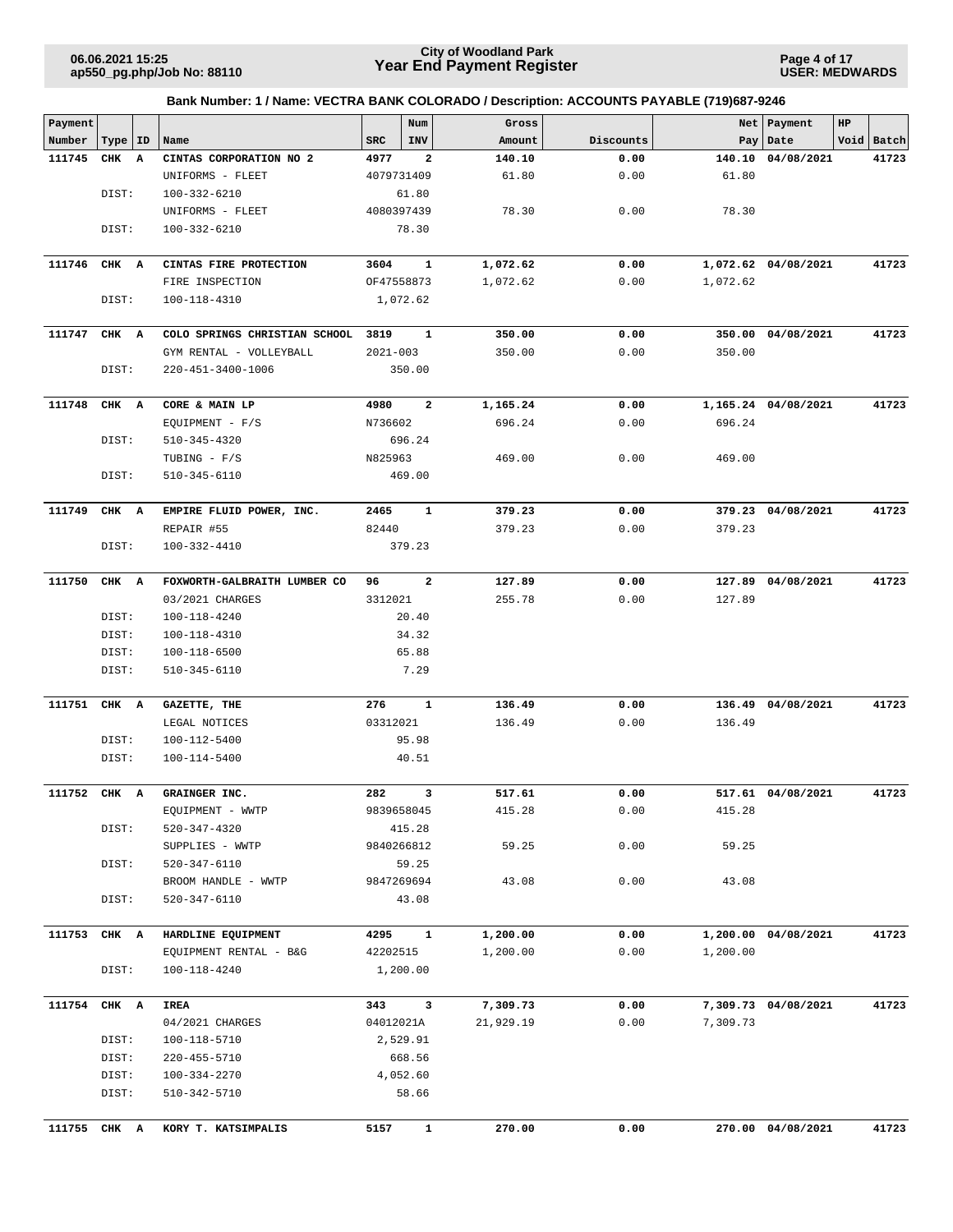**Page 5 of 17 USER: MEDWARDS**

| Payment      |           |                                      |              | Num          | Gross      |           | Net       | Payment              | HP |            |
|--------------|-----------|--------------------------------------|--------------|--------------|------------|-----------|-----------|----------------------|----|------------|
| Number       | Type   ID | Name                                 | <b>SRC</b>   | INV          | Amount     | Discounts | Pay       | Date                 |    | Void Batch |
|              |           | ADMINISTRATIVE SERVICES              | 02282021     |              | 270.00     | 0.00      | 270.00    |                      |    |            |
|              | DIST:     | 215-710-3200                         |              | 270.00       |            |           |           |                      |    |            |
| 111756       | CHK A     | LAFEVER, DALTON                      | 4494         | $\mathbf{1}$ | 85.00      | 0.00      |           | 85.00 04/08/2021     |    | 41723      |
|              |           | OFFICIAL - P&R                       | 04062021     |              | 85.00      | 0.00      | 85.00     |                      |    |            |
|              | DIST:     | 220-451-3400-1002                    |              | 85.00        |            |           |           |                      |    |            |
|              |           |                                      |              |              |            |           |           |                      |    |            |
| 111757       | CHK A     | LAW FIRM OF SUZANNE M. ROGERS, 5054  |              | $\mathbf{1}$ | 2,748.10   | 0.00      |           | 2,748.10 04/08/2021  |    | 41723      |
|              |           | 03/2021 CHARGES                      | 04012021     |              | 2,748.10   | 0.00      | 2,748.10  |                      |    |            |
|              | DIST:     | 100-113-3210                         |              | 2,748.10     |            |           |           |                      |    |            |
| 111758       | CHK A     | <b>HEATH CARGILL</b>                 | $\mathbf{1}$ | 1            | 150.00     | 0.00      |           | 150.00 04/08/2021    |    | 41723      |
|              |           | CERTIFICATION & EXAM                 | 04052021     |              | 150.00     | 0.00      | 150.00    |                      |    |            |
|              | DIST:     | 520-347-5800                         |              | 150.00       |            |           |           |                      |    |            |
|              |           |                                      |              |              |            |           |           |                      |    |            |
| 111759       | CHK A     | <b>HILARY LABARRE</b>                | $\mathbf{1}$ | $\mathbf{1}$ | 10.36      | 0.00      |           | 10.36 04/08/2021     |    | 41723      |
|              |           | UTILITY REFUND                       | 3360.10      |              | 10.36      | 0.00      | 10.36     |                      |    |            |
|              | DIST:     | 510-342-3461                         |              | 10.36        |            |           |           |                      |    |            |
|              |           |                                      |              |              |            |           |           |                      |    |            |
| 111760       | CHK A     | COLORADO DEPT OF REVENUE             | $\mathbf{1}$ | $\mathbf{1}$ | 120.00     | 0.00      |           | 120.00 04/08/2021    |    | 41723      |
|              |           | OJW CLEARS                           | 452021       |              | 120.00     | 0.00      | 120.00    |                      |    |            |
|              | DIST:     | 100-000-3411                         |              | 120.00       |            |           |           |                      |    |            |
|              |           |                                      |              |              |            |           |           |                      |    |            |
| 111761       | CHK A     | SHANNON MCABEE                       | $\mathbf{1}$ | $\mathbf{1}$ | 99.37      | 0.00      |           | 99.37 04/08/2021     |    | 41723      |
|              |           | UTILITY REFUND                       | 4604.10      |              | 99.37      | 0.00      | 99.37     |                      |    |            |
|              | DIST:     | 510-342-3461                         |              | 99.37        |            |           |           |                      |    |            |
| 111762       | CHK A     | WALMART RESTITUTION RECOVERY         | $\mathbf{1}$ | 1            | 35.23      | 0.00      |           | 35.23 04/08/2021     |    | 41723      |
|              |           | RESTITUTION - HINMAN                 | 462021       |              | 35.23      | 0.00      | 35.23     |                      |    |            |
|              | DIST:     | 100-000-3411                         |              | 35.23        |            |           |           |                      |    |            |
| 111763       | CHK A     | NORTHERN SAFETY & INDUSTRIAL CO 2417 |              | 1            | 86.31      | 0.00      |           | 86.31 04/08/2021     |    | 41723      |
|              |           | $VESTS - F/S$                        |              | 904340862    | 86.31      | 0.00      | 86.31     |                      |    |            |
|              | DIST:     | 100-332-2335                         |              | 86.31        |            |           |           |                      |    |            |
|              |           |                                      |              |              |            |           |           |                      |    |            |
| 111764 CHK A |           | O'REILLY AUTOMOTIVE STORES, IN 4531  |              | 1            | 160.10     | 0.00      |           | 160.10 04/08/2021    |    | 41723      |
|              |           | 03/2021 CHARGES                      | 3282021      |              | 160.10     | 0.00      | 160.10    |                      |    |            |
|              | DIST:     | 100-118-4320                         |              | 9.49         |            |           |           |                      |    |            |
|              | DIST:     | 100-332-4410                         |              | 135.93       |            |           |           |                      |    |            |
|              | DIST:     | 100-332-4420                         |              | 14.68        |            |           |           |                      |    |            |
|              | DIST:     | 100-332-6400                         |              | 39.99        |            |           |           |                      |    |            |
|              | DIST:     | 100-332-6400                         |              | $39.99 -$    |            |           |           |                      |    |            |
| 111765       | CHK A     | PEAK INTERNET                        | 3141         | 6            | 19,291.79  | 0.00      |           | 19,291.79 04/08/2021 |    | 41723      |
|              |           | 04/2021 CHARGES                      | 132716       |              | 63, 225.44 | 0.00      | 15,806.36 |                      |    |            |
|              | DIST:     | 100-199-5300                         |              | 2,225.94     |            |           |           |                      |    |            |
|              | DIST:     | 100-120-3700                         |              | 10,788.94    |            |           |           |                      |    |            |
|              | DIST:     | 100-116-2010                         |              | 35.00        |            |           |           |                      |    |            |
|              | DIST:     | 220-455-3700                         |              | 320.00       |            |           |           |                      |    |            |
|              | DIST:     | 220-452-5300                         |              | 256.48       |            |           |           |                      |    |            |
|              | DIST:     | $220 - 452 - 3700$                   |              | 580.00       |            |           |           |                      |    |            |
|              | DIST:     | 510-342-3700                         |              | 800.00       |            |           |           |                      |    |            |
|              | DIST:     | 520-347-3700                         |              | 800.00       |            |           |           |                      |    |            |
|              |           | 04/2021 CHARGES                      | 132717       |              | 3,425.48   | 0.00      | 3,425.48  |                      |    |            |
|              | DIST:     | 100-221-5300                         |              | 590.14       |            |           |           |                      |    |            |
|              | DIST:     | 100-221-3700                         |              | 2,835.34     |            |           |           |                      |    |            |
|              |           |                                      |              |              |            |           |           |                      |    |            |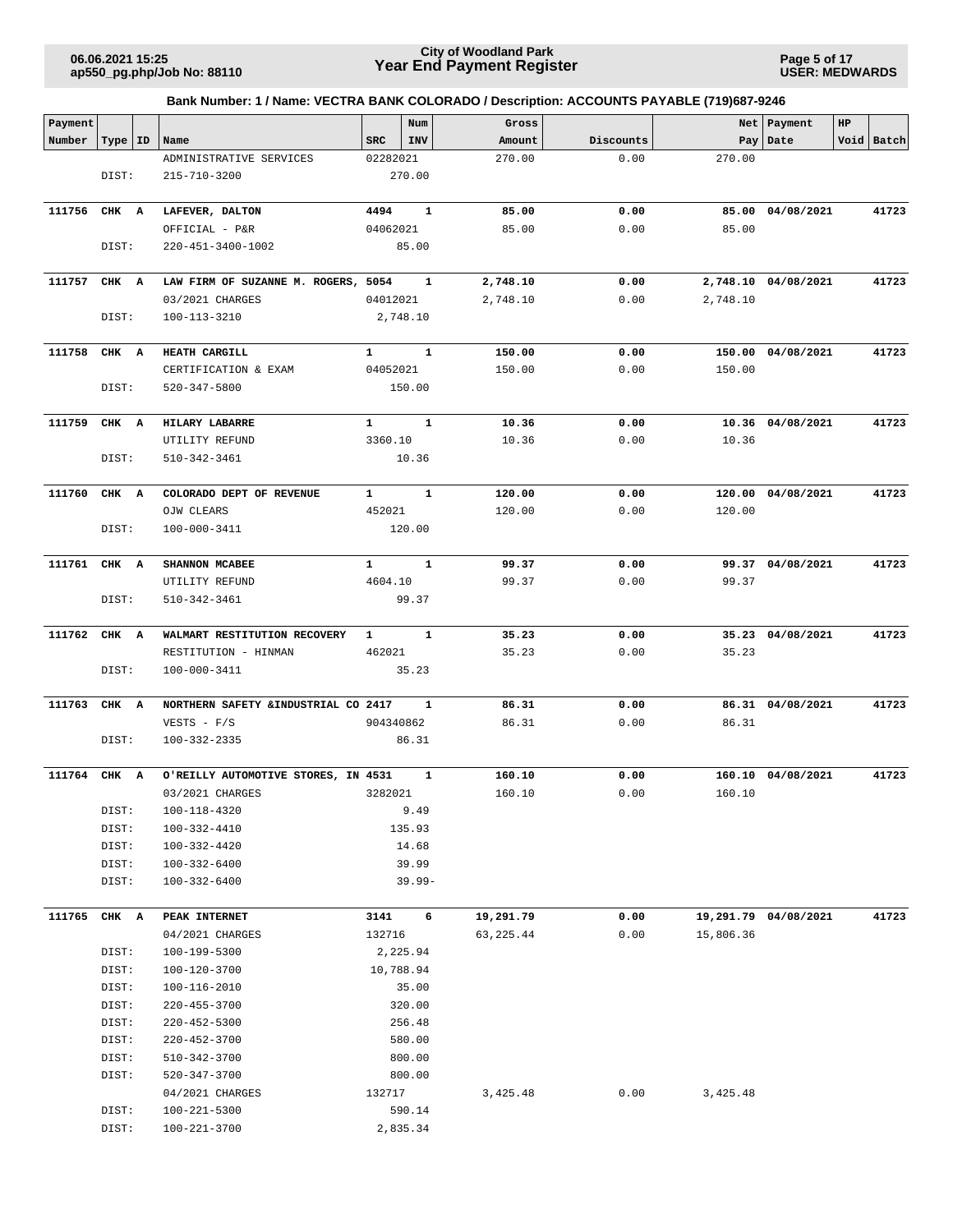**Page 6 of 17 USER: MEDWARDS**

| Payment      |           |                                       |            | Num            | Gross           |              | Net       | Payment              | HP |            |
|--------------|-----------|---------------------------------------|------------|----------------|-----------------|--------------|-----------|----------------------|----|------------|
| Number       | Type   ID | Name                                  | <b>SRC</b> | INV            | Amount          | Discounts    | Pay       | Date                 |    | Void Batch |
|              |           | 04/2021 CHARGES                       | 356378     |                | 59.95           | 0.00         | 59.95     |                      |    |            |
|              | DIST:     | 100-116-2010                          |            | 59.95          |                 |              |           |                      |    |            |
|              |           |                                       |            |                |                 |              |           |                      |    |            |
| 111766       | CHK A     | PIKES PEAK REGIONAL BUILDING D 4647   |            | $\mathbf{1}$   | 1,083.98        | 0.00         |           | 1,083.98 04/08/2021  |    | 41723      |
|              |           | 03/2021 PLAN FEES                     | 04052021   |                | 1,083.98        | 0.00         | 1,083.98  |                      |    |            |
|              | DIST:     | $100 - 000 - 3433$                    |            | 2,871.91       |                 |              |           |                      |    |            |
|              | DIST:     | $100 - 000 - 3433$                    |            | $1,656.25-$    |                 |              |           |                      |    |            |
|              | DIST:     | $100 - 000 - 3433$                    |            | 131.68-        |                 |              |           |                      |    |            |
|              |           |                                       |            |                |                 |              |           |                      |    |            |
| 111767       | CHK A     | PITNEY BOWES GLOBAL FINANCIAL 2479    |            | 1              | 90.00           | 0.00         | 90.00     | 04/08/2021           |    | 41723      |
|              |           | 04/2021 POSTAGE                       |            | 3313263671     | 90.00           | 0.00         | 90.00     |                      |    |            |
|              | DIST:     | 100-199-5350                          |            | 90.00          |                 |              |           |                      |    |            |
|              |           |                                       |            |                |                 |              |           |                      |    |            |
| 111768       | CHK A     | QUADIENT, INC                         | 5209       | 1              | 105.00          | 0.00         |           | 105.00 04/08/2021    |    | 41723      |
|              |           | 04/21-07/21 SERVICE PACK              | 58324288   |                | 105.00          | 0.00         | 105.00    |                      |    |            |
|              | DIST:     | 100-199-5350                          |            | 105.00         |                 |              |           |                      |    |            |
| 111769       | CHK A     | RAMPART SUPPLY, INC.                  | 528        | $\overline{2}$ | 600.53          | 0.00         |           | 600.53 04/08/2021    |    | 41723      |
|              |           | SUPPLIES - WAC                        |            | 2582212-00     | 168.32          | 0.00         | 168.32    |                      |    |            |
|              | DIST:     | $220 - 452 - 4320$                    |            | 168.32         |                 |              |           |                      |    |            |
|              |           | SUPPLIES - WAC                        |            | 2596645-00     | 432.21          | 0.00         | 432.21    |                      |    |            |
|              | DIST:     | $220 - 452 - 4320$                    |            | 432.21         |                 |              |           |                      |    |            |
|              |           |                                       |            |                |                 |              |           |                      |    |            |
| 111770       | CHK A     | ROSS ELECTRIC-ENTERPRISE, INC 3139    |            | $\mathbf{1}$   | 56,905.00       | 0.00         |           | 56,905.00 04/08/2021 |    | 41723      |
|              |           | Sunnywood Booster statioin Upg 120660 |            |                | 56,905.00       | 0.00         | 56,905.00 |                      |    |            |
|              | DIST:     | 510-343-7200                          |            | 56,905.00      |                 |              |           |                      |    |            |
|              |           |                                       |            |                |                 |              |           |                      |    |            |
| 111771       | CHK A     | SNO-WHITE LINEN & UNIFORM, INC 581    |            | 1              | 93.45           | 0.00         |           | 93.45 04/08/2021     |    | 41723      |
|              |           | EVENTS EXPENSE - UPCC                 | S60692     |                | 93.45           | 0.00         | 93.45     |                      |    |            |
|              | DIST:     | $220 - 455 - 5000$                    |            | 93.45          |                 |              |           |                      |    |            |
|              |           |                                       |            |                |                 |              |           |                      |    |            |
| 111772       | CHK A     | TREATMENT TECH, INC.                  | 1494       | 1              | 3,129.00        | 0.00         |           | 3,129.00 04/08/2021  |    | 41723      |
|              |           | SODIUM HYPOCHLORITE WTP               | 184008     |                | 3,129.00        | 0.00         | 3,129.00  |                      |    |            |
|              | DIST:     | 510-342-6310                          |            | 3,129.00       |                 |              |           |                      |    |            |
|              |           | UNCC UTILITY NOTIFICATION CNTR 2012   |            |                |                 |              |           |                      |    |            |
| 111773       | CHK A     | UTIOILTY LOCATES                      | 221031515  | 2              | 93.72<br>187.44 | 0.00<br>0.00 | 93.72     | 93.72 04/08/2021     |    | 41723      |
|              | DIST:     | $510 - 345 - 5000$                    |            | 60.91          |                 |              |           |                      |    |            |
|              | DIST:     | 520-347-5000                          |            | 32.81          |                 |              |           |                      |    |            |
|              |           |                                       |            |                |                 |              |           |                      |    |            |
| 111774 CHK A |           | USA BLUEBOOK                          | 1779       | $\overline{a}$ | 119.72          | 0.00         |           | 119.72 04/08/2021    |    | 41723      |
|              |           | TIMER - WTP                           | 526545     |                | 41.95           | 0.00         | 41.95     |                      |    |            |
|              | DIST:     | 520-347-6111                          |            | 41.95          |                 |              |           |                      |    |            |
|              |           | FILTER - WWTP                         | 526658     |                | 77.77           | 0.00         | 77.77     |                      |    |            |
|              | DIST:     | 520-347-6111                          |            | 77.77          |                 |              |           |                      |    |            |
|              |           |                                       |            |                |                 |              |           |                      |    |            |
| 111775 CHK A |           | VERIZON                               | 3856       | 5              | 2,731.04        | 0.00         |           | 2,731.04 04/08/2021  |    | 41723      |
|              |           | 03/2021 CHARGES                       |            | 9876380135     | 13,655.20       | 0.00         | 2,731.04  |                      |    |            |
|              | DIST:     | 100-111-5300                          |            | 46.36          |                 |              |           |                      |    |            |
|              | DIST:     | 100-112-5300                          |            | 51.50          |                 |              |           |                      |    |            |
|              | DIST:     | 100-116-5300                          |            | 223.12         |                 |              |           |                      |    |            |
|              | DIST:     | 100-114-5300                          |            | 147.92         |                 |              |           |                      |    |            |
|              | DIST:     | 100-199-5300                          |            | 173.06         |                 |              |           |                      |    |            |
|              | DIST:     | 100-118-5300                          |            | 202.91         |                 |              |           |                      |    |            |
|              | DIST:     | 100-221-5300                          |            | 588.82         |                 |              |           |                      |    |            |
|              | DIST:     | 100-331-5300                          |            | 138.64         |                 |              |           |                      |    |            |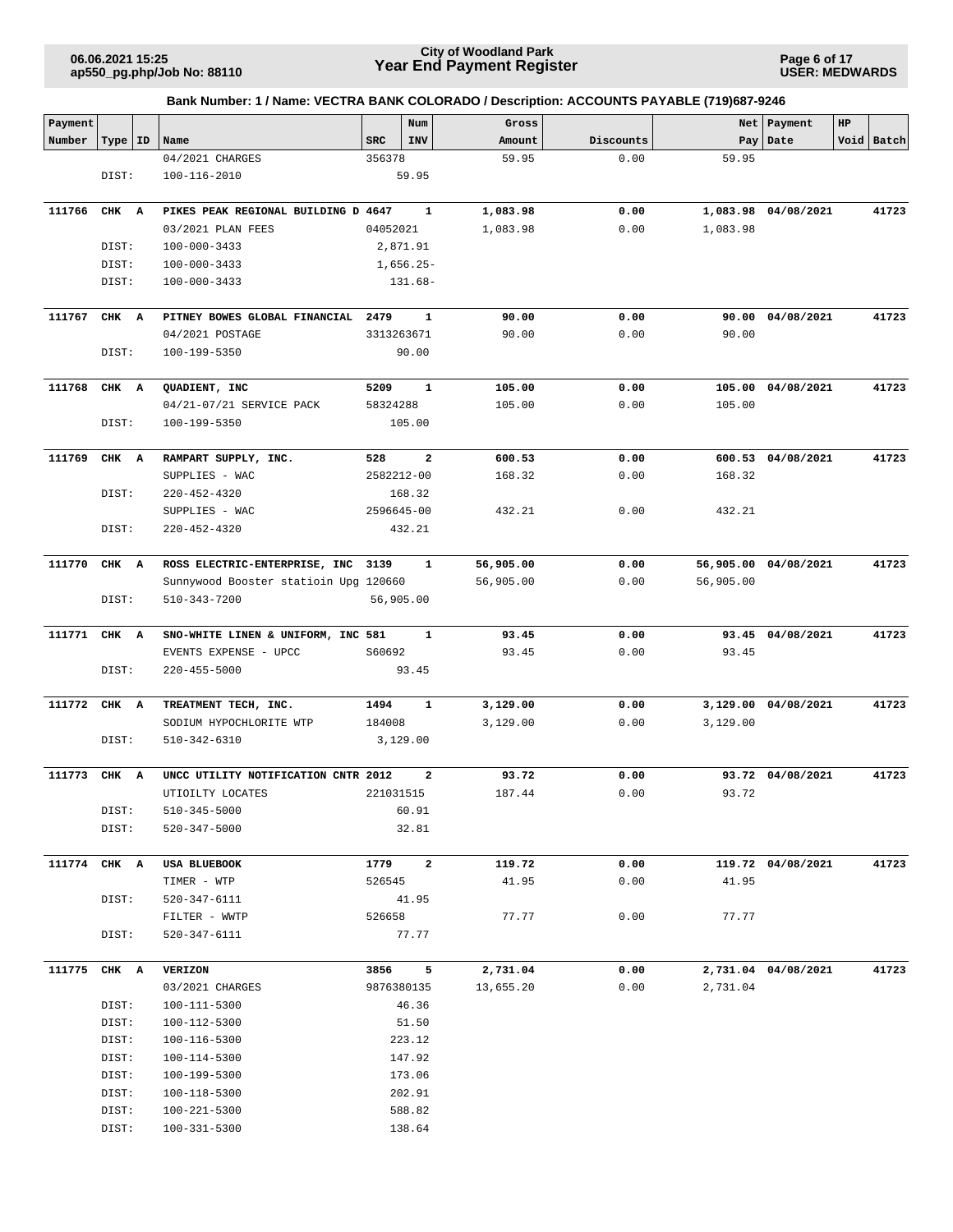**Page 7 of 17 USER: MEDWARDS**

|         | Bank Number: 1 / Name: VECTRA BANK COLORADO / Description: ACCOUNTS PAYABLE (719)687-9246 |   |                                     |          |                         |            |           |            |                       |             |            |  |  |
|---------|-------------------------------------------------------------------------------------------|---|-------------------------------------|----------|-------------------------|------------|-----------|------------|-----------------------|-------------|------------|--|--|
| Payment |                                                                                           |   |                                     |          | Num                     | Gross      |           |            | Net   Payment         | $_{\rm HP}$ |            |  |  |
| Number  | Type   ID                                                                                 |   | Name                                | SRC      | INV                     | Amount     | Discounts |            | Pay   Date            |             | Void Batch |  |  |
|         | DIST:                                                                                     |   | 100-332-5300                        |          | 64.58                   |            |           |            |                       |             |            |  |  |
|         | DIST:                                                                                     |   | 100-334-5300                        |          | 176.14                  |            |           |            |                       |             |            |  |  |
|         | DIST:                                                                                     |   | 210-221-5300                        |          | 36.36                   |            |           |            |                       |             |            |  |  |
|         | DIST:                                                                                     |   | 210-223-5300                        |          | 50.78                   |            |           |            |                       |             |            |  |  |
|         | DIST:                                                                                     |   | $220 - 451 - 5300$                  |          | 50.78                   |            |           |            |                       |             |            |  |  |
|         | DIST:                                                                                     |   | 220-452-5300                        |          | 153.06                  |            |           |            |                       |             |            |  |  |
|         | DIST:                                                                                     |   | $220 - 455 - 5300$                  |          | 36.36                   |            |           |            |                       |             |            |  |  |
|         | DIST:                                                                                     |   | $510 - 341 - 5300$                  |          | 33.01                   |            |           |            |                       |             |            |  |  |
|         | DIST:                                                                                     |   | 520-346-5300                        |          | 17.78                   |            |           |            |                       |             |            |  |  |
|         | DIST:                                                                                     |   | 510-342-5300                        |          | 133.50                  |            |           |            |                       |             |            |  |  |
|         | DIST:                                                                                     |   | 510-345-5300                        |          | 130.09                  |            |           |            |                       |             |            |  |  |
|         | DIST:                                                                                     |   | 520-349-5300                        |          | 70.05                   |            |           |            |                       |             |            |  |  |
|         | DIST:                                                                                     |   | 520-347-5300                        |          | 206.22                  |            |           |            |                       |             |            |  |  |
| 111776  | CHK A                                                                                     |   | WAGNER EQUIPMENT CO.                | 666      | $\mathbf{1}$            | 81.95      | 0.00      |            | 81.95 04/08/2021      |             | 41723      |  |  |
|         |                                                                                           |   | FILTER VEH #34                      |          | P39CO362967             | 81.95      | 0.00      | 81.95      |                       |             |            |  |  |
|         | DIST:                                                                                     |   | 100-332-4410                        |          | 81.95                   |            |           |            |                       |             |            |  |  |
| 111777  | CHK A                                                                                     |   | WAXIE SANITARY SUPPLY               | 4189     | $\overline{\mathbf{2}}$ | 727.54     | 0.00      |            | 727.54 04/08/2021     |             | 41723      |  |  |
|         |                                                                                           |   | CUSATODIAL SUPPLIES - WAC           | 79912049 |                         | 208.01     | 0.00      | 208.01     |                       |             |            |  |  |
|         | DIST:                                                                                     |   | 220-452-6140                        |          | 208.01                  |            |           |            |                       |             |            |  |  |
|         |                                                                                           |   | CUSTODIAL SUPPLIES - B&G            | 79912064 |                         | 519.53     | 0.00      | 519.53     |                       |             |            |  |  |
|         | DIST:                                                                                     |   | 100-118-6140                        |          | 519.53                  |            |           |            |                       |             |            |  |  |
|         |                                                                                           |   |                                     |          |                         |            |           |            |                       |             |            |  |  |
| 111778  | CHK A                                                                                     |   | WESTWOOD LAKES WATER DISTRICT       | 679      | $\mathbf{1}$            | 3,824.64   | 0.00      |            | 3,824.64 04/08/2021   |             | 41723      |  |  |
|         |                                                                                           |   | 02/21-03/21 WELLFIELD               | 03232021 |                         | 3,824.64   | 0.00      | 3,824.64   |                       |             |            |  |  |
|         | DIST:                                                                                     |   | 510-342-5005                        |          | 3,824.64                |            |           |            |                       |             |            |  |  |
| 111779  | CHK A                                                                                     |   | WHISLER INDUSTRIAL SUPPLY           | 682      | 1                       | 58.11      | 0.00      |            | 58.11 04/08/2021      |             | 41723      |  |  |
|         |                                                                                           |   | REPAIR #57                          | 2402115  |                         | 58.11      | 0.00      | 58.11      |                       |             |            |  |  |
|         | DIST:                                                                                     |   | 100-332-4410                        |          | 58.11                   |            |           |            |                       |             |            |  |  |
|         |                                                                                           |   |                                     |          |                         |            |           |            |                       |             |            |  |  |
| 111780  | CHK                                                                                       | A | WOODLAND PARK SCHOOL DIST RE-2 1262 |          | $\mathbf{1}$            | 181,693.89 | 0.00      |            | 181,693.89 04/08/2021 |             | 41723      |  |  |
|         |                                                                                           |   | 02/2021 SALES TAX                   | 04082021 |                         | 181,693.89 | 0.00      | 181,693.89 |                       |             |            |  |  |
|         | DIST:                                                                                     |   | 100-199-2100                        |          | 182,068.89              |            |           |            |                       |             |            |  |  |
|         | DIST:                                                                                     |   | 100-000-3802                        |          | $375.00 -$              |            |           |            |                       |             |            |  |  |
| 54      | EFT A                                                                                     |   | COLO STATE DEPT OF REVENUE          | 183      | $\mathbf{2}$            | 193.90     | 0.00      |            | 193.90 04/13/2021 HP  |             | 41779      |  |  |
|         |                                                                                           |   | 1st OTR Revenue Sales Tax           | 04132021 |                         | 387.80     | 0.00      | 193.90     |                       |             |            |  |  |
|         | DIST:                                                                                     |   | 100-117-3930                        |          | $7.59-$                 |            |           |            |                       |             |            |  |  |
|         | DIST:                                                                                     |   | 220-000-3474-1000                   |          | 5.10                    |            |           |            |                       |             |            |  |  |
|         | DIST:                                                                                     |   | 220-000-3474-3000                   |          | 12.13                   |            |           |            |                       |             |            |  |  |
|         | DIST:                                                                                     |   | 220-000-3478-2000                   |          | 371.55                  |            |           |            |                       |             |            |  |  |
|         | DIST:                                                                                     |   | 100-000-3131                        |          | $187.29 -$              |            |           |            |                       |             |            |  |  |
|         |                                                                                           |   |                                     |          |                         |            |           |            |                       |             |            |  |  |
| 111783  | CHK A                                                                                     |   | ACA SECURITY, INC                   | 4212     | 1                       | 180.00     | 0.00      |            | 180.00 04/15/2021     |             | 41800      |  |  |
|         |                                                                                           |   | QUARTERLY MONITORING - WTP          | 17881    |                         | 180.00     | 0.00      | 180.00     |                       |             |            |  |  |
|         | DIST:                                                                                     |   | 510-342-4320                        |          | 180.00                  |            |           |            |                       |             |            |  |  |
| 111784  | CHK A                                                                                     |   | ACE EQUIPMENT & SUPPLY              | 18       | $\overline{a}$          | 470.00     | 0.00      |            | 470.00 04/15/2021     |             | 41800      |  |  |
|         |                                                                                           |   | BOLT HOLES -= B&G                   | 171800   |                         | 270.00     | 0.00      | 270.00     |                       |             |            |  |  |
|         | DIST:                                                                                     |   | 100-118-4320                        |          | 270.00                  |            |           |            |                       |             |            |  |  |
|         |                                                                                           |   | HOLDER EDGE - B&G                   | 171803   |                         | 200.00     | 0.00      | 200.00     |                       |             |            |  |  |
|         | DIST:                                                                                     |   | 100-118-4320                        |          | 200.00                  |            |           |            |                       |             |            |  |  |
|         |                                                                                           |   |                                     |          |                         |            |           |            |                       |             |            |  |  |
| 111785  | CHK A                                                                                     |   | AFFORDABLE ROOTER INC               | 4849     | 1                       | 225.00     | 0.00      |            | 225.00 04/15/2021     |             | 41800      |  |  |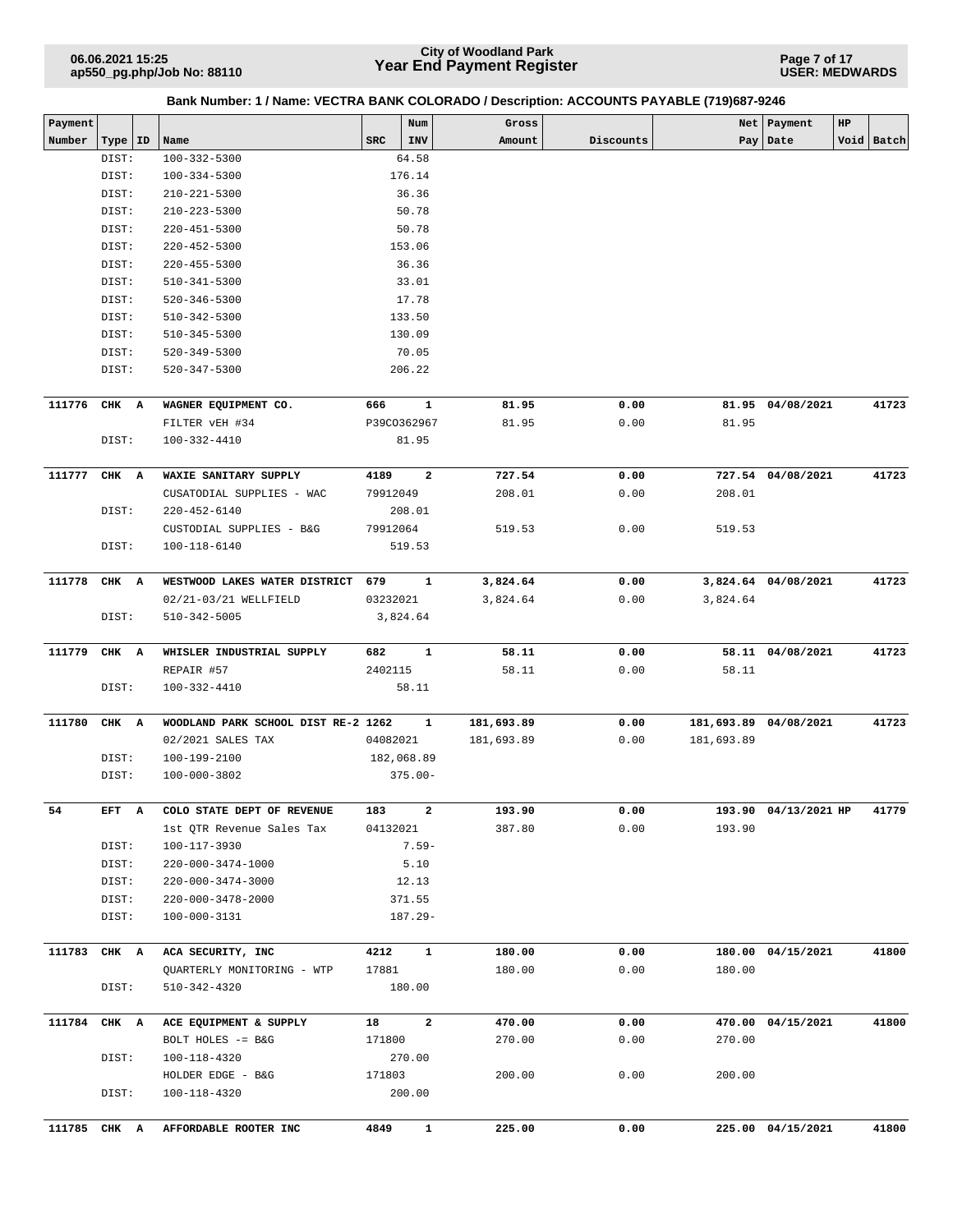**Page 8 of 17 USER: MEDWARDS**

| Payment      |         |                              |             | Num            | Gross                      |           |             | Net   Payment        | HP |            |
|--------------|---------|------------------------------|-------------|----------------|----------------------------|-----------|-------------|----------------------|----|------------|
| Number       | Type ID | Name                         | SRC         | INV            | Amount                     | Discounts |             | Pay Date             |    | Void Batch |
|              |         | REPAIR & LABOR               | 3959A       |                | 225.00                     | 0.00      | 225.00      |                      |    |            |
|              | DIST:   | 100-118-4310                 |             | 225.00         |                            |           |             |                      |    |            |
|              |         |                              |             |                |                            |           |             |                      |    |            |
| 111786       | CHK A   | AT&T MOBILITY LLC            | 5118        | $\mathbf{1}$   | 126.15                     | 0.00      |             | 126.15 04/15/2021    |    | 41800      |
|              |         | AT&T PHONES                  |             |                | 287290137930XO328202126.15 | 0.00      | 126.15      |                      |    |            |
|              | DIST:   | $100 - 221 - 5300$           |             | 126.15         |                            |           |             |                      |    |            |
|              |         |                              |             |                |                            |           |             |                      |    |            |
| 111787       | CHK A   | AWWA AMER WATER WORKS ASSOC  | 1537        | 1              | 344.00                     | 0.00      |             | 344.00 04/15/2021    |    | 41800      |
|              |         | AWWA MEMBERSHIP              | 7001910028  |                | 344.00                     | 0.00      | 344.00      |                      |    |            |
|              | DIST:   | 510-342-5850                 |             | 344.00         |                            |           |             |                      |    |            |
|              |         |                              |             |                |                            |           |             |                      |    |            |
| 111788       | CHK A   | <b>BADGER METER INC</b>      | 4278        | $\overline{a}$ | 30,879.38                  | 0.00      |             | 30,879.38 04/15/2021 |    | 41800      |
|              |         | Badger Meter                 | 1425096     |                | 30,130.00                  | 0.00      | 30,130.00   |                      |    |            |
|              | DIST:   | 510-343-7200                 | 30,130.00   |                |                            |           |             |                      |    |            |
|              |         | CELLULAR LTE UNIT            | 80070687    |                | 749.38                     | 0.00      | 749.38      |                      |    |            |
|              | DIST:   | 510-350-5300                 |             | 749.38         |                            |           |             |                      |    |            |
|              |         |                              |             |                |                            |           |             |                      |    |            |
| 111789       | CHK A   | BIRCHAM'S                    | 75          | $\mathbf{1}$   | 482.33                     | 0.00      |             | 482.33 04/15/2021    |    | 41800      |
|              |         | 03/2021 USAGE                | 327523      |                | 482.33                     | 0.00      | 482.33      |                      |    |            |
|              | DIST:   | 100-120-4350                 |             | 482.33         |                            |           |             |                      |    |            |
|              |         |                              |             |                |                            |           |             |                      |    |            |
| 111790       | CHK A   | BRIAN E. BUNDY               | 5208        | 1              | 1,040.00                   | 0.00      |             | 1,040.00 04/15/2021  |    | 41800      |
|              |         | ACCT. SUPPORT SERVICES       | 04102021    |                | 1,040.00                   | 0.00      | 1,040.00    |                      |    |            |
|              | DIST:   | 100-117-3220                 |             | 1,040.00       |                            |           |             |                      |    |            |
| 111791       | CHK A   | BURLAP BAG CLOTHING/BOOTS    | 1356        | $\mathbf{2}$   | 90.25                      | 0.00      |             | 90.25 04/15/2021     |    | 41800      |
|              |         | UNIFORM - OFFUTT - F/S       | $21 - 8593$ |                | 180.50                     | 0.00      | 90.25       |                      |    |            |
|              | DIST:   | 510-345-6210                 |             | 58.66          |                            |           |             |                      |    |            |
|              | DIST:   | 520-349-6210                 |             | 31.59          |                            |           |             |                      |    |            |
|              |         |                              |             |                |                            |           |             |                      |    |            |
| 111792       | CHK A   | CARQUEST AUTO PARTS          | 582         | 1              | 40.00                      | 0.00      |             | 40.00 04/15/2021     |    | 41800      |
|              |         | 03/2021 CHARGES              | 3192021     |                | 40.00                      | 0.00      | 40.00       |                      |    |            |
|              | DIST:   | 100-332-4410                 |             | 40.00          |                            |           |             |                      |    |            |
|              |         |                              |             |                |                            |           |             |                      |    |            |
| 111793       | CHK A   | CASELLE INC                  | 2356        | $\mathbf{2}$   | 498.00                     | 0.00      |             | 498.00 04/15/2021    |    | 41800      |
|              |         | 05/2021 CONTRACT             | 108673      |                | 996.00                     | 0.00      | 498.00      |                      |    |            |
|              | DIST:   | $510 - 350 - 4340$           |             | 323.70         |                            |           |             |                      |    |            |
|              | DIST:   | $520 - 351 - 4340$           |             | 174.30         |                            |           |             |                      |    |            |
|              |         |                              |             |                |                            |           |             |                      |    |            |
| 111794 CHK A |         | <b>CIRSA</b>                 | 144         | $\mathbf{2}$   | 96,062.71                  | 0.00      |             | 96,062.71 04/15/2021 |    | 41800      |
|              |         | 2ND Q PROP/CASUALTY COVERAGE | 210777      |                | 60,816.46                  | 0.00      | 60,816.46   |                      |    |            |
|              | DIST:   | 100-199-5200                 | 60,816.46   |                |                            |           |             |                      |    |            |
|              |         | 2ND Q WORKERS COMP           | W21266      |                | 35, 246.25                 | 0.00      | 35, 246. 25 |                      |    |            |
|              | DIST:   | 100-199-5200                 | 35, 246. 25 |                |                            |           |             |                      |    |            |
|              |         |                              |             |                |                            |           |             |                      |    |            |
| 111795 CHK A |         | COLO SPRINGS UTILITIES       | 1172        | $\mathbf{1}$   | 24,453.43                  | 0.00      |             | 24,453.43 04/15/2021 |    | 41800      |
|              |         | 1st Q CONVEYANCE FEE         | 04052021    |                | 24, 453.43                 | 0.00      | 24, 453. 43 |                      |    |            |
|              | DIST:   | 510-342-5755                 | 24, 453. 43 |                |                            |           |             |                      |    |            |
|              |         |                              |             |                |                            |           |             |                      |    |            |
| 111796       | CHK A   | CONROY'S PLUS ONE INC        | 4918        | $\mathbf{1}$   | 222.00                     | 0.00      | 222.00      | 04/15/2021           |    | 41800      |
|              |         | #64 - WPPD                   | 815289      |                | 222.00                     | 0.00      | 222.00      |                      |    |            |
|              | DIST:   | 100-332-4420                 |             | 222.00         |                            |           |             |                      |    |            |
| 111797 CHK A |         | CONSPIRE!                    | 3235        | $\mathbf{1}$   | 90.00                      | 0.00      |             | 90.00 04/15/2021     |    | 41800      |
|              |         | DRUG SCREEN - TROEGER        | 20369       |                | 90.00                      | 0.00      | 90.00       |                      |    |            |
|              | DIST:   | 100-199-3335                 |             | 90.00          |                            |           |             |                      |    |            |
|              |         |                              |             |                |                            |           |             |                      |    |            |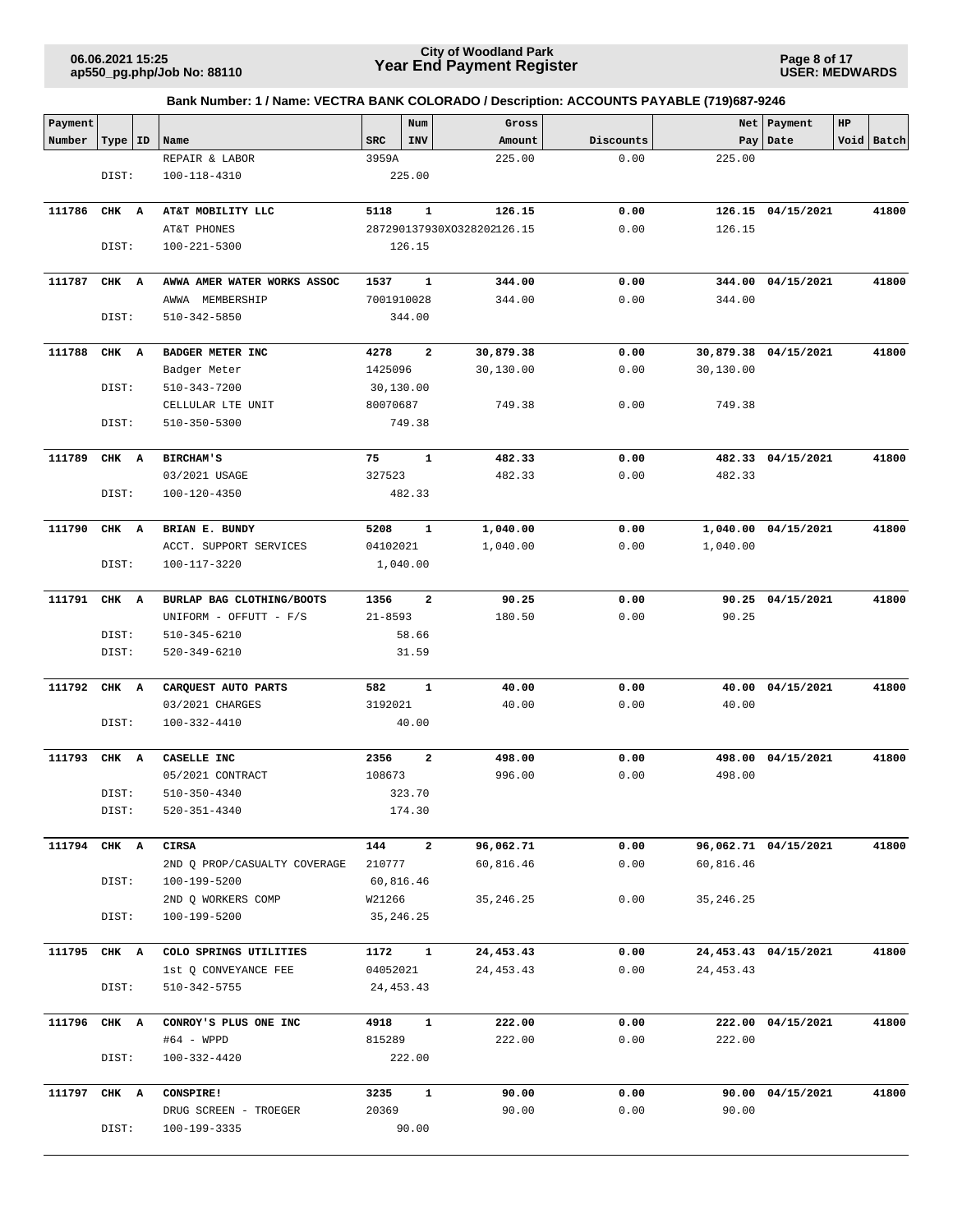**Page 9 of 17 USER: MEDWARDS**

| Payment      |           |                                               |              | Num              | Gross    |           |          | Net   Payment       | HP |            |
|--------------|-----------|-----------------------------------------------|--------------|------------------|----------|-----------|----------|---------------------|----|------------|
| Number       | Type   ID | Name                                          | SRC          | INV              | Amount   | Discounts |          | Pay   Date          |    | Void Batch |
| 111798       | CHK A     | DANIELS LONG CHEVROLET                        | 203          | 1                | 172.48   | 0.00      | 172.48   | 04/15/2021          |    | 41800      |
|              |           | REPAIR #71                                    | 634162       |                  | 172.48   | 0.00      | 172.48   |                     |    |            |
|              | DIST:     | $100 - 332 - 4420$                            |              | 172.48           |          |           |          |                     |    |            |
|              |           |                                               |              |                  |          |           |          |                     |    |            |
| 111799       | CHK A     | DOCUMART COPIES & PRINTING                    | 3252         | 3                | 936.74   | 0.00      |          | 936.74 04/15/2021   |    | 41800      |
|              |           |                                               | 365835       |                  | 75.00    | 0.00      | 37.50    |                     |    |            |
|              | DIST:     | BUS. CARDS - MCDANIEL, MINTON<br>100-331-6100 |              | 18.75            |          |           |          |                     |    |            |
|              |           |                                               |              |                  |          |           |          |                     |    |            |
|              | DIST:     | 220-452-6100                                  |              | 18.75            |          |           |          |                     |    |            |
|              |           | WINDOW ENVELOPES                              | 365890       |                  | 899.24   | 0.00      | 899.24   |                     |    |            |
|              | DIST:     | 100-199-6100                                  |              | 899.24           |          |           |          |                     |    |            |
| 111800       | CHK A     | EMPLOYERS COUNCIL SERVICES, IN 5099           |              | 1                | 100.00   | 0.00      |          | 100.00 04/15/2021   |    | 41800      |
|              |           |                                               |              |                  |          |           |          |                     |    |            |
|              |           | BACKROUND CHECK                               |              | 0000375180       | 100.00   | 0.00      | 100.00   |                     |    |            |
|              | DIST:     | 100-199-3335                                  |              | 100.00           |          |           |          |                     |    |            |
| 111801       | CHK A     | ENVIROTECH SERVICES INC                       | 5170         | $\mathbf{2}$     | 6,828.26 | 0.00      |          | 6,828.26 04/15/2021 |    | 41800      |
|              |           | ICE SLICER - STREETS                          |              | CD202111149      | 3,356.43 | 0.00      | 3,356.43 |                     |    |            |
|              | DIST:     | $100 - 334 - 6180$                            |              |                  |          |           |          |                     |    |            |
|              |           |                                               |              | 3,356.43         |          |           |          |                     |    |            |
|              |           | ICE SLICER - STREETS                          |              | CD202111150      | 3,471.83 | 0.00      | 3,471.83 |                     |    |            |
|              | DIST:     | 100-334-6180                                  |              | 3,471.83         |          |           |          |                     |    |            |
| 111802       | CHK A     | HARDLINE EQUIPMENT                            | 4295         | $\mathbf{1}$     | 640.00   | 0.00      |          | 640.00 04/15/2021   |    | 41800      |
|              |           | DELIVERY CHARGE                               | 42202431     |                  | 640.00   | 0.00      | 640.00   |                     |    |            |
|              |           |                                               |              |                  |          |           |          |                     |    |            |
|              | DIST:     | 100-118-5600                                  |              | 640.00           |          |           |          |                     |    |            |
| 111803       | CHK A     | IMAGE BEARERS CLEANING LLC                    | 5082         | $\mathbf{1}$     | 3,853.00 | 0.00      |          | 3,853.00 04/15/2021 |    | 41800      |
|              |           | Cleaning Contract                             | 2758         |                  | 3,853.00 | 0.00      | 3,853.00 |                     |    |            |
|              | DIST:     | 100-199-4230                                  |              | 3,853.00         |          |           |          |                     |    |            |
|              |           |                                               |              |                  |          |           |          |                     |    |            |
| 111804       | CHK A     | KORY T. KATSIMPALIS                           | 5157         | $\mathbf{1}$     | 220.00   | 0.00      | 220.00   | 04/15/2021          |    | 41800      |
|              |           | ADMINISTRATIVE SERVICES                       | 03292021     |                  | 220.00   | 0.00      | 220.00   |                     |    |            |
|              | DIST:     | $215 - 710 - 3200$                            |              | 220.00           |          |           |          |                     |    |            |
|              |           |                                               |              |                  |          |           |          |                     |    |            |
| 111805       | CHK A     | KS STATEBANK                                  | 5217         | $\mathbf{1}$     | 377.98   | 0.00      |          | 377.98 04/15/2021   |    | 41800      |
|              |           | KYOCERA COPIER                                | 04252021     |                  | 377.98   | 0.00      | 377.98   |                     |    |            |
|              | DIST:     | $220 - 452 - 5000$                            |              | 377.98           |          |           |          |                     |    |            |
|              |           |                                               |              |                  |          |           |          |                     |    |            |
| 111806 CHK A |           | L.N. CURTIS & SONS                            |              | 5123 1           | 54.00    | 0.00      |          | 54.00 04/15/2021    |    | 41800      |
|              |           | UNIFORM - WPPD                                |              | INV476269        | 54.00    | 0.00      | 54.00    |                     |    |            |
|              | DIST:     | 100-221-6210                                  |              | 54.00            |          |           |          |                     |    |            |
|              |           |                                               |              |                  |          |           |          |                     |    |            |
| 111807 CHK A |           | LEXIS NEXIS ACCURINT                          | 3379         | $\mathbf{1}$     | 32.00    | 0.00      |          | 32.00 04/15/2021    |    | 41800      |
|              |           | 03/2021 CONTRACT FEE                          |              |                  | 32.00    | 0.00      | 32.00    |                     |    |            |
|              |           |                                               |              | 1209360-20210331 |          |           |          |                     |    |            |
|              | DIST:     | 100-221-5850                                  |              | 32.00            |          |           |          |                     |    |            |
| 111808 CHK A |           | MEBULBS                                       |              | 3794 1           | 618.79   | 0.00      |          | 618.79 04/15/2021   |    | 41800      |
|              |           | LIGHTING - B&G                                |              | 34463417-01      | 618.79   | 0.00      | 618.79   |                     |    |            |
|              |           | 100-118-4310                                  |              | 618.79           |          |           |          |                     |    |            |
|              | DIST:     |                                               |              |                  |          |           |          |                     |    |            |
| 111809       | CHK A     | MARCIA KOPPLE                                 | $\mathbf{1}$ | $\mathbf{1}$     | 19.55    | 0.00      |          | 19.55 04/15/2021    |    | 41800      |
|              |           | UTILITY REFUND                                | 4043.16      |                  | 19.55    | 0.00      | 19.55    |                     |    |            |
|              | DIST:     | 510-342-3461                                  |              | 19.48            |          |           |          |                     |    |            |
|              |           |                                               |              | 0.07             |          |           |          |                     |    |            |
|              | DIST:     | 510-342-3469                                  |              |                  |          |           |          |                     |    |            |
| 111810 CHK A |           | HILARY LABARRE                                | $\mathbf{1}$ | $\mathbf{1}$     | 13.67    | 0.00      |          | 13.67 04/15/2021    |    | 41800      |
|              |           | UTILITY REFUND                                | 417.17A      |                  | 13.67    | 0.00      | 13.67    |                     |    |            |
|              |           |                                               |              |                  |          |           |          |                     |    |            |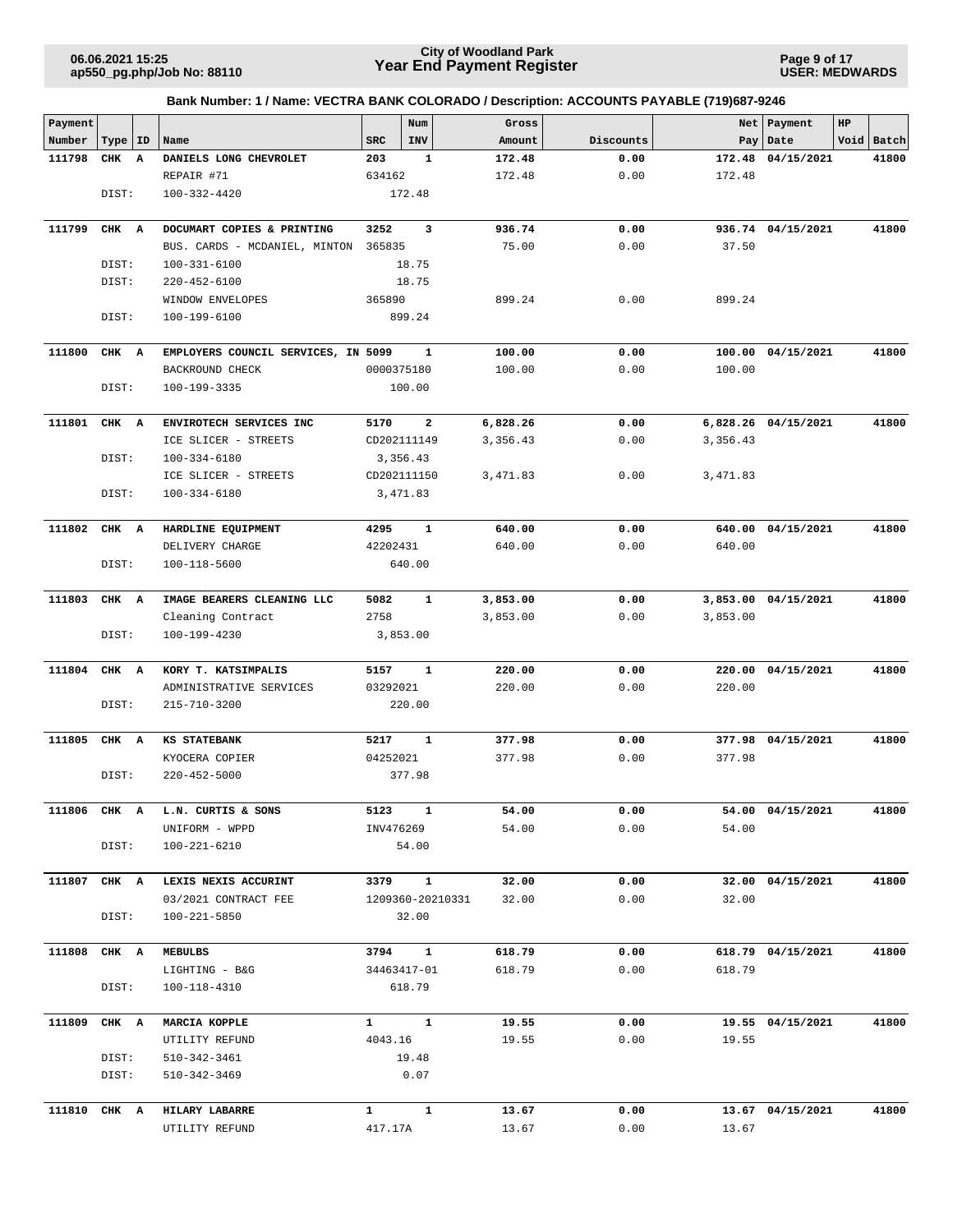**Page 10 of 17 USER: MEDWARDS**

| Payment |       |          |                                      |            | Num           | Gross     |           | Net       | Payment              | HP |            |
|---------|-------|----------|--------------------------------------|------------|---------------|-----------|-----------|-----------|----------------------|----|------------|
| Number  | Type  | ID       | Name                                 | <b>SRC</b> | INV           | Amount    | Discounts |           | Pay   Date           |    | Void Batch |
|         | DIST: |          | $510 - 342 - 3461$                   |            | 13.67         |           |           |           |                      |    |            |
|         |       |          |                                      |            |               |           |           |           |                      |    |            |
| 111811  | CHK A |          | MUNIREVS INC                         | 5196       | $\mathbf{2}$  | 3,020.50  | 0.00      |           | 3,020.50 04/15/2021  |    | 41800      |
|         |       |          | REMITTANCE & SUPPORT SYSTEM          | 5371       |               | 2,120.50  | 0.00      | 2,120.50  |                      |    |            |
|         | DIST: |          | 100-120-4340                         |            | 2,120.50      |           |           |           |                      |    |            |
|         |       |          | CHANGE ORDER                         | 5489       |               | 900.00    | 0.00      | 900.00    |                      |    |            |
|         | DIST: |          | 100-120-4340                         |            | 900.00        |           |           |           |                      |    |            |
|         |       |          |                                      |            |               |           |           |           |                      |    |            |
| 111812  | CHK A |          | NORTHERN SAFETY & INDUSTRIAL CO 2417 |            | 1             | 43.87     | 0.00      |           | 43.87 04/15/2021     |    | 41800      |
|         |       |          | JACKET - B&G                         | 904356493  |               | 43.87     | 0.00      | 43.87     |                      |    |            |
|         | DIST: |          | 100-118-2335                         |            | 43.87         |           |           |           |                      |    |            |
| 111813  | CHK A |          | PAPER PROCESSING SOLUTIONS INC 2826  |            | 1             | 300.00    | 0.00      |           | 300.00 04/15/2021    |    | 41800      |
|         |       |          | LETTER OPENER SERVICE CALL           | 73076      |               | 300.00    | 0.00      | 300.00    |                      |    |            |
|         | DIST: |          | 100-199-5350                         |            | 300.00        |           |           |           |                      |    |            |
|         |       |          |                                      |            |               |           |           |           |                      |    |            |
| 111814  | CHK A |          | QUADIENT FINANCE USA, INC            | 5204       | $\mathbf{1}$  | 500.00    | 0.00      |           | 500.00 04/15/2021    |    | 41800      |
|         |       |          | POSTAGE METER REFILL                 | 03282021   |               | 500.00    | 0.00      | 500.00    |                      |    |            |
|         | DIST: |          | 100-199-5350                         |            | 500.00        |           |           |           |                      |    |            |
|         |       |          |                                      |            |               |           |           |           |                      |    |            |
| 111815  | CHK A |          | RICHARD AVERY IV                     | 5146       | 1             | 85.00     | 0.00      | 85.00     | 04/15/2021           |    | 41800      |
|         |       |          | TRAINING REIMBURSEMENT               | 04132021   |               | 85.00     | 0.00      | 85.00     |                      |    |            |
|         | DIST: |          | 100-221-5800                         |            | 85.00         |           |           |           |                      |    |            |
| 111816  | CHK   | <b>A</b> | SGS ACCUTEST INC.                    | 4859       | $\mathbf{2}$  | 435.00    | 0.00      | 435.00    | 04/15/2021           |    | 41800      |
|         |       |          | 01/2021 WATER QUALITY TEST           |            | 52160125330   | 217.50    | 0.00      | 217.50    |                      |    |            |
|         | DIST: |          | 510-342-3350                         |            | 217.50        |           |           |           |                      |    |            |
|         |       |          | 01/2021 WATER QUALITY TEST           |            | 52160125928   | 217.50    | 0.00      | 217.50    |                      |    |            |
|         | DIST: |          | 510-342-3350                         |            | 217.50        |           |           |           |                      |    |            |
|         |       |          |                                      |            |               |           |           |           |                      |    |            |
| 111817  | CHK A |          | STOVER, DAN                          | 2603       | $\mathbf{1}$  | 287.00    | 0.00      | 287.00    | 04/15/2021           |    | 41800      |
|         |       |          | COLLECTIONS CERTIFICATION            | 04132021   |               | 287.00    | 0.00      | 287.00    |                      |    |            |
|         | DIST: |          | 520-347-5800                         |            | 287.00        |           |           |           |                      |    |            |
|         |       |          |                                      |            | 1             |           |           |           |                      |    | 41800      |
| 111818  | CHK A |          | TIAA COMMERCIAL FINANCE, INC         | 5175       |               | 594.00    | 0.00      |           | 594.00 04/15/2021    |    |            |
|         |       |          | CONTRACT RENTAL PAYMENT              | 8055861    |               | 594.00    | 0.00      | 594.00    |                      |    |            |
|         | DIST: |          | 100-120-4350                         |            | 594.00        |           |           |           |                      |    |            |
| 111819  | CHK A |          | UPS STORE #1374                      | 416        | 3             | 299.43    | 0.00      |           | 299.43 04/15/2021    |    | 41800      |
|         |       |          | 03/2021 CHARGES                      | 4052021    |               | 898.29    | 0.00      | 299.43    |                      |    |            |
|         | DIST: |          | 100-221-6100                         |            | 22.12         |           |           |           |                      |    |            |
|         | DIST: |          | 510-342-3350                         |            | 247.12        |           |           |           |                      |    |            |
|         | DIST: |          | 520-347-3350                         |            | 30.19         |           |           |           |                      |    |            |
|         |       |          |                                      |            |               |           |           |           |                      |    |            |
| 111820  | CHK A |          | US POSTAL SERVICE                    | 516        | $\mathbf{2}$  | 3,000.00  | 0.00      |           | 3,000.00 04/15/2021  |    | 41800      |
|         |       |          | UTILITY BILL MAILING                 | 04122021   |               | 6,000.00  | 0.00      | 3,000.00  |                      |    |            |
|         | DIST: |          | $510 - 350 - 5350$                   |            | 1,950.00      |           |           |           |                      |    |            |
|         | DIST: |          | 520-351-5350                         |            | 1,050.00      |           |           |           |                      |    |            |
|         |       |          |                                      |            |               |           |           |           |                      |    |            |
| 111821  | CHK A |          | WEX HEALATH INC                      | 5283       | $\mathbf{1}$  | 83.00     | 0.00      |           | 83.00 04/15/2021     |    | 41800      |
|         |       |          | 03/2021 FSA                          |            | 0001316836-IN | 83.00     | 0.00      | 83.00     |                      |    |            |
|         | DIST: |          | 100-199-3335                         |            | 83.00         |           |           |           |                      |    |            |
| 111822  | CHK A |          | WILSON WILLIAMS LLP                  | 5287       | $\mathbf{1}$  | 10,902.31 | 0.00      |           | 10,902.31 04/15/2021 |    | 41800      |
|         |       |          | 03/2021 GENERAL COUNSEL              | 002        |               | 10,902.31 | 0.00      | 10,902.31 |                      |    |            |
|         | DIST: |          | 100-111-3210                         |            | 10,902.31     |           |           |           |                      |    |            |
|         |       |          |                                      |            |               |           |           |           |                      |    |            |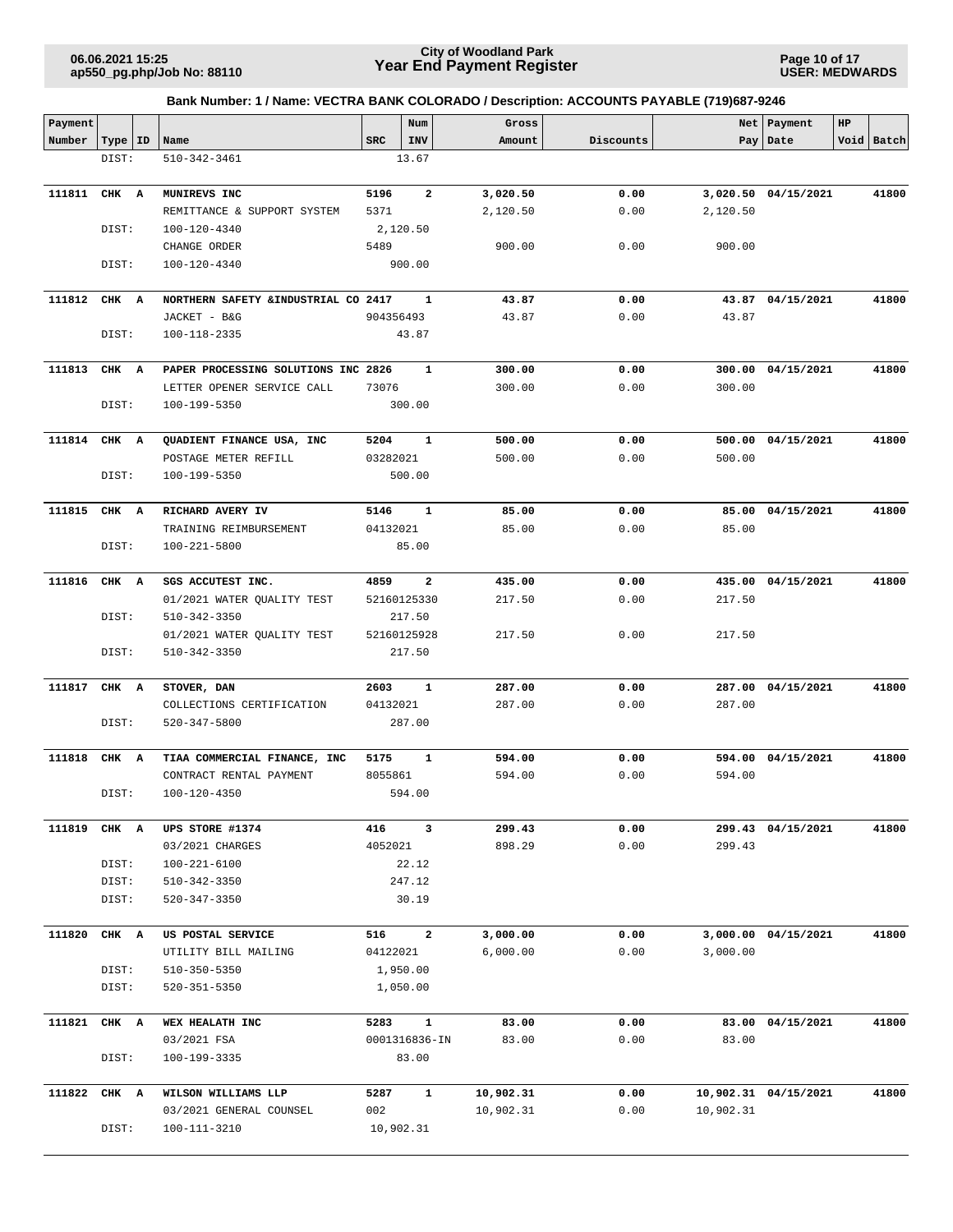**Page 11 of 17 USER: MEDWARDS**

| Payment<br>Number | Type   ID | Name                                     | <b>SRC</b>  | Num<br>INV     | Gross<br>Amount | Discounts |        | Net   Payment<br>Pay   Date | HP<br>Void Batch |
|-------------------|-----------|------------------------------------------|-------------|----------------|-----------------|-----------|--------|-----------------------------|------------------|
| 111823            | CHK A     | AUTO TRUCK GROUP, LLC                    | 4630        | $\overline{a}$ | 907.81          | 0.00      | 907.81 | 04/22/2021                  | 41830            |
|                   |           | REPAIR                                   | 1776509     |                | 553.00          | 0.00      | 553.00 |                             |                  |
|                   | DIST:     | $100 - 334 - 4320$                       |             | 553.00         |                 |           |        |                             |                  |
|                   |           | REPAIR #56                               | 1783655     |                | 354.81          | 0.00      | 354.81 |                             |                  |
|                   | DIST:     | 100-332-4410                             |             | 354.81         |                 |           |        |                             |                  |
|                   |           |                                          |             |                |                 |           |        |                             |                  |
| 111824            | CHK A     | BRIANNA BARRETT                          | 5286        | $\mathbf{1}$   | 133.75          | 0.00      |        | 133.75 04/22/2021           | 41830            |
|                   |           | UNIFORM REIMBURSEMENT                    | 04202021    |                | 133.75          | 0.00      | 133.75 |                             |                  |
|                   | DIST:     | 100-221-6210                             |             | 133.75         |                 |           |        |                             |                  |
| 111825            | CHK A     | BURLAP BAG CLOTHING/BOOTS                | 1356        | 1              | 96.90           | 0.00      |        | 96.90 04/22/2021            | 41830            |
|                   |           | UNIFORM - NORQUIST - WWTP                | $21 - 8579$ |                | 96.90           | 0.00      | 96.90  |                             |                  |
|                   | DIST:     | 520-347-6210                             |             | 96.90          |                 |           |        |                             |                  |
|                   |           |                                          |             |                |                 |           |        |                             |                  |
| 111826            | CHK A     | CINTAS CORPORATION NO 2                  | 4977        | $\mathbf{2}$   | 123.60          | 0.00      |        | 123.60 04/22/2021           | 41830            |
|                   |           | UNIFORMS - FLEET                         | 4081049380  |                | 61.80           | 0.00      | 61.80  |                             |                  |
|                   | DIST:     | 100-332-6210                             |             | 61.80          |                 |           |        |                             |                  |
|                   |           | UNIFORM - FLEET                          | 4081709525  |                | 61.80           | 0.00      | 61.80  |                             |                  |
|                   | DIST:     | 100-332-6210                             |             | 61.80          |                 |           |        |                             |                  |
| 111827            | CHK A     | CINTAS FIRE PROTECTION                   | 3604        | $\overline{2}$ | 864.00          | 0.00      |        | 864.00 04/22/2021           | 41830            |
|                   |           | ALARM MONITORING & INSPECTION OF47048162 |             |                | 432.00          | 0.00      | 432.00 |                             |                  |
|                   | DIST:     | $220 - 455 - 4310$                       |             | 432.00         |                 |           |        |                             |                  |
|                   |           | ALARM MONITORING & INSPEC.WAC            | OF47048183  |                | 432.00          | 0.00      | 432.00 |                             |                  |
|                   | DIST:     | $220 - 452 - 4310$                       |             | 432.00         |                 |           |        |                             |                  |
|                   |           |                                          |             |                |                 |           |        |                             |                  |
| 111828            | CHK A     | COLORADO ADVERTISING PRODUCTS            | 4602        | $\mathbf{1}$   | 489.81          | 0.00      |        | 489.81 04/22/2021           | 41830            |
|                   |           | AP CHECK STOCK                           | 6847        |                | 489.81          | 0.00      | 489.81 |                             |                  |
|                   | DIST:     | 100-117-6100                             |             | 489.81         |                 |           |        |                             |                  |
| 111829            | CHK A     | COLORADO ANALYTICAL LAB                  | 4028        | 3              | 356.00          | 0.00      | 356.00 | 04/22/2021                  | 41830            |
|                   |           | LAB SERVICES - WWTP                      | 210323025   |                | 122.00          | 0.00      | 122.00 |                             |                  |
|                   | DIST:     | $520 - 347 - 3350$                       |             | 122.00         |                 |           |        |                             |                  |
|                   |           | LAB SERVICES - WWTP                      | 210406035   |                | 122.00          | 0.00      | 122.00 |                             |                  |
|                   | DIST:     | $520 - 347 - 3350$                       |             | 122.00         |                 |           |        |                             |                  |
|                   |           | LAB SERVICES                             | 210406036   |                | 112.00          | 0.00      | 112.00 |                             |                  |
|                   | DIST:     | $520 - 347 - 3350$                       |             | 112.00         |                 |           |        |                             |                  |
|                   |           |                                          |             |                |                 |           |        |                             |                  |
| 111830 CHK A      |           | CONROY'S PLUS ONE INC                    | 4918        | $\mathbf{1}$   | 180.00          | 0.00      |        | 180.00 04/22/2021           | 41830            |
|                   |           | REPAIR #39 - WWTP                        | 815359      |                | 180.00          | 0.00      | 180.00 |                             |                  |
|                   | DIST:     | 520-347-4400                             |             | 180.00         |                 |           |        |                             |                  |
| 111831 CHK A      |           | DEEP ROCK                                | 5263        | $\mathbf{1}$   | 45.99           | 0.00      |        | 45.99 04/22/2021            | 41830            |
|                   |           | DEEP ROCK MEMBERSHIP                     |             | 21072370041721 | 45.99           | 0.00      | 45.99  |                             |                  |
|                   | DIST:     | 100-221-5850                             |             | 45.99          |                 |           |        |                             |                  |
|                   |           |                                          |             |                |                 |           |        |                             |                  |
| 111832 CHK A      |           | DERINGTON, BRUCE                         | 3572        | $\mathbf{1}$   | 90.00           | 0.00      |        | 90.00 04/22/2021            | 41830            |
|                   |           | CDL PHYSICAL                             | 04142020    |                | 90.00           | 0.00      | 90.00  |                             |                  |
|                   | DIST:     | 100-199-3335                             |             | 90.00          |                 |           |        |                             |                  |
|                   |           | FARIS MACHINERY CO.                      | 1712        | $\mathbf{1}$   | 505.78          | 0.00      |        | 505.78 04/22/2021           |                  |
| 111833 CHK A      |           | SIDE BROOM - ST                          | A14122      |                | 505.78          | 0.00      | 505.78 |                             | 41830            |
|                   | DIST:     | 100-334-4320                             |             | 505.78         |                 |           |        |                             |                  |
|                   |           |                                          |             |                |                 |           |        |                             |                  |
| 111834 CHK A      |           | GLASS BROKER & SCREEN CO., LLC 3287      |             | 1              | 40.00           | 0.00      |        | 40.00 04/22/2021            | 41830            |
|                   |           | WINDSHIELD REPAIR - B&G                  | 27331       |                | 40.00           | 0.00      | 40.00  |                             |                  |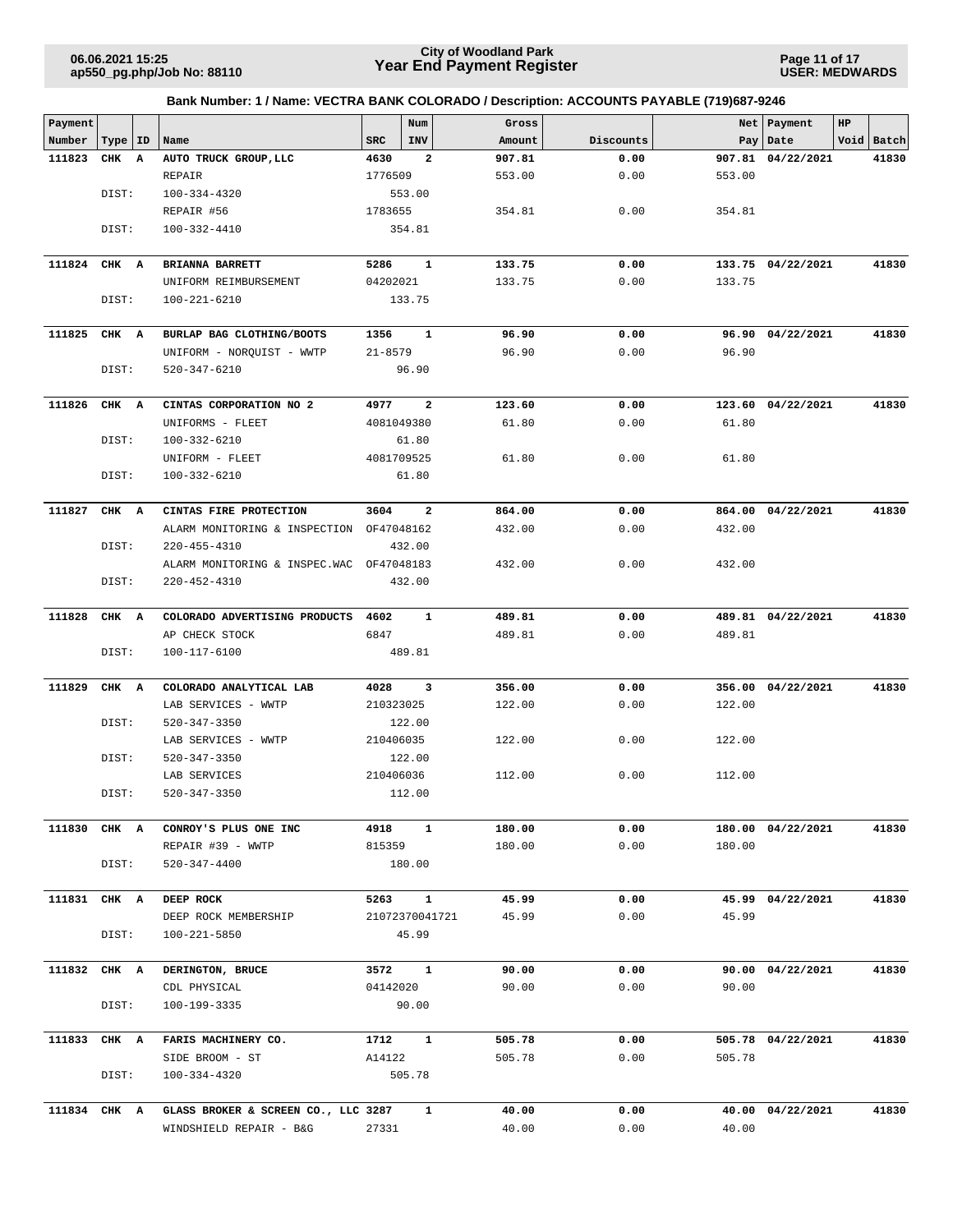**Page 12 of 17 USER: MEDWARDS**

| Payment      |           |                                     |            | Num          | Gross    |           |          | Net   Payment       | HP |            |
|--------------|-----------|-------------------------------------|------------|--------------|----------|-----------|----------|---------------------|----|------------|
| Number       | Type   ID | Name                                | <b>SRC</b> | INV          | Amount   | Discounts |          | Pay   Date          |    | Void Batch |
|              | DIST:     | 100-118-4320                        |            | 40.00        |          |           |          |                     |    |            |
|              |           |                                     |            |              |          |           |          |                     |    |            |
| 111835       | CHK A     | GRAINGER INC.                       | 282        | $\mathbf{2}$ | 153.55   | 0.00      |          | 153.55 04/22/2021   |    | 41830      |
|              |           | PARTS - WWTP                        |            | 9854689107   | 99.96    | 0.00      | 99.96    |                     |    |            |
|              | DIST:     | 520-347-6110                        |            | 99.96        |          |           |          |                     |    |            |
|              |           | SUPPLIES - WWTP                     |            | 9857189758   | 53.59    | 0.00      | 53.59    |                     |    |            |
|              | DIST:     | 520-347-6111                        |            | 53.59        |          |           |          |                     |    |            |
|              |           |                                     |            |              |          |           |          |                     |    |            |
| 111836       | CHK A     | IRON MOUNTAIN                       | 1376       | 1            | 4,083.34 | 0.00      |          | 4,083.34 04/22/2021 |    | 41830      |
|              |           | 100-112-5100                        | DLTP890    |              | 4,083.34 | 0.00      | 4,083.34 |                     |    |            |
|              | DIST:     | 100-112-5100                        |            | 4,083.34     |          |           |          |                     |    |            |
|              |           |                                     |            |              |          |           |          |                     |    |            |
| 111837       | CHK A     | JACK'S TIRE & OIL MANAGEMENT C 5215 |            | 1            | 290.14   | 0.00      |          | 290.14 04/22/2021   |    | 41830      |
|              |           | REPAIR - VEH #33                    | 966692-88  |              | 290.14   | 0.00      | 290.14   |                     |    |            |
|              | DIST:     | 100-332-4430                        |            | 290.14       |          |           |          |                     |    |            |
|              |           |                                     |            |              |          |           |          |                     |    |            |
| 111838       | CHK A     | <b>JASON CALDWELL</b>               | 4955       | $\mathbf{1}$ | 85.00    | 0.00      |          | 85.00 04/22/2021    |    | 41830      |
|              |           | WASTEWATER C CERTIFICATION          | 04152021   |              | 85.00    | 0.00      | 85.00    |                     |    |            |
|              |           | $520 - 347 - 5800$                  |            | 85.00        |          |           |          |                     |    |            |
|              | DIST:     |                                     |            |              |          |           |          |                     |    |            |
| 111839       |           | KUBWATER RESOURCES INC              | 4643       | $\mathbf{1}$ |          |           |          | 3,245.21 04/22/2021 |    | 41830      |
|              | CHK A     |                                     |            |              | 3,245.21 | 0.00      |          |                     |    |            |
|              |           | COMPOST - WWTP                      | 10213      |              | 3,245.21 | 0.00      | 3,245.21 |                     |    |            |
|              | DIST:     | 520-347-6113                        |            | 3,245.21     |          |           |          |                     |    |            |
|              |           |                                     |            |              |          |           |          |                     |    |            |
| 111840       | CHK A     | L.N. CURTIS & SONS                  | 5123       | 3            | 973.82   | 0.00      |          | 973.82 04/22/2021   |    | 41830      |
|              |           | UNIFORMS - WPPD                     | INV478884  |              | 30.00    | 0.00      | 30.00    |                     |    |            |
|              | DIST:     | 100-221-6210                        |            | 30.00        |          |           |          |                     |    |            |
|              |           | UNIFORM - WPPD                      | INV478899  |              | 38.82    | 0.00      | 38.82    |                     |    |            |
|              | DIST:     | 100-221-6210                        |            | 38.82        |          |           |          |                     |    |            |
|              |           | BODY ARMOUR - BARRETT               | INV479256  |              | 905.00   | 0.00      | 905.00   |                     |    |            |
|              | DIST:     | 100-221-6210                        |            | 905.00       |          |           |          |                     |    |            |
|              |           |                                     |            |              |          |           |          |                     |    |            |
| 111841 CHK A |           | LOGAN SIMPSON DESIGN INC            | 5282       | 1            | 7,500.00 | 0.00      |          | 7,500.00 04/22/2021 |    | 41830      |
|              |           | LOGAN SIMPSON CONSULTANTS           | 27613      |              | 7,500.00 | 0.00      | 7,500.00 |                     |    |            |
|              | DIST:     | 100-114-7500                        |            | 7,500.00     |          |           |          |                     |    |            |
|              |           |                                     |            |              |          |           |          |                     |    |            |
| 111842 CHK A |           | LAKESIDE PARADISE INC               | 1          | $\mathbf{1}$ | 1,220.63 | 0.00      |          | 1,220.63 04/22/2021 |    | 41830      |
|              |           | SALES TAX OVERPAYMENT               | 041421     |              | 1,220.63 | 0.00      | 1,220.63 |                     |    |            |
|              | DIST:     | 100-000-3220                        |            | 1,220.63     |          |           |          |                     |    |            |
|              |           |                                     |            |              |          |           |          |                     |    |            |
| 111843 CHK A |           | <b>SARA BAIRD</b>                   |            | $1 \quad 1$  | 353.40   | 0.00      |          | 353.40 04/22/2021   |    | 41830      |
|              |           | REIMBURSEMENT - DISPATCH 04202021   |            |              | 353.40   | 0.00      | 353.40   |                     |    |            |
|              | DIST:     | 100-221-5800                        |            | 353.40       |          |           |          |                     |    |            |
|              |           |                                     |            |              |          |           |          |                     |    |            |
| 111844 CHK A |           | COLORADO COMMUNICATIONS & UTIL 1 1  |            |              | 550.00   | 0.00      |          | 550.00 04/22/2021   |    | 41830      |
|              |           | CCUA 2021 MEMBERSHIP DUES           | 1425       |              | 550.00   | 0.00      | 550.00   |                     |    |            |
|              | DIST:     | 100-110-5850                        |            | 550.00       |          |           |          |                     |    |            |
|              |           |                                     |            |              |          |           |          |                     |    |            |
| 111845 CHK A |           | SHAWN SCHAFFER - HOME RUN RENO 1    |            | $\mathbf{1}$ | 36.55    | 0.00      |          | 36.55 04/22/2021    |    | 41830      |
|              |           | UTILITY REFUND                      | 3710.06    |              | 36.55    | 0.00      | 36.55    |                     |    |            |
|              | DIST:     | 510-342-3461                        |            | 36.55        |          |           |          |                     |    |            |
|              |           |                                     |            |              |          |           |          |                     |    |            |
| 111846 CHK A |           | REMAX PROPERTY C/O DARRELL DEI 1 1  |            |              | 11.10    | 0.00      |          | 11.10 04/22/2021    |    | 41830      |
|              |           | UTILITY REFUND                      | 857.08     |              | 11.10    | 0.00      | 11.10    |                     |    |            |
|              | DIST:     | 510-342-3461                        |            | 11.10        |          |           |          |                     |    |            |
|              |           |                                     |            |              |          |           |          |                     |    |            |
|              |           |                                     |            |              |          |           |          |                     |    |            |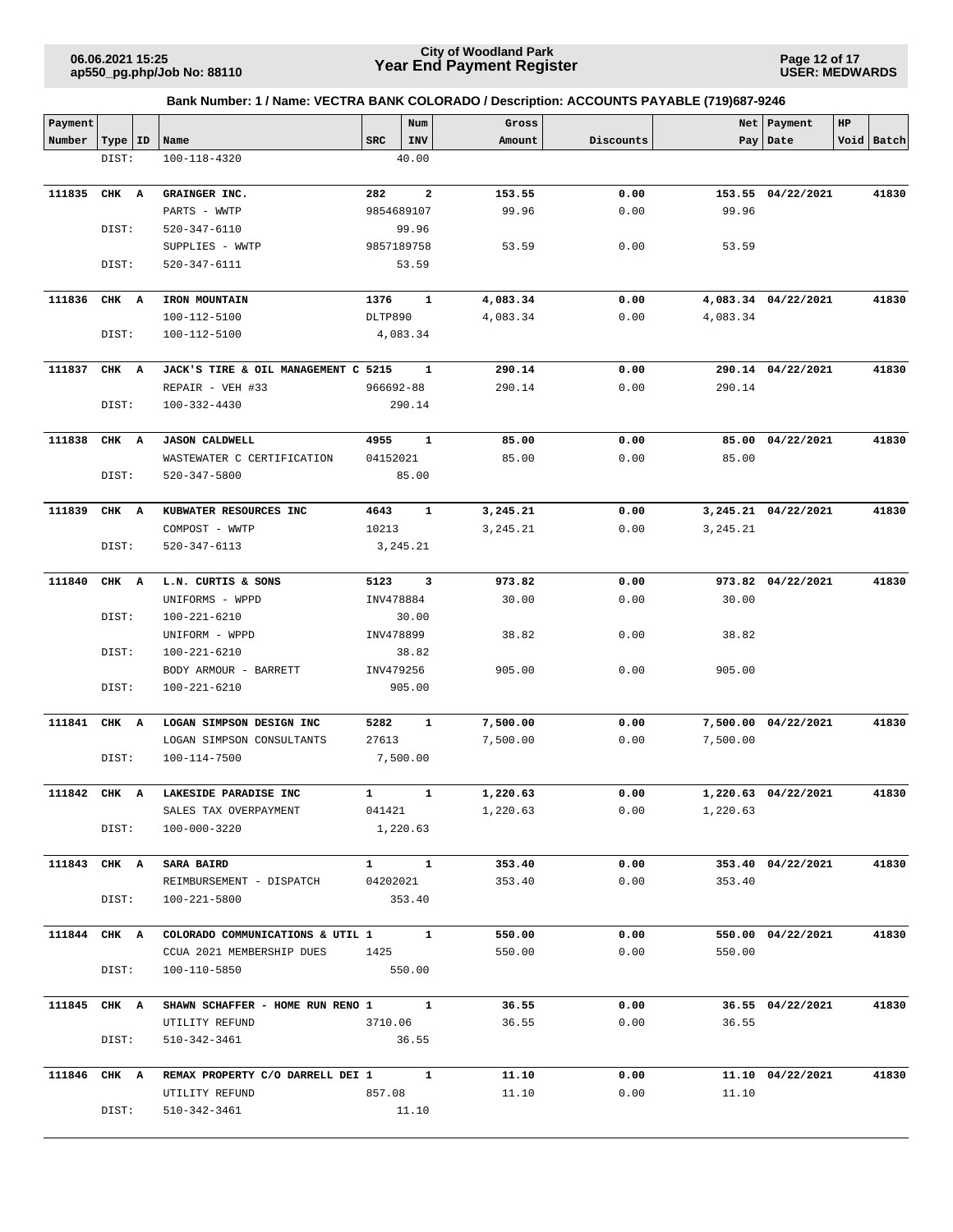**Page 13 of 17 USER: MEDWARDS**

| Payment      |           |   |                                     |            | Num          | Gross    |           |          | Net   Payment       | HP |            |
|--------------|-----------|---|-------------------------------------|------------|--------------|----------|-----------|----------|---------------------|----|------------|
| Number       | Type   ID |   | Name                                | <b>SRC</b> | INV          | Amount   | Discounts |          | Pay   Date          |    | Void Batch |
| 111847       | CHK       | A | NAPA AUTO PARTS                     | 2048       | 3            | 2,148.49 | 0.00      |          | 2,148.49 04/22/2021 |    | 41830      |
|              |           |   | 03/2021 CHARGES                     | 3312021    |              | 6,445.47 | 0.00      | 2,148.49 |                     |    |            |
|              | DIST:     |   | 100-332-4310                        |            | $36.00 -$    |          |           |          |                     |    |            |
|              | DIST:     |   | 100-332-4410                        |            | 503.15       |          |           |          |                     |    |            |
|              | DIST:     |   | 100-332-4420                        |            | 395.06       |          |           |          |                     |    |            |
|              | DIST:     |   | 100-332-4430                        |            | 8.74         |          |           |          |                     |    |            |
|              | DIST:     |   | 100-332-4440                        |            | 113.29       |          |           |          |                     |    |            |
|              | DIST:     |   | $100 - 332 - 6400$                  |            | 100.23       |          |           |          |                     |    |            |
|              | DIST:     |   | 100-332-6720                        |            | 757.85       |          |           |          |                     |    |            |
|              | DIST:     |   | 100-334-4320                        |            | 177.99       |          |           |          |                     |    |            |
|              | DIST:     |   | $510 - 342 - 4400$                  |            | 4.18         |          |           |          |                     |    |            |
|              | DIST:     |   | 510-342-6110                        |            | 80.66        |          |           |          |                     |    |            |
|              | DIST:     |   | $510 - 345 - 4400$                  |            | 2.57         |          |           |          |                     |    |            |
|              | DIST:     |   | 520-347-4400                        |            | 39.39        |          |           |          |                     |    |            |
|              | DIST:     |   | $520 - 349 - 4400$                  |            | 1.38         |          |           |          |                     |    |            |
|              |           |   |                                     |            |              |          |           |          |                     |    |            |
| 111848       | CHK A     |   | PERKINS MOTOR CITY DODGE            | 2354       | $\mathbf{1}$ | 19.33    | 0.00      |          | 19.33 04/22/2021    |    | 41830      |
|              |           |   | REPAIR #91                          | 452855CHW  |              | 19.33    | 0.00      | 19.33    |                     |    |            |
|              | DIST:     |   | 100-332-4420                        |            | 19.33        |          |           |          |                     |    |            |
|              |           |   |                                     |            |              |          |           |          |                     |    |            |
| 111849       | CHK A     |   | QA BALANCE SERVICES INC.            | 1948       | 1            | 538.00   | 0.00      |          | 538.00 04/22/2021   |    | 41830      |
|              |           |   | LAB MAINTENANCE SERVICE             | 12139      |              | 538.00   | 0.00      | 538.00   |                     |    |            |
|              | DIST:     |   | 520-347-3350                        |            | 538.00       |          |           |          |                     |    |            |
|              |           |   |                                     |            |              |          |           |          |                     |    |            |
| 111850       | CHK A     |   | RAMPART SUPPLY, INC.                | 528        | $\mathbf{2}$ | 259.69   | 0.00      |          | 259.69 04/22/2021   |    | 41830      |
|              |           |   | SUPPLIES - WAC                      | 2596645-01 |              | 23.47    | 0.00      | 23.47    |                     |    |            |
|              | DIST:     |   | 220-452-4320                        |            | 23.47        |          |           |          |                     |    |            |
|              |           |   | PLUMBING SUPPLIES                   | 261087-00  |              | 236.22   | 0.00      | 236.22   |                     |    |            |
|              | DIST:     |   | 100-118-4240                        |            | 236.22       |          |           |          |                     |    |            |
|              |           |   |                                     |            |              |          |           |          |                     |    |            |
| 111851       | CHK A     |   | SNO-WHITE LINEN & UNIFORM, INC 581  |            | 1            | 162.12   | 0.00      |          | 162.12 04/22/2021   |    | 41830      |
|              |           |   | UPCC EVENT EXPENSE                  | S63746     |              | 162.12   | 0.00      | 162.12   |                     |    |            |
|              | DIST:     |   | $220 - 455 - 5000$                  |            | 162.12       |          |           |          |                     |    |            |
|              |           |   |                                     |            |              |          |           |          |                     |    |            |
| 111852       | CHK A     |   | RED BARON CAR WASH                  | 4191       | $\mathbf{2}$ | 153.00   | 0.00      |          | 153.00 04/22/2021   |    | 41830      |
|              |           |   | 03/2021 CHARGES                     | 1829       |              | 306.00   | 0.00      | 153.00   |                     |    |            |
|              | DIST:     |   | $100 - 221 - 6160$                  |            | 138.00       |          |           |          |                     |    |            |
|              | DIST:     |   | $520 - 347 - 4320$                  |            | 15.00        |          |           |          |                     |    |            |
|              |           |   |                                     |            |              |          |           |          |                     |    |            |
| 111853 CHK A |           |   | THE AQUEOUS SOLUTION, INC.          | 3016       | $\mathbf{1}$ | 1,498.00 | 0.00      |          | 1,498.00 04/22/2021 |    | 41830      |
|              |           |   | CHEMICALS - WAC                     | 85048      |              | 1,498.00 | 0.00      | 1,498.00 |                     |    |            |
|              | DIST:     |   | $220 - 452 - 6300$                  |            | 1,498.00     |          |           |          |                     |    |            |
|              |           |   |                                     |            |              |          |           |          |                     |    |            |
| 111854       | CHK A     |   | TITAN MACHINERY, INC.               | 4438       | $\mathbf{1}$ | 300.00   | 0.00      |          | 300.00 04/22/2021   |    | 41830      |
|              |           |   | REPAIR #23                          | 15375671GP |              | 300.00   | 0.00      | 300.00   |                     |    |            |
|              | DIST:     |   | 100-332-4430                        |            | 300.00       |          |           |          |                     |    |            |
|              |           |   |                                     |            |              |          |           |          |                     |    |            |
| 111855 CHK A |           |   | TRANSWEST TRUCK TRAILER RV          | 5253       | $\mathbf{1}$ | 949.86   | 0.00      |          | 949.86 04/22/2021   |    | 41830      |
|              |           |   | REPAIR VEH #32                      | 008P130845 |              | 949.86   | 0.00      | 949.86   |                     |    |            |
|              | DIST:     |   | 100-332-4410                        |            | 949.86       |          |           |          |                     |    |            |
|              |           |   |                                     |            |              |          |           |          |                     |    |            |
| 111856       | CHK A     |   | UNITED REPROGRAPHIC SUPPLY          | 4285       | $\mathbf{1}$ | 392.00   | 0.00      |          | 392.00 04/22/2021   |    | 41830      |
|              |           |   | $01/21 - 05/21$                     | IN261569   |              | 392.00   | 0.00      | 392.00   |                     |    |            |
|              | DIST:     |   | 100-120-4350                        |            | 392.00       |          |           |          |                     |    |            |
|              |           |   |                                     |            |              |          |           |          |                     |    |            |
| 111857 CHK A |           |   | WASTE MANAGEMENT WOODLAND PARK 3004 |            | $\mathbf{1}$ | 263.76   | 0.00      |          | 263.76 04/22/2021   |    | 41830      |
|              |           |   |                                     |            |              |          |           |          |                     |    |            |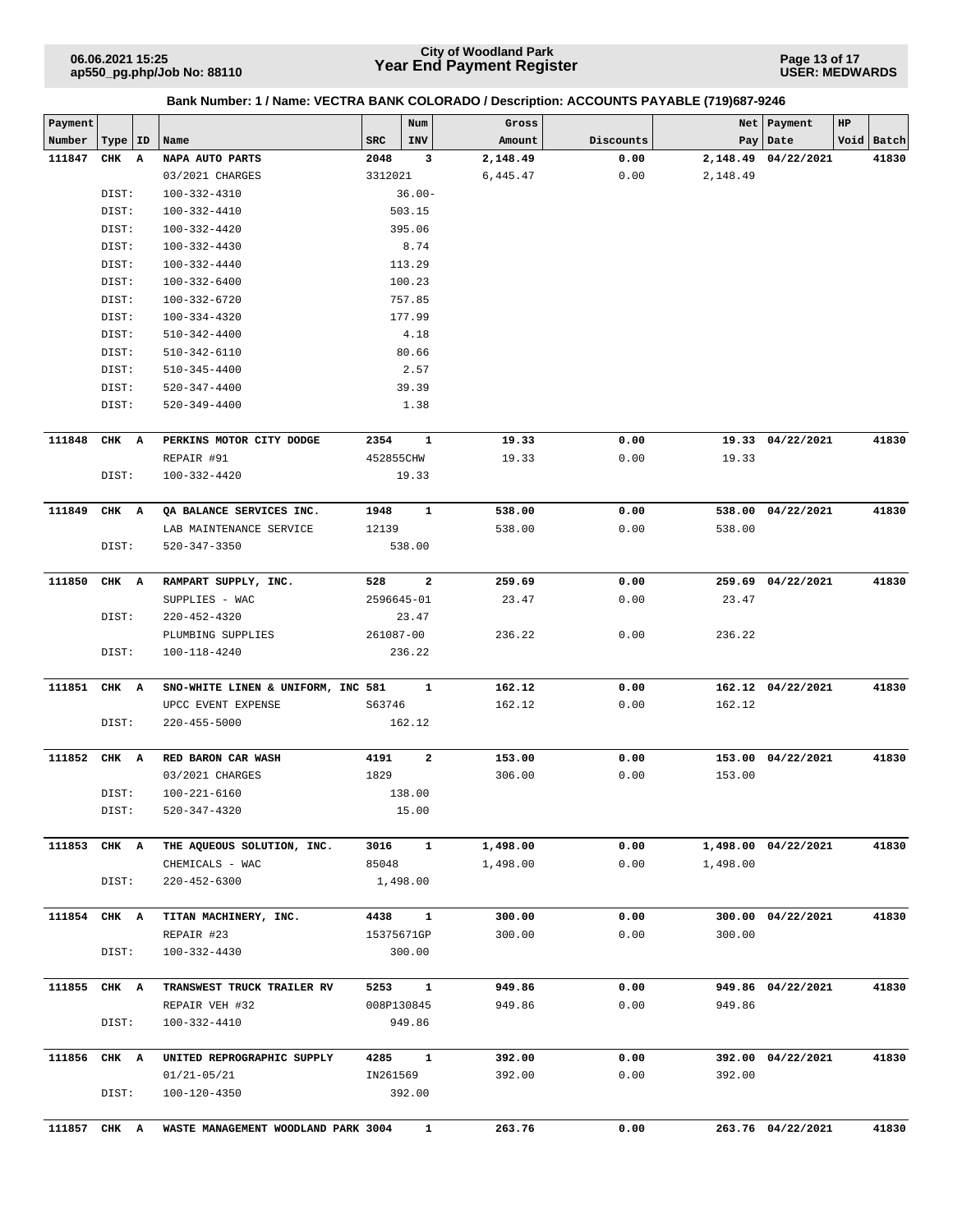**ap550\_pg.php/Job No: 88110**

### **Year End Payment Register City of Woodland Park 06.06.2021 15:25**

**Page 14 of 17 USER: MEDWARDS**

| Payment<br>Number |              |                                      | <b>SRC</b> | Num<br>INV              | Gross<br>Amount | Discounts | Net           | Payment<br>HP           | Void Batch |
|-------------------|--------------|--------------------------------------|------------|-------------------------|-----------------|-----------|---------------|-------------------------|------------|
|                   | Type   ID    | Name<br>04/2021 TRASH SERVICE - WWTP |            | 0691410-2517-6          | 263.76          | 0.00      | Pay<br>263.76 | Date                    |            |
|                   | DIST:        | 520-347-4210                         |            | 263.76                  |                 |           |               |                         |            |
| 111858            | CHK A        | WAXIE SANITARY SUPPLY                | 4189       | 1                       | 101.62          | 0.00      |               | 101.62 04/22/2021       | 41830      |
|                   |              | CUSTODIAL SUPPLIES - WAC             | 79928471   |                         | 101.62          | 0.00      | 101.62        |                         |            |
|                   | DIST:        | $220 - 452 - 6140$                   |            | 101.62                  |                 |           |               |                         |            |
| 111859            | CHK A        | WOODLAND HARDWARE & RENTAL           | 2739       | $\overline{\mathbf{4}}$ | 906.45          | 0.00      |               | 906.45 04/22/2021       | 41830      |
|                   |              | 03/2021 CHARGES                      | 3312021    |                         | 3,625.80        | 0.00      | 906.45        |                         |            |
|                   | DIST:        | 100-118-4240                         |            | 165.47                  |                 |           |               |                         |            |
|                   | DIST:        | 100-118-4310                         |            | 200.33                  |                 |           |               |                         |            |
|                   | DIST:        | 100-118-6500                         |            | 39.60                   |                 |           |               |                         |            |
|                   | DIST:        | 100-221-5800                         |            | 17.00                   |                 |           |               |                         |            |
|                   | DIST:        | 100-332-4410                         |            | 8.58                    |                 |           |               |                         |            |
|                   | DIST:        | 100-332-6720                         |            | 31.99                   |                 |           |               |                         |            |
|                   | DIST:        | 100-334-2335                         |            | 80.93                   |                 |           |               |                         |            |
|                   | DIST:        | 220-452-6710                         |            | 37.74                   |                 |           |               |                         |            |
|                   | DIST:        | 510-342-6110                         |            | 100.78                  |                 |           |               |                         |            |
|                   | DIST:        | $510 - 345 - 6110$                   |            | 150.43                  |                 |           |               |                         |            |
|                   | DIST:        | 520-347-6110                         |            | 73.60                   |                 |           |               |                         |            |
| 53                | EFT A        | WEX BANK                             | 5187       | 1                       | 11,349.05       | 0.00      |               | 11,349.05 04/26/2021 HP | 41776      |
|                   |              | WEX March 2021                       | 70941326   |                         | 11,349.05       | 0.00      | 11,349.05     |                         |            |
|                   | DIST:        | $100 - 332 - 6410$                   |            | 11,349.05               |                 |           |               |                         |            |
| 111861            | CHK A        | AIS SPECIALTY PRODUCTS, INC          | 3074       | 1                       | 895.00          | 0.00      |               | 895.00 04/29/2021       | 41842      |
|                   |              | SUPPLIES - STREETS                   | PS1391340  |                         | 895.00          | 0.00      | 895.00        |                         |            |
|                   | DIST:        | 100-334-4360                         |            | 895.00                  |                 |           |               |                         |            |
| 111862            | CHK A        | <b>BADGER METER INC</b>              | 4278       | 1                       | 111.50          | 0.00      |               | 111.50 04/29/2021       | 41842      |
|                   |              | SUPPLIES $- F/S$                     | 1426220    |                         | 111.50          | 0.00      | 111.50        |                         |            |
|                   | DIST:        | 510-345-6112                         |            | 111.50                  |                 |           |               |                         |            |
| 111863            | CHK A        | BATTERIES PLUS - 090                 | 2133       | 1                       | 25.95           | 0.00      |               | 25.95 04/29/2021        | 41842      |
|                   |              | BATTERIES - WTP                      | P38877799  |                         | 25.95           | 0.00      | 25.95         |                         |            |
|                   | DIST:        | 510-342-6110                         |            | 25.95                   |                 |           |               |                         |            |
|                   | 111864 CHK A | <b>BLACK HILLS ENERGY</b>            | 4035       | 4                       | 9,202.62        | 0.00      |               | 9,202.62 04/29/2021     | 41842      |
|                   |              | 04/2021 CHARGES                      | 4222021    |                         | 36,810.48       | 0.00      | 9,202.62      |                         |            |
|                   | DIST:        | 100-118-5700                         |            | 1,518.53                |                 |           |               |                         |            |
|                   | DIST:        | 220-455-5700                         |            | 248.37                  |                 |           |               |                         |            |
|                   | DIST:        | 100-332-5700                         |            | 607.08                  |                 |           |               |                         |            |
|                   | DIST:        | 100-334-5700                         |            | 746.17                  |                 |           |               |                         |            |
|                   | DIST:        | 510-342-5700                         |            | 655.89                  |                 |           |               |                         |            |
|                   | DIST:        | 520-347-5700                         |            | 1,801.68                |                 |           |               |                         |            |
|                   | DIST:        | 220-452-5700                         |            | 3,624.90                |                 |           |               |                         |            |
| 111865            | CHK A        | BRIAN E. BUNDY                       | 5208       | $\mathbf{1}$            | 1,040.00        | 0.00      |               | 1,040.00 04/29/2021     | 41842      |
|                   |              | ACCT. SUPPORT SERVICES               | 04242021   |                         | 1,040.00        | 0.00      | 1,040.00      |                         |            |
|                   | DIST:        | 100-117-3220                         |            | 1,040.00                |                 |           |               |                         |            |
| 111866            | CHK A        | CHAD MILDBRANDT                      | 5159       | $\mathbf{1}$            | 72.00           | 0.00      | 72.00         | 04/29/2021              | 41842      |
|                   |              | BARTENDING - UPCC                    | 04262021   |                         | 72.00           | 0.00      | 72.00         |                         |            |
|                   | DIST:        | 220-455-7000                         |            | 72.00                   |                 |           |               |                         |            |
|                   | 111867 CHK A | CONROY'S PLUS ONE INC                | 4918       | $\mathbf{1}$            | 199.00          | 0.00      |               | 199.00 04/29/2021       | 41842      |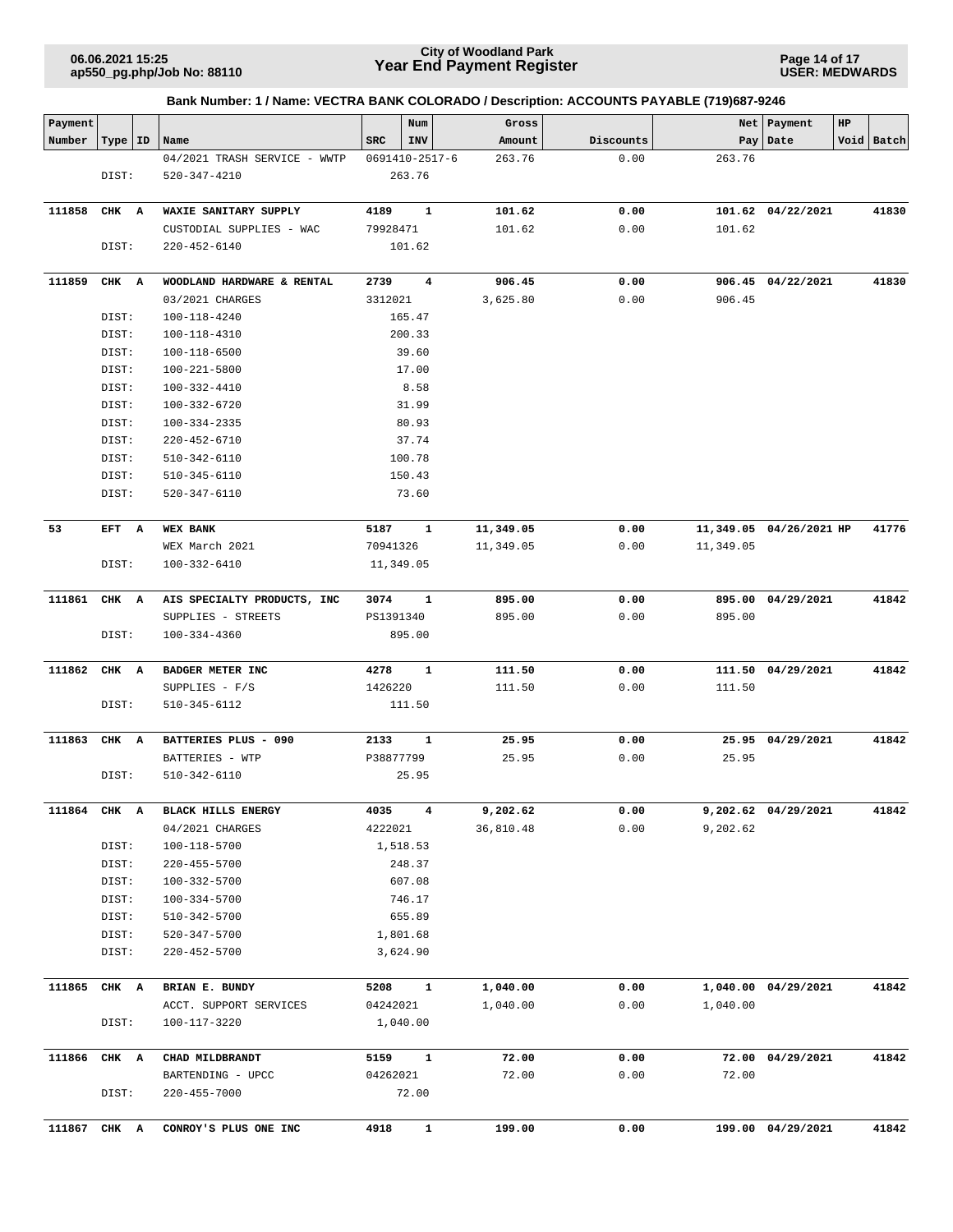**Page 15 of 17 USER: MEDWARDS**

| Payment<br>Number |       |    |                                     | SRC        | Num<br>INV   | Gross            | Discounts    | <b>Net</b> | Payment<br>Pay Date  | HP | Void Batch |
|-------------------|-------|----|-------------------------------------|------------|--------------|------------------|--------------|------------|----------------------|----|------------|
|                   | Type  | ID | Name                                | 815040     |              | Amount<br>199.00 | 0.00         | 199.00     |                      |    |            |
|                   | DIST: |    | REPAIR #74<br>$510 - 342 - 4400$    |            | 199.00       |                  |              |            |                      |    |            |
|                   |       |    |                                     |            |              |                  |              |            |                      |    |            |
| 111868            | CHK A |    | DAIGLE LAW GROUP LLC                | 5288       | 1            | 595.00           | 0.00         |            | 595.00 04/29/2021    |    | 41842      |
|                   |       |    | TRAINING INTERNAL AFFAIRS           |            | #IA0321-134  | 595.00           | 0.00         | 595.00     |                      |    |            |
|                   | DIST: |    | 100-221-5800                        |            | 595.00       |                  |              |            |                      |    |            |
|                   |       |    |                                     |            |              |                  |              |            |                      |    |            |
| 111869            | CHK A |    | DOCUMART COPIES & PRINTING          | 3252       | 1            | 126.47           | 0.00         |            | 126.47 04/29/2021    |    | 41842      |
|                   |       |    | 2021 WATER QUALITY REPORT           | 366111     |              | 126.47           | 0.00         | 126.47     |                      |    |            |
|                   | DIST: |    | 510-342-5500                        |            | 126.47       |                  |              |            |                      |    |            |
|                   |       |    |                                     |            |              |                  |              |            |                      |    |            |
| 111870            | CHK A |    | EL PASO CTY HEALTH DEPT LAB         | 241        | 1            | 252.00           | 0.00         |            | 252.00 04/29/2021    |    | 41842      |
|                   |       |    | BACTERIOLOGICAL TESTS - WTP         | 033121     |              | 252.00           | 0.00         | 252.00     |                      |    |            |
|                   | DIST: |    | 510-342-3350                        |            | 252.00       |                  |              |            |                      |    |            |
|                   |       |    |                                     |            |              |                  |              |            |                      |    |            |
| 111871            | CHK A |    | EVERHART, SHANNON                   | 4800       | 1            | 418.00           | 0.00         |            | 418.00 04/29/2021    |    | 41842      |
|                   |       |    | TRAINING REIMBURSEMENT              | 04262021   |              | 418.00           | 0.00         | 418.00     |                      |    |            |
|                   | DIST: |    | 100-221-5800                        |            | 418.00       |                  |              |            |                      |    |            |
|                   |       |    |                                     |            |              |                  |              |            |                      |    |            |
| 111872            | CHK A |    | <b>GRACE JOHNSON</b>                | 5156       | 1            | 36.00            | 0.00         |            | 36.00 04/29/2021     |    | 41842      |
|                   |       |    | BARTENDING - UPCC                   | 04262021   |              | 36.00            | 0.00         | 36.00      |                      |    |            |
|                   | DIST: |    | $220 - 455 - 7000$                  |            | 36.00        |                  |              |            |                      |    |            |
| 111873            |       |    |                                     | 282        | $\mathbf{1}$ |                  |              |            |                      |    | 41842      |
|                   | CHK A |    | GRAINGER INC.<br>VALVE - WWTP       | 9866297667 |              | 255.57<br>255.57 | 0.00<br>0.00 | 255.57     | 255.57 04/29/2021    |    |            |
|                   | DIST: |    | 520-347-6110                        |            | 255.57       |                  |              |            |                      |    |            |
|                   |       |    |                                     |            |              |                  |              |            |                      |    |            |
| 111874            | CHK A |    | IREA                                | 343        | 5            | 29,812.98        | 0.00         |            | 29,812.98 04/29/2021 |    | 41842      |
|                   |       |    | 04/2021 CHARGES                     | 04262021B  |              | 48,245.76        | 0.00         | 16,081.92  |                      |    |            |
|                   | DIST: |    | 100-118-5710                        |            | 1,700.15     |                  |              |            |                      |    |            |
|                   | DIST: |    | 100-334-5710                        |            | 1,322.80     |                  |              |            |                      |    |            |
|                   | DIST: |    | 100-334-2270                        |            | 306.01       |                  |              |            |                      |    |            |
|                   | DIST: |    | 510-342-5710                        |            | 7,559.46     |                  |              |            |                      |    |            |
|                   | DIST: |    | 220-452-5710                        |            | 5,193.50     |                  |              |            |                      |    |            |
|                   |       |    | 04/2021 ELECTRICAL CHARGRES         | 04262021C  |              | 27, 462.12       | 0.00         | 13,731.06  |                      |    |            |
|                   | DIST: |    | 510-342-5710                        |            | 2,017.09     |                  |              |            |                      |    |            |
|                   | DIST: |    | 520-347-5710                        |            | 11,713.97    |                  |              |            |                      |    |            |
|                   |       |    |                                     |            |              |                  |              |            |                      |    |            |
| 111875 CHK A      |       |    | JACK'S TIRE & OIL MANAGEMENT C 5215 |            | $\mathbf{1}$ | 489.00           | 0.00         |            | 489.00 04/29/2021    |    | 41842      |
|                   |       |    | REPAIR #74                          | 980068-88  |              | 489.00           | 0.00         | 489.00     |                      |    |            |
|                   | DIST: |    | 510-342-4400                        |            | 489.00       |                  |              |            |                      |    |            |
| 111876 CHK A      |       |    | KS STATEBANK                        | 5217       | $\mathbf{1}$ | 377.98           | 0.00         |            | 377.98 04/29/2021    |    | 41842      |
|                   |       |    | KYOCERA COPIER                      | 05252021   |              | 377.98           | 0.00         | 377.98     |                      |    |            |
|                   | DIST: |    | $220 - 452 - 5000$                  |            | 377.98       |                  |              |            |                      |    |            |
|                   |       |    |                                     |            |              |                  |              |            |                      |    |            |
| 111877 CHK A      |       |    | L.L. BEAN                           |            | 3947 2       | 1,098.39         | 0.00         |            | 1,098.39 04/29/2021  |    | 41842      |
|                   |       |    | UNIFORMS - WWTP, WTP                |            | 9063859208   | 2,196.78         | 0.00         | 1,098.39   |                      |    |            |
|                   | DIST: |    | 510-342-6210                        |            | 254.70       |                  |              |            |                      |    |            |
|                   | DIST: |    | 520-347-6210                        |            | 843.69       |                  |              |            |                      |    |            |
|                   |       |    |                                     |            |              |                  |              |            |                      |    |            |
| 111878            | CHK A |    | L.N. CURTIS & SONS                  | 5123       | 6            | 694.47<br>98.90  | 0.00<br>0.00 | 98.90      | 694.47 04/29/2021    |    | 41842      |
|                   | DIST: |    | UNIFORM - WPPD<br>100-221-6210      | INV478917  | 98.90        |                  |              |            |                      |    |            |
|                   |       |    | UNIFORM - WPPD                      | INV478976  |              | 79.96            | 0.00         | 79.96      |                      |    |            |
|                   | DIST: |    | 100-221-6210                        |            | 79.96        |                  |              |            |                      |    |            |
|                   |       |    |                                     |            |              |                  |              |            |                      |    |            |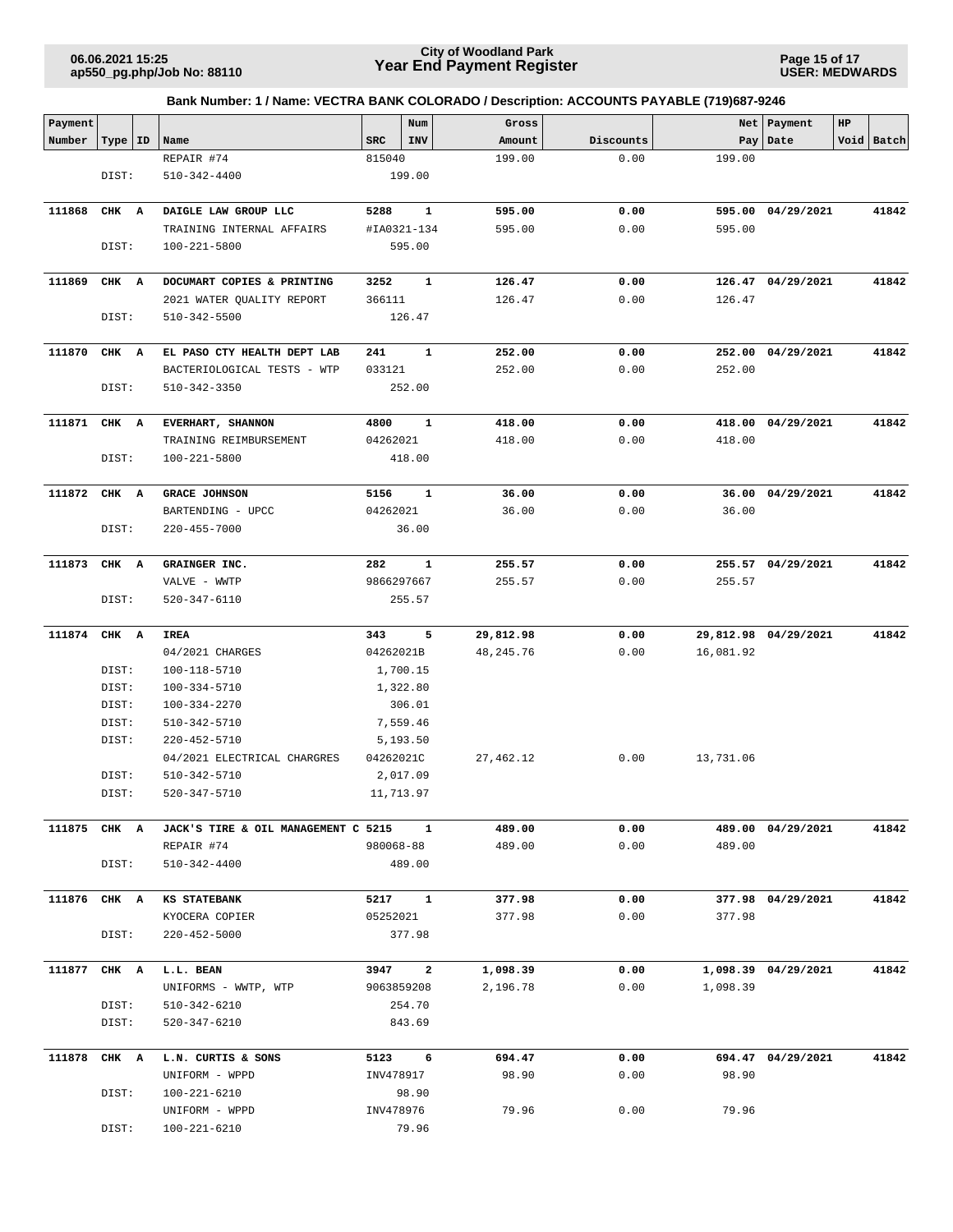**Page 16 of 17 USER: MEDWARDS**

| Payment      |           |                                                  |                     | Num          | Gross              |              | Net        | Payment               | HP |            |
|--------------|-----------|--------------------------------------------------|---------------------|--------------|--------------------|--------------|------------|-----------------------|----|------------|
| Number       | Type   ID | Name                                             | <b>SRC</b>          | INV          | Amount             | Discounts    |            | Pay Date              |    | Void Batch |
|              |           | UNIFORM - WPPD                                   | INV479013           |              | 66.95              | 0.00         | 66.95      |                       |    |            |
|              | DIST:     | 100-221-6210                                     |                     | 66.95        |                    |              |            |                       |    |            |
|              |           | UNIFORM - WPPD                                   | INV479931           |              | 29.50              | 0.00         | 29.50      |                       |    |            |
|              | DIST:     | 100-221-6210                                     |                     | 29.50        |                    |              |            |                       |    |            |
|              |           | UNIFORM                                          | INV480190           |              | 192.72             | 0.00         | 192.72     |                       |    |            |
|              | DIST:     | 100-221-6210                                     |                     | 192.72       |                    |              |            |                       |    |            |
|              |           | UNIFORM - WPPD                                   | INV480432           |              | 226.44             | 0.00         | 226.44     |                       |    |            |
|              | DIST:     | 100-221-6210                                     |                     | 226.44       |                    |              |            |                       |    |            |
| 111879       | CHK A     | TOASTMASTERS ABOVE THE CLOUDS                    | $\mathbf{1}$        | 1            | 225.00             | 0.00         |            | 225.00 04/29/2021     |    | 41842      |
|              |           | MEMBERSHIP TRAINING                              | 100AA               |              | 225.00             | 0.00         | 225.00     |                       |    |            |
|              | DIST:     | 100-221-5800                                     |                     | 225.00       |                    |              |            |                       |    |            |
|              |           |                                                  |                     |              |                    |              |            |                       |    |            |
| 111880       | CHK A     | <b>JENNIFER KUZBEK</b>                           | $\mathbf{1}$        | $\mathbf{1}$ | 200.00             | 0.00         |            | 200.00 04/29/2021     |    | 41842      |
|              |           | REFUND - WAC                                     | 26579760            |              | 200.00             | 0.00         | 200.00     |                       |    |            |
|              | DIST:     | 220-000-3470-3003                                |                     | 200.00       |                    |              |            |                       |    |            |
| 111881       | CHK A     | COLORADO POWERLINE INC                           | $\mathbf{1}$        | $\mathbf{1}$ | 8.66               | 0.00         |            | 8.66 04/29/2021       |    | 41842      |
|              |           | UTILITY REFUND                                   | 5617.03             |              | 8.66               | 0.00         | 8.66       |                       |    |            |
|              | DIST:     | 510-342-3461                                     |                     | 8.66         |                    |              |            |                       |    |            |
|              |           |                                                  |                     |              |                    |              |            |                       |    |            |
| 111882       | CHK A     | MUTUAL OF OMAHA INSURANCE COMP 5128              |                     | $\mathbf{1}$ | 3,093.23           | 0.00         |            | 3,093.23 04/29/2021   |    | 41842      |
|              |           | 04/2021 COVERAGE                                 |                     | 001198013023 | 3,093.23           | 0.00         | 3,093.23   |                       |    |            |
|              | DIST:     | 100-000-2175                                     |                     | 1,102.38     |                    |              |            |                       |    |            |
|              | DIST:     | 100-000-2175                                     |                     | 764.85       |                    |              |            |                       |    |            |
|              | DIST:     | 100-000-2170                                     |                     | 1,226.00     |                    |              |            |                       |    |            |
| 111883       | CHK A     | PETTY CASH - CITY HALL                           | 691                 | $\mathbf{1}$ | 58.84              | 0.00         |            | 58.84 04/29/2021      |    | 41842      |
|              |           | 04/2021 PETTY CASH RECON.                        | 4262021             |              | 58.84              | 0.00         | 58.84      |                       |    |            |
|              | DIST:     | 100-000-1020                                     |                     | 55.34        |                    |              |            |                       |    |            |
|              | DIST:     | 100-117-3975                                     |                     | 3.50         |                    |              |            |                       |    |            |
| 111884       | CHK A     | ROSS ELECTRIC-ENTERPRISE, INC 3139               |                     | 1            | 166,667.05         | 0.00         |            | 166,667.05 04/29/2021 |    | 41842      |
|              |           | Sunnywood Booster station Upgr 120662            |                     |              | 166,667.05         | 0.00         | 166,667.05 |                       |    |            |
|              | DIST:     | 510-343-7200                                     |                     | 166,667.05   |                    |              |            |                       |    |            |
|              |           |                                                  |                     |              |                    |              |            | 208.00 04/29/2021     |    |            |
| 111885 CHK A |           | SGS ACCUTEST INC.                                | 4859<br>52160126276 | $\mathbf{1}$ | 208.00<br>208.00   | 0.00<br>0.00 | 208.00     |                       |    | 41842      |
|              | DIST:     | 03/2021 WATER QUALITY TEST<br>510-342-3350       |                     | 208.00       |                    |              |            |                       |    |            |
|              |           |                                                  |                     |              |                    |              |            |                       |    |            |
| 111886       | CHK A     | SNO-WHITE LINEN & UNIFORM, INC 581               |                     | $\mathbf{1}$ | 131.64             | 0.00         |            | 131.64 04/29/2021     |    | 41842      |
|              |           | EVENT EXPENSE - UPCC                             | S64738              |              | 131.64             | 0.00         | 131.64     |                       |    |            |
|              | DIST:     | $220 - 455 - 5000$                               |                     | 131.64       |                    |              |            |                       |    |            |
| 111887       | CHK A     | STOVER, DAN                                      | 2603                | $\mathbf{1}$ | 170.00             | 0.00         |            | 170.00 04/29/2021     |    | 41842      |
|              |           | CERTIFICATION RENEWALS                           | 04262021            |              | 170.00             | 0.00         | 170.00     |                       |    |            |
|              | DIST:     | 520-347-5800                                     |                     | 170.00       |                    |              |            |                       |    |            |
|              |           |                                                  |                     |              |                    |              |            |                       |    |            |
| 111888       | CHK A     | TELLER COUNTY WASTE<br>Teller County Waste Trash | 4158<br>04082021    | 5            | 786.75<br>1,747.00 | 0.00<br>0.00 | 436.75     | 786.75 04/29/2021     |    | 41842      |
|              | DIST:     | 100-118-4210                                     |                     | 122.00       |                    |              |            |                       |    |            |
|              | DIST:     | 100-118-4210                                     |                     | 49.00        |                    |              |            |                       |    |            |
|              | DIST:     | 510-342-4210                                     |                     | 39.00        |                    |              |            |                       |    |            |
|              | DIST:     | 100-334-4210                                     |                     | 122.00       |                    |              |            |                       |    |            |
|              | DIST:     | 100-332-4210                                     |                     | 39.00        |                    |              |            |                       |    |            |
|              | DIST:     | 220-455-4210                                     |                     | 89.00        |                    |              |            |                       |    |            |
|              |           |                                                  |                     |              |                    |              |            |                       |    |            |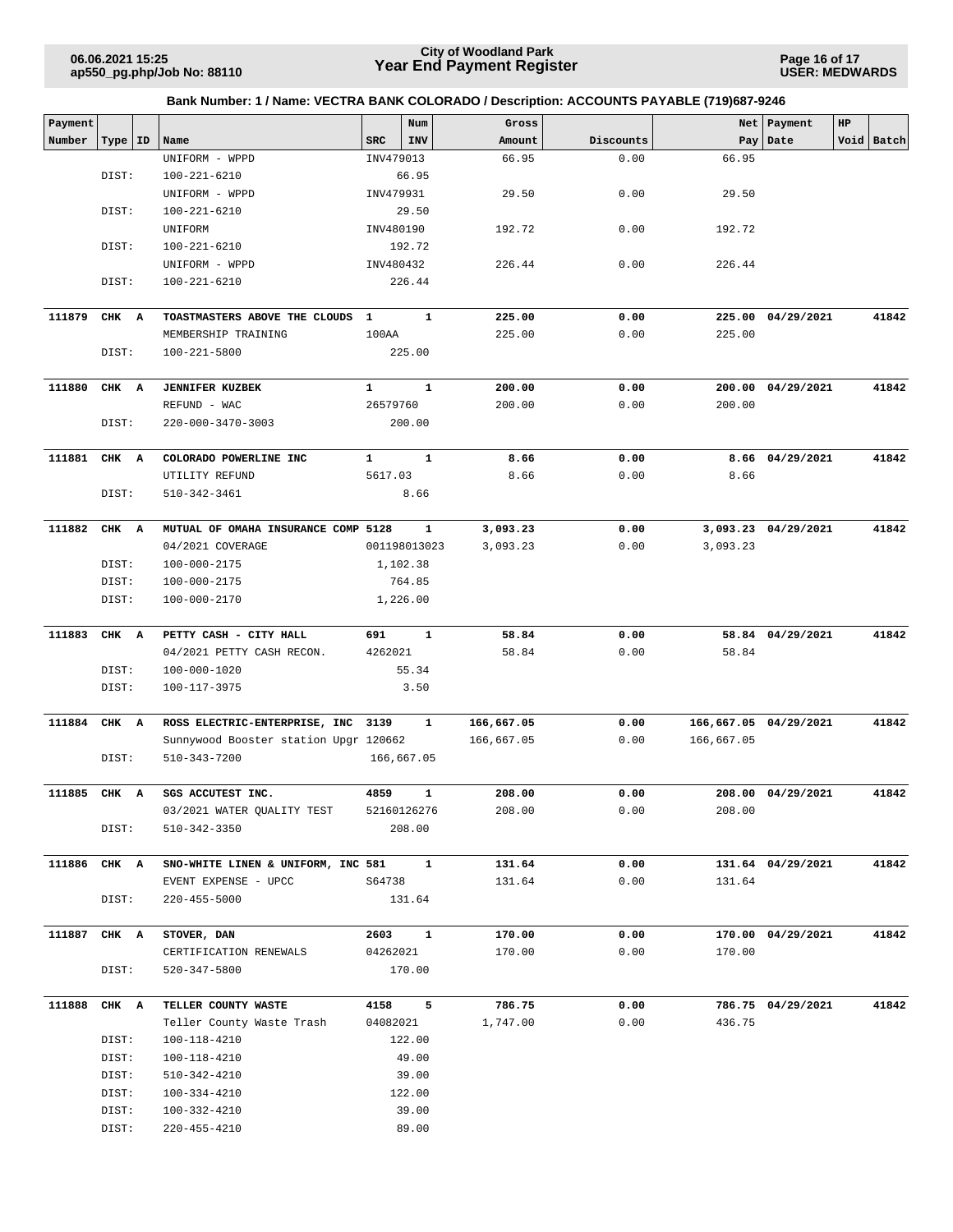**Page 17 of 17 USER: MEDWARDS**

| Payment |                 |   |                            |          | Num          | Gross      |           |            | Net   Payment | <b>HP</b> |            |
|---------|-----------------|---|----------------------------|----------|--------------|------------|-----------|------------|---------------|-----------|------------|
| Number  | Type   ID       |   | Name                       | SRC      | INV          | Amount     | Discounts |            | Pay   Date    |           | Void Batch |
|         | DIST:           |   | 520-347-4210               |          | 13.75        |            |           |            |               |           |            |
|         | DIST:           |   | $220 - 452 - 4210$         |          | $37.00 -$    |            |           |            |               |           |            |
|         |                 |   | 04/2021 PORTABLE RESTROOMS | 13707    |              | 350.00     | 0.00      | 350.00     |               |           |            |
|         | DIST:           |   | 100-118-4210               |          | 350.00       |            |           |            |               |           |            |
| 111889  | CHK             | A | TIMOTHY BRADLEY            | 5000     | 1            | 427.00     | 0.00      | 427.00     | 04/29/2021    |           | 41842      |
|         |                 |   | TRAINING REIMBURSEMENT     | 04262021 |              | 427.00     | 0.00      | 427.00     |               |           |            |
|         | DIST:           |   | 100-221-5800               |          | 427.00       |            |           |            |               |           |            |
| 111890  | CHK             | A | WALMART COMMUNITY          | 668      | $\mathbf{1}$ | 404.69     | 0.00      | 404.69     | 04/29/2021    |           | 41842      |
|         |                 |   | 04/2021 CHARGES            | 4162021  |              | 404.69     | 0.00      | 404.69     |               |           |            |
|         | DIST:           |   | 100-114-6100               |          | 43.52        |            |           |            |               |           |            |
|         | DIST:           |   | 100-118-6140               |          | 6.66         |            |           |            |               |           |            |
|         | DIST:           |   | $100 - 221 - 6100$         |          | 354.51       |            |           |            |               |           |            |
|         | REGISTER TOTALS |   | Voids: 1<br>Checks: 179    |          | 260          | 798,881.62 | 0.00      | 798,881.62 |               |           |            |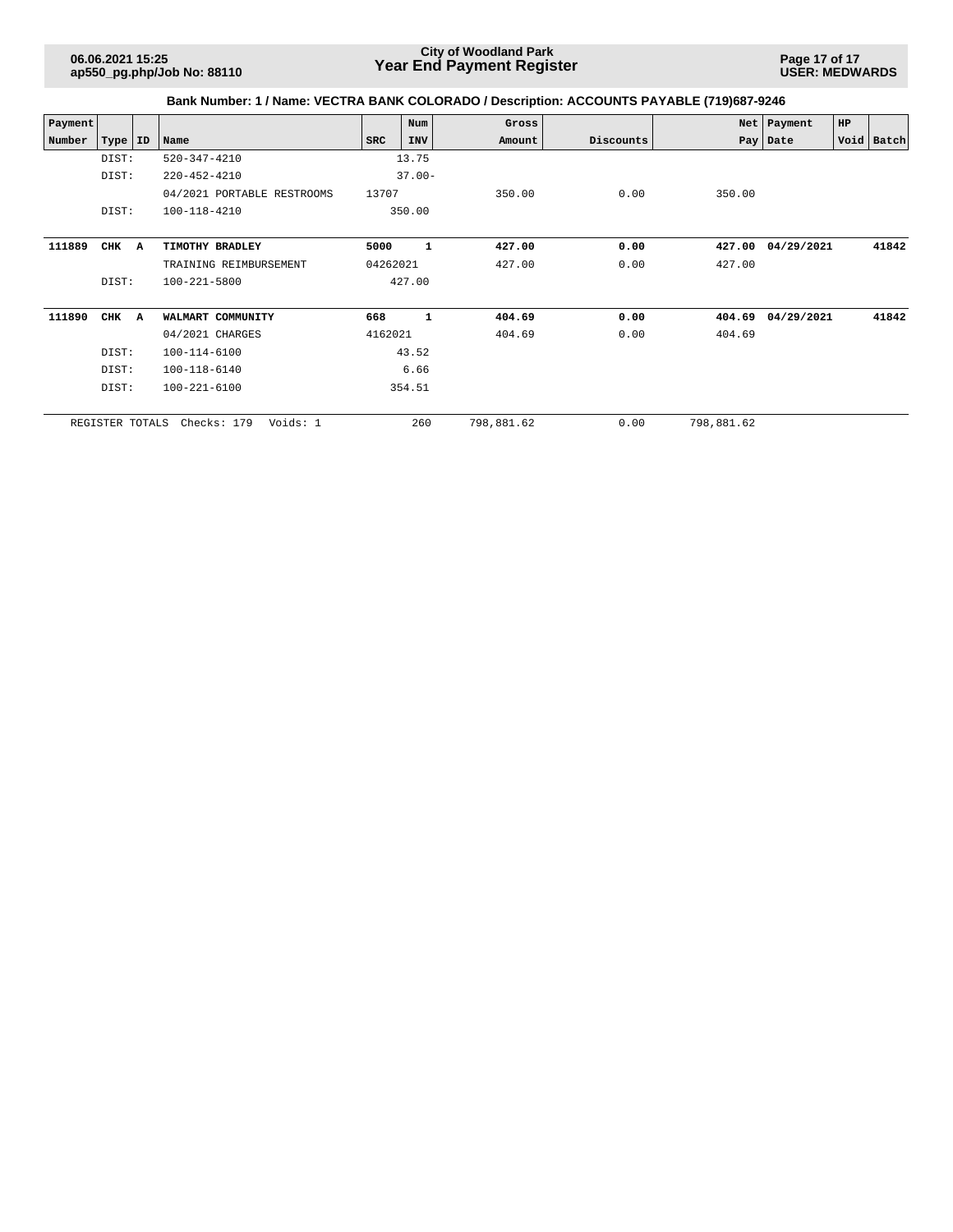**Page 1 of 4 USER: MEDWARDS**

| Payment |            |              |                         |            | Num          | Gross    |           | Net      | Payment             | HP   |       |
|---------|------------|--------------|-------------------------|------------|--------------|----------|-----------|----------|---------------------|------|-------|
| Number  | Type       | ID           | Name                    | <b>SRC</b> | INV          | Amount   | Discounts |          | Pay   Date          | Void | Batch |
| 18675   | <b>CHK</b> | $\, {\bf P}$ | JOHNAVON J ALLISON      | 1258       | $\mathbf{1}$ | 163.24   | 12.48     | 150.76   | 04/09/2021          |      | 41712 |
| 18676   | CHK        | $\mathbf P$  | ELEANOR JONES           | 3986       | $1\,$        | 101.64   | 7.77      | 93.87    | 04/09/2021          |      | 41712 |
| 46603   | <b>NOD</b> | $\mathbf P$  | RUSTY L ANTHONY         | 1275       | $\mathbf{1}$ | 2,657.90 | 960.67    | 1,697.23 | 04/09/2021          |      | 41712 |
| 46604   | <b>NOD</b> | $\mathbf P$  | RICHARD L AVERY IV      | 1293       | $\mathbf{1}$ | 2,899.10 | 625.21    | 2,273.89 | 04/09/2021          |      | 41712 |
| 46605   | <b>NOD</b> | $\mathbf P$  | JUSTIN R BAADE          | 1300       | $\mathbf{1}$ | 1,272.60 | 358.22    | 914.38   | 04/09/2021          |      | 41712 |
| 46606   | <b>NOD</b> | $\mathbf P$  | SARA R BAIRD            | 1331       | $\mathbf{1}$ | 2,009.56 | 545.90    | 1,463.66 | 04/09/2021          |      | 41712 |
| 46607   | <b>NOD</b> | $\mathbf P$  | JEREMY M BARNES         | 1335       | $\mathbf{1}$ | 2,367.40 | 742.76    |          | 1,624.64 04/09/2021 |      | 41712 |
| 46608   | <b>NOD</b> | $\mathbf P$  | BRIANNA BARRETT         | 1336       | $\mathbf{1}$ | 1,933.47 | 256.71    | 1,676.76 | 04/09/2021          |      | 41712 |
| 46609   | <b>NOD</b> | $\mathbf P$  | JOANNA E BARTKO         | 1339       | $\mathbf{1}$ | 554.01   | 42.39     | 511.62   | 04/09/2021          |      | 41712 |
| 46610   | <b>NOD</b> | $\mathbf P$  | BRIAN BLEDSOE           | 1413       | $\mathbf{1}$ | 1,499.20 | 392.67    | 1,106.53 | 04/09/2021          |      | 41712 |
| 46611   | <b>NOD</b> | $\mathbf P$  | ROBERT L BRAATZ JR      | 1421       | $\mathbf{1}$ | 1,819.26 | 576.11    | 1,243.15 | 04/09/2021          |      | 41712 |
| 46612   | <b>NOD</b> | $\mathbf P$  | TIMOTHY S BRADLEY       | 1425       | $\mathbf{1}$ | 2,262.14 | 515.30    | 1,746.84 | 04/09/2021          |      | 41712 |
| 46613   | <b>NOD</b> | $\mathbf P$  | KAITLYN K BROWN         | 5018       | $\mathbf{1}$ | 212.20   | 16.23     | 195.97   | 04/09/2021          |      | 41712 |
| 46614   | <b>NOD</b> | $\mathbf P$  | ROBYN BROWN             | 1452       | $\mathbf{1}$ | 4,047.17 | 1,789.43  | 2,257.74 | 04/09/2021          |      | 41712 |
| 46615   | <b>NOD</b> | $\mathbf P$  | JUDITH A BUNDY          | 1473       | $\mathbf{1}$ | 1,752.81 | 576.84    | 1,175.97 | 04/09/2021          |      | 41712 |
| 46616   | <b>NOD</b> | $\mathbf P$  | DAVID J BURGESS         | 1472       | $\mathbf{1}$ | 2,003.62 | 580.69    | 1,422.93 | 04/09/2021          |      | 41712 |
| 46617   | <b>NOD</b> | $\mathbf P$  | KAREN BURSACK           | 1467       | $\mathbf{1}$ | 925.10   | 190.90    | 734.20   | 04/09/2021          |      | 41712 |
| 46618   | <b>NOD</b> | $\mathbf P$  | <b>JASON Z CALDWELL</b> | 1495       | $\mathbf{1}$ | 1,701.77 | 620.07    | 1,081.70 | 04/09/2021          |      | 41712 |
| 46619   | <b>NOD</b> | $\mathbf P$  | SUZANNE M CALVIN-YIM    | 1494       | $\mathbf{1}$ | 268.98   | 20.57     | 248.41   | 04/09/2021          |      | 41712 |
| 46620   | <b>NOD</b> | $\mathbf P$  | HEATH CARGILL           | 1504       | $\mathbf{1}$ | 1,649.00 | 390.48    | 1,258.52 | 04/09/2021          |      | 41712 |
| 46621   | <b>NOD</b> | $\mathbf P$  | KENNETH J CASE          | 1502       | $\mathbf{1}$ | 2,343.00 | 1,305.01  | 1,037.99 | 04/09/2021          |      | 41712 |
| 46622   | <b>NOD</b> | $\mathbf P$  | <b>JANEL CAVILEE</b>    | 1506       | $\mathbf{1}$ | 2,248.72 | 457.83    | 1,790.89 | 04/09/2021          |      | 41712 |
| 46623   | <b>NOD</b> | $\mathbf P$  | AYDEN J COLLINGE        | 1543       | $\mathbf{1}$ | 483.56   | 85.15     | 398.41   | 04/09/2021          |      | 41712 |
| 46624   | <b>NOD</b> | $\mathbf P$  | KARLA K COLLINS         | 1533       | $\mathbf{1}$ | 1,179.25 | 252.85    | 926.40   | 04/09/2021          |      | 41712 |
| 46625   | <b>NOD</b> | $\mathbf P$  | MICHAEL CORNELL         | 1541       | $\mathbf{1}$ | 1,276.25 | 338.35    | 937.90   | 04/09/2021          |      | 41712 |
| 46626   | <b>NOD</b> | $\mathbf P$  | HOPE A COUCH            | 1524       | $\mathbf{1}$ | 2,624.42 | 702.53    | 1,921.89 | 04/09/2021          |      | 41712 |
| 46627   | <b>NOD</b> | $\mathbf P$  | DENA M CURRIN           | 1598       | $\mathbf{1}$ | 2,853.32 | 1,128.57  | 1,724.75 | 04/09/2021          |      | 41712 |
| 46628   | <b>NOD</b> | $\mathbf P$  | MAXIMILIAN G DALTON     | 1978       | $\mathbf{1}$ | 1,547.17 | 416.58    | 1,130.59 | 04/09/2021          |      | 41712 |
| 46629   | <b>NOD</b> | $\mathbf P$  | CHARLES DAVIS           | 1979       | $\mathbf{1}$ | 391.16   | 41.31     | 349.85   | 04/09/2021          |      | 41712 |
| 46630   | <b>NOD</b> | $\mathbf P$  | MILES J DE YOUNG        | 2010       | $\mathbf{1}$ | 4,221.15 | 1,128.38  | 3,092.77 | 04/09/2021          |      | 41712 |
| 46631   | <b>NOD</b> | $\mathbf P$  | MANOLO DEJESUS          | 2011       | $\mathbf{1}$ | 2,000.43 | 422.01    | 1,578.42 | 04/09/2021          |      | 41712 |
| 46632   | <b>NOD</b> | $\mathbf P$  | BRUCE L DERINGTON       | 2025       | $\mathbf{1}$ | 2,262.14 | 580.53    | 1,681.61 | 04/09/2021          |      | 41712 |
| 46633   | <b>NOD</b> | $\mathbf P$  | TARYN DIMARITI          | 2056       | $\mathbf{1}$ | 1,547.17 | 366.37    | 1,180.80 | 04/09/2021          |      | 41712 |
| 46634   | <b>NOD</b> | $\mathbf P$  | TINA M EDWARDS          | 2184       | $\mathbf{1}$ | 2,663.95 | 890.53    |          | 1,773.42 04/09/2021 |      | 41712 |
| 46635   | <b>NOD</b> | $\mathbf P$  | LUCAS J ELLSWORTH       | 2194       | $\mathbf{1}$ | 1,760.28 | 594.98    | 1,165.30 | 04/09/2021          |      | 41712 |
| 46636   | <b>NOD</b> | $\mathbf P$  | NICOLE S EVANS          | 2465       | $\mathbf{1}$ | 1,365.71 | 419.87    | 945.84   | 04/09/2021          |      | 41712 |
| 46637   | <b>NOD</b> | $\mathbf P$  | SHANNON D EVERHART      | 2470       | $\mathbf{1}$ | 2,654.53 | 572.11    | 2,082.42 | 04/09/2021          |      | 41712 |
| 46638   | NOD        | $\mathbf P$  | ROBERT FELTS            | 2536       | 1            | 2,557.85 | 824.99    |          | 1,732.86 04/09/2021 |      | 41712 |
| 46639   | NOD        | $\mathbb{P}$ | CHAD FORSETT            | 2667       | $\mathbf{1}$ | 1,995.27 | 664.67    |          | 1,330.60 04/09/2021 |      | 41712 |
| 46640   | NOD        | $\mathbb{P}$ | RYAN J GALBREATH        | 2989       | $\mathbf{1}$ | 0.00     | 0.00      |          | 0.00 04/09/2021     |      | 41712 |
| 46641   | NOD        | $\mathbf P$  | BARRY GAMBLIN           | 3001       | $\mathbf{1}$ | 458.16   | 49.05     |          | 409.11 04/09/2021   |      | 41712 |
| 46642   | NOD        | $\mathbf P$  | GEFFREY V GIDDENS       | 3025       | $\mathbf{1}$ | 1,336.06 | 381.26    |          | 954.80 04/09/2021   |      | 41712 |
| 46643   | NOD        | $\mathbf P$  | ESPERANZA GIPSON        | 3067       | 1            | 356.71   | 56.77     |          | 299.94 04/09/2021   |      | 41712 |
| 46644   | NOD        | $\mathbb{P}$ | LAVANA HAHS             | 3379       | 1            | 307.28   | 64.41     |          | 242.87 04/09/2021   |      | 41712 |
| 46645   | NOD        | $\mathbf P$  | DAVID HAPGOOD           | 3358       | $\mathbf{1}$ | 1,294.71 | 292.25    |          | 1,002.46 04/09/2021 |      | 41712 |
| 46646   | NOD        | $\mathbb P$  | ANDREW HEINTZELMAN      | 3367       | $\mathbf{1}$ | 1,634.20 | 517.41    |          | 1,116.79 04/09/2021 |      | 41712 |
| 46647   | NOD        | $\mathbb P$  | BEVERLY A HODGES        | 4425       | $\mathbf{1}$ | 1,896.36 | 557.51    |          | 1,338.85 04/09/2021 |      | 41712 |
| 46648   | NOD        | $\mathbf P$  | RYAN P HOLZWARTH        | 3434       | $\mathbf{1}$ | 3,248.86 | 1,227.54  |          | 2,021.32 04/09/2021 |      | 41712 |
| 46649   | NOD        | $\mathbb{P}$ | CHRISTINE A HUBER       | 3600       | $\mathbf{1}$ | 1,662.95 | 537.32    |          | 1,125.63 04/09/2021 |      | 41712 |
| 46650   | NOD        | $\mathbb{P}$ | DOROTHY E HUBER         | 3601       | $\mathbf{1}$ | 3,245.78 | 1,159.98  |          | 2,085.80 04/09/2021 |      | 41712 |
| 46651   | NOD        | $\mathbf P$  | LISA A IVEY             | 3805       | 1            | 1,701.94 | 361.49    |          | 1,340.45 04/09/2021 |      | 41712 |
| 46652   | NOD        | $\mathbf P$  | MARY J JACKSON          | 3897       | $\mathbf{1}$ | 877.25   | 152.65    |          | 724.60 04/09/2021   |      | 41712 |
| 46653   | NOD        | $\mathbb{P}$ | AMY K JACOB             | 3885       | $\mathbf{1}$ | 2,203.06 | 907.89    |          | 1,295.17 04/09/2021 |      | 41712 |
| 46654   | NOD        | $\mathbb{P}$ | DOMINIC JACOBSON        | 3886       | $\mathbf{1}$ | 135.52   | 10.36     |          | 125.16 04/09/2021   |      | 41712 |
| 46655   | NOD        | $\mathbb P$  | GRACE JOHNSON           | 3969       | $\mathbf{1}$ | 1,694.40 | 420.77    |          | 1,273.63 04/09/2021 |      | 41712 |
| 46656   | NOD        | $\mathbb{P}$ | KYLE K JOHNSON          | 3961       | $\mathbf{1}$ | 1,981.28 | 350.81    |          | 1,630.47 04/09/2021 |      | 41712 |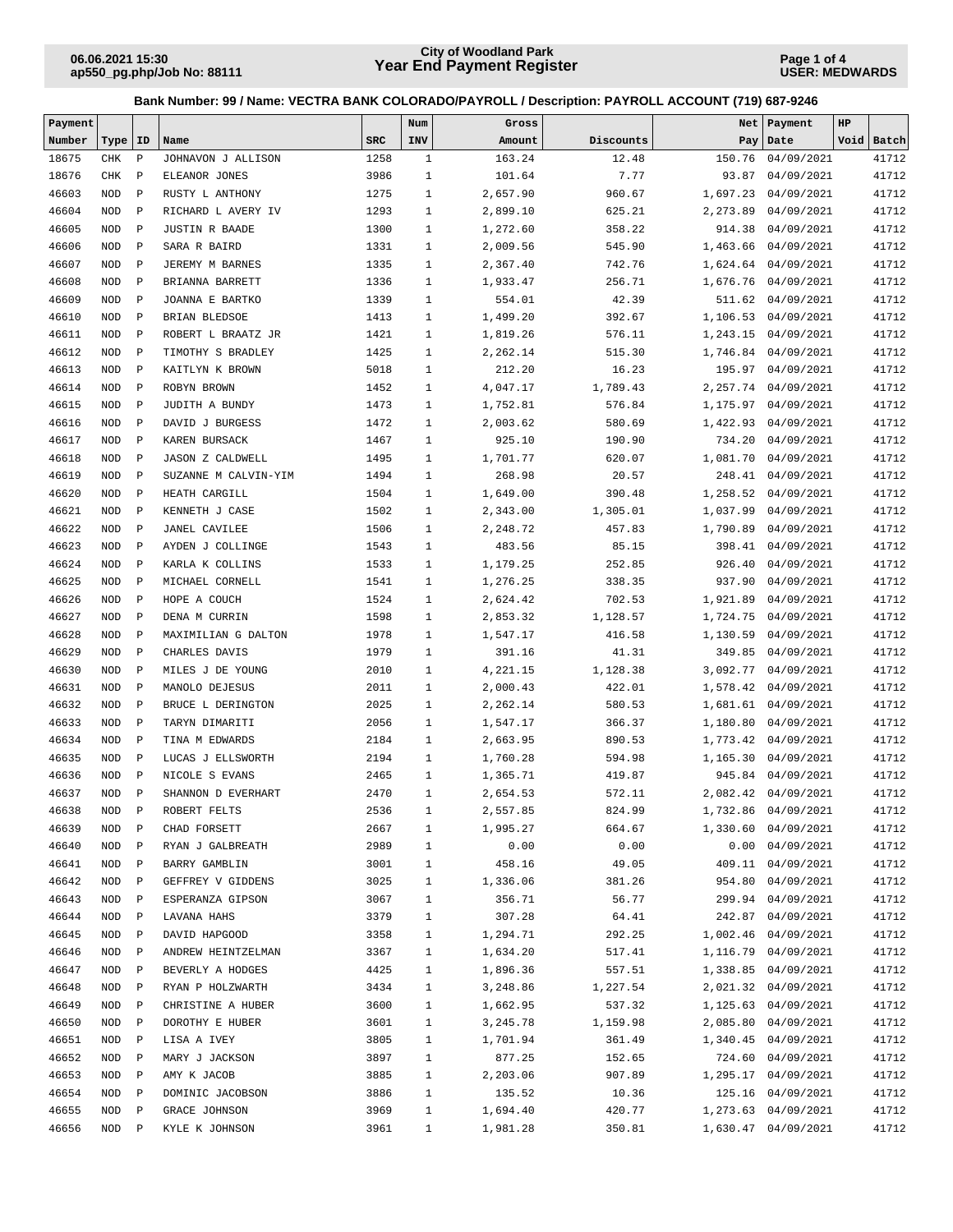**Page 2 of 4 USER: MEDWARDS**

| Payment |            |              |                        |            | Num          | Gross     |           | Net      | Payment             | HP   |       |
|---------|------------|--------------|------------------------|------------|--------------|-----------|-----------|----------|---------------------|------|-------|
| Number  | Type       | ID           | Name                   | <b>SRC</b> | INV          | Amount    | Discounts |          | Pay   Date          | Void | Batch |
| 46657   | <b>NOD</b> | $\, {\bf P}$ | EMILY KATSIMPALIS      | 3989       | $\mathbf{1}$ | 3,577.32  | 1,218.81  | 2,358.51 | 04/09/2021          |      | 41712 |
| 46658   | <b>NOD</b> | $\mathbf P$  | CYNTHIA K KEATING      | 4200       | $1\,$        | 3,577.32  | 1,346.65  | 2,230.67 | 04/09/2021          |      | 41712 |
| 46659   | <b>NOD</b> | $\mathbf P$  | KAIDEN KENYON          | 4208       | $1\,$        | 254.75    | 34.77     | 219.98   | 04/09/2021          |      | 41712 |
| 46660   | <b>NOD</b> | $\mathbf P$  | CONNIE I KNOWLES       | 4374       | $\mathbf{1}$ | 16.25     | 1.25      | 15.00    | 04/09/2021          |      | 41712 |
| 46661   | <b>NOD</b> | $\mathbf P$  | MICHAEL LAWSON         | 5064       | $\mathbf{1}$ | 4,422.92  | 1,274.11  | 3,148.81 | 04/09/2021          |      | 41712 |
| 46662   | <b>NOD</b> | $\mathbf P$  | SUZANNE LECLERCQ       | 4699       | $\mathbf{1}$ | 3,577.32  | 2,094.28  |          | 1,483.04 04/09/2021 |      | 41712 |
| 46663   | <b>NOD</b> | $\mathbf P$  | COURTNEY C LEDVINA     | 8475       | $\mathbf{1}$ | 2,038.32  | 470.96    | 1,567.36 | 04/09/2021          |      | 41712 |
| 46664   | <b>NOD</b> | $\mathbf P$  |                        | 4703       | $\mathbf{1}$ | 1,547.20  | 471.25    | 1,075.95 | 04/09/2021          |      | 41712 |
|         |            |              | JENNIFER LEHTINEN      |            |              |           |           |          |                     |      |       |
| 46665   | <b>NOD</b> | $\mathbf{P}$ | ANDREW A LEIBBRAND     | 4702       | $\mathbf{1}$ | 3,248.86  | 820.84    | 2,428.02 | 04/09/2021          |      | 41712 |
| 46666   | <b>NOD</b> | $\mathbf P$  | ROBIN D LINDBERG       | 4790       | $\mathbf{1}$ | 1,775.33  | 500.21    | 1,275.12 | 04/09/2021          |      | 41712 |
| 46667   | <b>NOD</b> | $\mathbf P$  | ROBERT G LUCE          | 4855       | $\mathbf{1}$ | 620.31    | 47.45     | 572.86   | 04/09/2021          |      | 41712 |
| 46668   | <b>NOD</b> | $\mathbf P$  | MARK W MACKEL          | 5010       | $\mathbf{1}$ | 2,846.50  | 1,216.39  | 1,630.11 | 04/09/2021          |      | 41712 |
| 46669   | <b>NOD</b> | $\mathbf P$  | ELIZABETH A MCCLINTOCK | 5044       | $\mathbf{1}$ | 1,482.29  | 238.80    | 1,243.49 | 04/09/2021          |      | 41712 |
| 46670   | <b>NOD</b> | $\mathbf P$  | DAVID MCCORMICK        | 5043       | $\mathbf{1}$ | 2,084.06  | 491.89    | 1,592.17 | 04/09/2021          |      | 41712 |
| 46671   | <b>NOD</b> | $\mathbf P$  | KANDY L MCDANIEL       | 5055       | $\mathbf{1}$ | 1,547.17  | 523.65    | 1,023.52 | 04/09/2021          |      | 41712 |
| 46672   | <b>NOD</b> | $\mathbf P$  | MICHAEL G MCDANIEL     | 5056       | $\mathbf{1}$ | 3,897.86  | 1,051.93  | 2,845.93 | 04/09/2021          |      | 41712 |
| 46673   | <b>NOD</b> | $\mathbf P$  | KENNETH J MERENDA      | 5158       | $\mathbf{1}$ | 87.36     | 6.68      | 80.68    | 04/09/2021          |      | 41712 |
| 46674   | <b>NOD</b> | $\mathbf P$  | CHAD M MILDBRANDT      | 5172       | $\mathbf{1}$ | 387.36    | 73.63     | 313.73   | 04/09/2021          |      | 41712 |
| 46675   | <b>NOD</b> | $\mathbf P$  | SARAH MINTON           | 5163       | $\mathbf{1}$ | 1,236.80  | 332.63    | 904.17   | 04/09/2021          |      | 41712 |
| 46676   | <b>NOD</b> | $\mathbf P$  | CHRIS E MOORE          | 5200       | $\mathbf{1}$ | 53.00     | 4.06      | 48.94    | 04/09/2021          |      | 41712 |
| 46677   | <b>NOD</b> | $\mathbf P$  | FELIPE NARDO JR        | 5524       | $\mathbf{1}$ | 269.64    | 37.40     | 232.24   | 04/09/2021          |      | 41712 |
| 46678   | <b>NOD</b> | $\mathbf P$  | LAWRENCE W NORQUIST    | 5606       | $\mathbf{1}$ | 1,995.65  | 551.60    | 1,444.05 | 04/09/2021          |      | 41712 |
| 46679   | <b>NOD</b> | $\mathbf P$  | ALEXANDER OFFUTT       | 5690       | $\mathbf{1}$ | 1,451.25  | 371.44    | 1,079.81 | 04/09/2021          |      | 41712 |
| 46680   | <b>NOD</b> | $\mathbf P$  | RYAN OLSON             | 5711       | $\mathbf{1}$ | 389.23    | 64.50     | 324.73   | 04/09/2021          |      | 41712 |
| 46681   | <b>NOD</b> | $\mathbf P$  | LORETTA PELLEGRINO     | 6190       | $\mathbf{1}$ | 2,907.80  | 817.65    | 2,090.15 | 04/09/2021          |      | 41712 |
| 46682   | <b>NOD</b> | $\mathbf P$  | PHILIP K PYLES         | 6700       | $\mathbf{1}$ | 2,340.49  | 677.85    | 1,662.64 | 04/09/2021          |      | 41712 |
| 46683   | <b>NOD</b> | $\mathbf P$  | LEVENTE RACZ           | 6719       | $\mathbf{1}$ | 2,759.43  | 819.80    | 1,939.63 | 04/09/2021          |      | 41712 |
| 46684   | <b>NOD</b> | $\mathbf P$  | JOSEF P RICHARDSON     | 6782       | $\mathbf{1}$ | 1,188.65  | 646.99    | 541.66   | 04/09/2021          |      | 41712 |
| 46685   |            |              |                        |            |              |           |           |          |                     |      | 41712 |
|         | <b>NOD</b> | $\mathbf P$  | SALLY W RILEY          | 6800       | $\mathbf{1}$ | 3,832.10  | 1,354.19  | 2,477.91 | 04/09/2021          |      |       |
| 46686   | <b>NOD</b> | $\mathbf P$  | <b>JASMINE RIVAS</b>   | 6877       | $\mathbf{1}$ | 2,236.40  | 615.62    | 1,620.78 | 04/09/2021          |      | 41712 |
| 46687   | <b>NOD</b> | $\mathbf P$  | IVAN RODRIGUEZ         | 3372       | $\mathbf{1}$ | 2,299.86  | 555.53    | 1,744.33 | 04/09/2021          |      | 41712 |
| 46688   | <b>NOD</b> | $\mathbf P$  | MITCHELL L ROTH        | 6903       | $\mathbf{1}$ | 1,683.20  | 509.73    | 1,173.47 | 04/09/2021          |      | 41712 |
| 46689   | <b>NOD</b> | $\mathbf P$  | JEFFREY SANCHEZ        | 6974       | $\mathbf{1}$ | 2,703.90  | 1,018.65  | 1,685.25 | 04/09/2021          |      | 41712 |
| 46690   | <b>NOD</b> | $\mathbf P$  | KELLY A SIMPKINS       | 7193       | $\mathbf{1}$ | 2,059.77  | 990.38    | 1,069.39 | 04/09/2021          |      | 41712 |
| 46691   | <b>NOD</b> | $\mathbf P$  | DORIE D SLAUGHTER      | 7198       | $\mathbf{1}$ | 850.80    | 253.25    | 597.55   | 04/09/2021          |      | 41712 |
| 46692   | <b>NOD</b> | $\mathbf{P}$ | JOHN M SOCZEK          | 7227       | $\mathbf{1}$ | 2,262.14  | 788.39    | 1,473.75 | 04/09/2021          |      | 41712 |
| 46693   | <b>NOD</b> | $\mathbf P$  | RYAN M SQUIRES         | 7276       | $\mathbf{1}$ | 2,187.84  | 541.31    | 1,646.53 | 04/09/2021          |      | 41712 |
| 46694   | <b>NOD</b> | $\mathbf{P}$ | DANIEL L STOVER        | 7430       | 1            | 2,808.92  | 1,216.12  |          | 1,592.80 04/09/2021 |      | 41712 |
| 46695   | NOD        | $\mathbb{P}$ | KYLE D STROM           | 7447       | 1            | 1,996.00  | 566.48    |          | 1,429.52 04/09/2021 |      | 41712 |
| 46696   | NOD        | $\mathbb{P}$ | JOHN E THOMPSON III    | 7599       | 1            | 108.33    | 8.29      |          | 100.04 04/09/2021   |      | 41712 |
| 46697   | NOD        | $\mathbb{P}$ | JENNIFER K TOBIAS      | 4205       | 1            | 2,262.14  | 868.84    |          | 1,393.30 04/09/2021 |      | 41712 |
| 46698   | NOD        | $\mathbb{P}$ | DARREN TRAYLOR RIVERA  | 7766       | 1            | 2,563.53  | 823.76    |          | 1,739.77 04/09/2021 |      | 41712 |
| 46699   | NOD        | $\mathbb{P}$ | KRISTOFER L TROEGER    | 7777       | $\mathbf{1}$ | 1,762.28  | 571.71    |          | 1,190.57 04/09/2021 |      | 41712 |
| 46700   | NOD        | $\mathbf P$  | STEVEN E VARNER        | 8316       | $\mathbf{1}$ | 2,437.14  | 543.35    | 1,893.79 | 04/09/2021          |      | 41712 |
| 46701   | NOD        | $\mathbb P$  | ERIKA D VIDA           | 8355       | $\mathbf{1}$ | 2,198.04  | 667.92    |          | 1,530.12 04/09/2021 |      | 41712 |
| 46702   | NOD        | $\mathbf P$  | JOE WAGNER             | 8597       | $\mathbf{1}$ | 601.43    | 67.32     |          | 534.11 04/09/2021   |      | 41712 |
| 46703   | NOD        | $\mathbb{P}$ | LAWRENCE E WATTERS     | 8600       | 1            | 3,607.52  | 1,545.16  |          | 2,062.36 04/09/2021 |      | 41712 |
| 46704   | NOD        | $\mathbb{P}$ | LAINE M WILBERDING     | 8743       | 1            | 1,332.07  | 407.75    |          | 924.32 04/09/2021   |      | 41712 |
| 46705   | NOD        | $\mathbb{P}$ | HARRY H WILEY IV       | 8744       | 1            | 4,221.15  | 1,884.05  |          | 2,337.10 04/09/2021 |      | 41712 |
| 46706   | NOD        | $\mathbb{P}$ | AMY C WOLIN            | 8800       | 1            | 61.00     | 4.66      |          | 56.34 04/09/2021    |      | 41712 |
| 46707   | NOD        | $\mathbf P$  | MATT ZIMMERMAN         | 9020       | $\mathbf{1}$ | 2,112.73  | 578.79    |          | 1,533.94 04/09/2021 |      | 41712 |
| 18677   | CHK        | $\mathbb{P}$ | EMILY KATSIMPALIS      | 3989       | 1            | 14,332.48 | 5,311.02  |          | 9,021.46 04/15/2021 |      | 41825 |
|         |            | $\mathbb{P}$ |                        |            |              |           |           |          |                     |      |       |
| 18678   | CHK        |              | JOHNAVON J ALLISON     | 1258       | $\mathbf{1}$ | 83.16     | 6.37      |          | 76.79 04/23/2021    |      | 41828 |
| 18679   | CHK        | $\mathbb{P}$ | RICHARD L AVERY IV     | 1293       | $\mathbf{1}$ | 2,441.30  | 542.63    |          | 1,898.67 04/23/2021 |      | 41828 |
| 18680   | CHK        | $\mathbb{P}$ | ELEANOR JONES          | 3986       | $\mathbf{1}$ | 146.25    | 11.19     |          | 135.06 04/23/2021   |      | 41828 |
| 46708   | NOD P      |              | RUSTY L ANTHONY        | 1275       | $\mathbf{1}$ | 2,657.90  | 961.83    |          | 1,696.07 04/23/2021 |      | 41828 |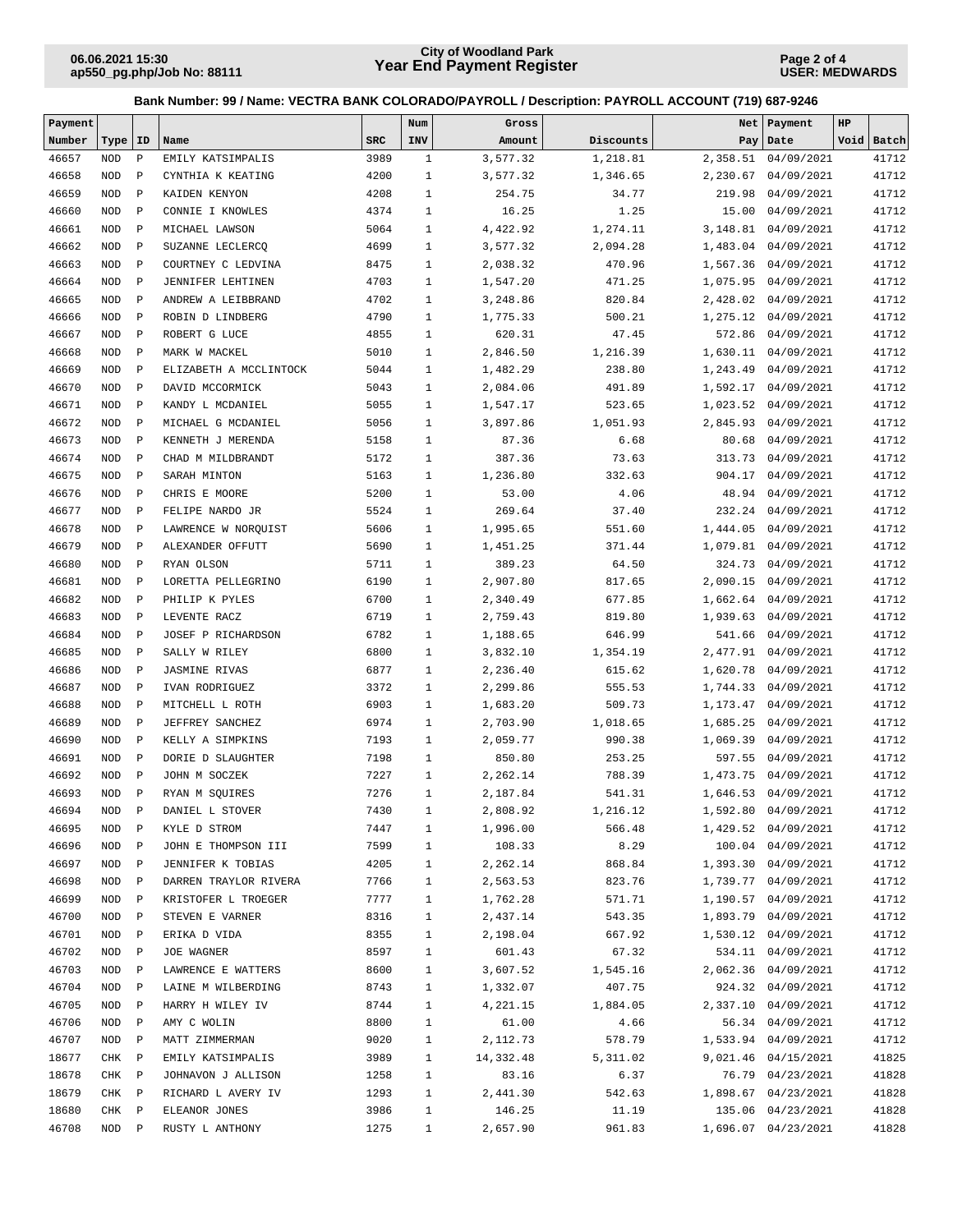**Page 3 of 4 USER: MEDWARDS**

| Payment |            |              |                         |            | Num          | Gross    |           | Net      | Payment              | HP |            |
|---------|------------|--------------|-------------------------|------------|--------------|----------|-----------|----------|----------------------|----|------------|
| Number  | Type       | ID           | Name                    | <b>SRC</b> | INV          | Amount   | Discounts |          | Pay   Date           |    | Void Batch |
| 46709   | <b>NOD</b> | $\, {\bf P}$ | <b>JUSTIN R BAADE</b>   | 1300       | $\mathbf{1}$ | 1,272.60 | 358.24    | 914.36   | 04/23/2021           |    | 41828      |
| 46710   | <b>NOD</b> | $\mathbf P$  | SARA R BAIRD            | 1331       | $\mathbf{1}$ | 1,692.31 | 447.12    | 1,245.19 | 04/23/2021           |    | 41828      |
| 46711   | <b>NOD</b> | $\mathbf P$  | JEREMY M BARNES         | 1335       | $\mathbf{1}$ | 2,192.40 | 682.88    | 1,509.52 | 04/23/2021           |    | 41828      |
| 46712   | <b>NOD</b> | $\mathbf P$  | BRIANNA BARRETT         | 1336       | $\mathbf{1}$ | 1,909.60 | 253.46    | 1,656.14 | 04/23/2021           |    | 41828      |
| 46713   | <b>NOD</b> | $\mathbf P$  | JOANNA E BARTKO         | 1339       | $\mathbf{1}$ | 616.61   | 47.17     |          | 569.44 04/23/2021    |    | 41828      |
| 46714   | <b>NOD</b> | $\, {\bf P}$ | BRIAN BLEDSOE           | 1413       | $\mathbf{1}$ | 1,499.20 | 392.66    |          | 1,106.54 04/23/2021  |    | 41828      |
| 46715   | <b>NOD</b> | $\mathbf P$  | ROBERT L BRAATZ JR      | 1421       | $\mathbf{1}$ | 1,819.26 | 576.12    |          | 1,243.14 04/23/2021  |    | 41828      |
| 46716   | <b>NOD</b> | $\mathbf P$  | TIMOTHY S BRADLEY       | 1425       | $\mathbf{1}$ | 2,262.14 | 515.30    |          | 1,746.84 04/23/2021  |    | 41828      |
| 46717   | <b>NOD</b> | $\mathbf P$  | ROBYN BROWN             | 1452       | $\mathbf{1}$ | 4,047.17 | 1,789.44  |          | 2, 257.73 04/23/2021 |    | 41828      |
| 46718   | <b>NOD</b> | $\mathbf{P}$ | JUDITH A BUNDY          | 1473       | $\mathbf{1}$ | 1,752.80 | 576.83    | 1,175.97 | 04/23/2021           |    | 41828      |
| 46719   | <b>NOD</b> | $\mathbf P$  | DAVID J BURGESS         | 1472       | $\mathbf{1}$ | 2,003.62 | 580.71    | 1,422.91 | 04/23/2021           |    | 41828      |
| 46720   | <b>NOD</b> | $\mathbf{P}$ | KAREN BURSACK           | 1467       | $\mathbf{1}$ | 925.10   | 190.89    |          | 734.21 04/23/2021    |    | 41828      |
| 46721   | <b>NOD</b> | $\mathbf{P}$ | <b>JASON Z CALDWELL</b> | 1495       | $\mathbf{1}$ | 1,701.77 | 620.08    | 1,081.69 | 04/23/2021           |    | 41828      |
| 46722   | <b>NOD</b> | $\mathbf{P}$ | SUZANNE M CALVIN-YIM    | 1494       | $\mathbf{1}$ | 233.45   | 17.87     | 215.58   | 04/23/2021           |    | 41828      |
| 46723   | <b>NOD</b> | $\, {\bf P}$ | HEATH CARGILL           | 1504       | $\mathbf{1}$ | 1,649.00 | 390.47    | 1,258.53 | 04/23/2021           |    | 41828      |
| 46724   | <b>NOD</b> | $\mathbf{P}$ | KENNETH J CASE          | 1502       | $\mathbf{1}$ | 2,343.00 | 1,305.01  |          | 1,037.99 04/23/2021  |    | 41828      |
| 46725   | <b>NOD</b> | $\mathbf P$  | <b>JANEL CAVILEE</b>    | 1506       | $\mathbf{1}$ | 1,978.24 | 402.73    |          | 1,575.51 04/23/2021  |    | 41828      |
| 46726   | <b>NOD</b> | $\, {\bf P}$ | AYDEN J COLLINGE        | 1543       | $\mathbf{1}$ | 397.32   | 65.94     | 331.38   | 04/23/2021           |    | 41828      |
| 46727   | <b>NOD</b> | $\mathbf P$  | KARLA K COLLINS         | 1533       | $\mathbf{1}$ | 1,397.88 | 305.79    | 1,092.09 | 04/23/2021           |    | 41828      |
| 46728   | <b>NOD</b> | $\mathbf P$  | MICHAEL CORNELL         | 1541       | $\mathbf{1}$ | 1,276.25 | 338.33    | 937.92   | 04/23/2021           |    | 41828      |
| 46729   | <b>NOD</b> | $\mathbf P$  | HOPE A COUCH            | 1524       | $\mathbf{1}$ | 2,441.30 | 657.01    | 1,784.29 | 04/23/2021           |    | 41828      |
| 46730   | <b>NOD</b> | $\mathbf P$  | DENA M CURRIN           | 1598       | $\mathbf{1}$ | 2,715.98 | 1,059.23  | 1,656.75 | 04/23/2021           |    | 41828      |
| 46731   | <b>NOD</b> | $\mathbf P$  | MAXIMILIAN G DALTON     | 1978       | $\mathbf{1}$ | 1,547.17 | 416.59    | 1,130.58 | 04/23/2021           |    | 41828      |
| 46732   | <b>NOD</b> | $\, {\bf P}$ | CHARLES DAVIS           | 1979       | $\mathbf{1}$ | 221.76   | 16.96     | 204.80   | 04/23/2021           |    | 41828      |
| 46733   | <b>NOD</b> | $\mathbf P$  | MILES J DE YOUNG        | 2010       | $\mathbf{1}$ | 4,221.15 | 1,128.39  |          | 3,092.76 04/23/2021  |    | 41828      |
| 46734   | <b>NOD</b> | $\mathbf P$  | MANOLO DEJESUS          | 2011       | $\mathbf{1}$ | 2,281.79 | 472.87    |          | 1,808.92 04/23/2021  |    | 41828      |
| 46735   | <b>NOD</b> | $\mathbf P$  | BRUCE L DERINGTON       | 2025       | $\mathbf{1}$ | 2,262.14 | 579.93    | 1,682.21 | 04/23/2021           |    | 41828      |
| 46736   | <b>NOD</b> | $\mathbf P$  | TARYN DIMARITI          | 2056       | $\mathbf{1}$ | 1,547.17 | 366.37    | 1,180.80 | 04/23/2021           |    | 41828      |
| 46737   | <b>NOD</b> | $\mathbf P$  | TINA M EDWARDS          | 2184       | $\mathbf{1}$ | 2,663.95 | 890.52    | 1,773.43 | 04/23/2021           |    | 41828      |
| 46738   | <b>NOD</b> | $\mathbf P$  | LUCAS J ELLSWORTH       | 2194       | $\mathbf{1}$ | 1,760.28 | 595.00    | 1,165.28 | 04/23/2021           |    | 41828      |
| 46739   | <b>NOD</b> | $\mathbf{P}$ | NICOLE S EVANS          | 2465       | $\mathbf{1}$ | 1,365.71 | 419.89    | 945.82   | 04/23/2021           |    | 41828      |
| 46740   | <b>NOD</b> | $\mathbf P$  | SHANNON D EVERHART      | 2470       | $\mathbf{1}$ | 2,262.14 | 527.18    |          | 1,734.96 04/23/2021  |    | 41828      |
| 46741   | <b>NOD</b> | $\, {\bf P}$ | ROBERT FELTS            | 2536       | $\mathbf{1}$ | 2,382.85 | 782.61    |          | 1,600.24 04/23/2021  |    | 41828      |
| 46742   | <b>NOD</b> | $\, {\bf P}$ | CHAD FORSETT            | 2667       | $\mathbf{1}$ | 1,995.27 | 664.68    |          | 1,330.59 04/23/2021  |    | 41828      |
| 46743   | <b>NOD</b> | $\mathbf P$  | RYAN J GALBREATH        | 2989       | $\mathbf{1}$ | 0.00     | 0.00      |          | 0.00 04/23/2021      |    | 41828      |
| 46744   | <b>NOD</b> | $\mathbf P$  | BARRY GAMBLIN           | 3001       | $\mathbf{1}$ | 610.88   | 81.89     | 528.99   | 04/23/2021           |    | 41828      |
| 46745   | <b>NOD</b> | $\mathbf P$  | GEFFREY V GIDDENS       | 3025       | $\mathbf{1}$ | 1,276.25 | 366.50    | 909.75   | 04/23/2021           |    | 41828      |
| 46746   | NOD        | $\mathbf{P}$ | ESPERANZA GIPSON        | 3067       | $\mathbf{1}$ | 384.56   | 63.68     |          | 320.88 04/23/2021    |    | 41828      |
| 46747   | NOD P      |              | LAVANA HAHS             | 3379       | $\mathbf{1}$ | 40.04    | 5.86      |          | 34.18 04/23/2021     |    | 41828      |
| 46748   | NOD        | $\mathbb{P}$ | DAVID HAPGOOD           | 3358       | $\mathbf{1}$ | 1,236.73 | 277.86    |          | 958.87 04/23/2021    |    | 41828      |
| 46749   | NOD        | $\mathbb{P}$ | ANDREW HEINTZELMAN      | 3367       | $\mathbf{1}$ | 1,663.21 | 525.10    |          | 1,138.11 04/23/2021  |    | 41828      |
| 46750   | NOD        | $\mathbb{P}$ | BEVERLY A HODGES        | 4425       | $\mathbf{1}$ | 1,896.36 | 557.53    |          | 1,338.83 04/23/2021  |    | 41828      |
| 46751   | NOD        | $\mathbb{P}$ | RYAN P HOLZWARTH        | 3434       | $\mathbf{1}$ | 3,248.86 | 1,227.54  |          | 2,021.32 04/23/2021  |    | 41828      |
| 46752   | NOD        | $\mathbb{P}$ | CHRISTINE A HUBER       | 3600       | 1            | 1,580.00 | 517.01    |          | 1,062.99 04/23/2021  |    | 41828      |
| 46753   | NOD        | $\mathbb{P}$ | DOROTHY E HUBER         | 3601       | $\mathbf{1}$ | 2,899.10 | 1,062.68  |          | 1,836.42 04/23/2021  |    | 41828      |
| 46754   | NOD        | $\mathbb{P}$ | LISA A IVEY             | 3805       | $\mathbf{1}$ | 1,701.94 | 361.49    |          | 1,340.45 04/23/2021  |    | 41828      |
| 46755   | NOD        | $\mathbb P$  | MARY J JACKSON          | 3897       | $\mathbf{1}$ | 725.00   | 115.73    |          | 609.27 04/23/2021    |    | 41828      |
| 46756   | NOD        | $\mathbb P$  | AMY K JACOB             | 3885       | $\mathbf{1}$ | 2,203.06 | 907.88    |          | 1,295.18 04/23/2021  |    | 41828      |
| 46757   | NOD        | $\mathbb{P}$ | GRACE JOHNSON           | 3969       | $\mathbf{1}$ | 1,694.40 | 420.78    |          | 1,273.62 04/23/2021  |    | 41828      |
| 46758   | NOD        | $\mathbb{P}$ | KYLE K JOHNSON          | 3961       | $\mathbf{1}$ | 2,017.09 | 364.13    |          | 1,652.96 04/23/2021  |    | 41828      |
| 46759   | NOD        | $\mathbb{P}$ | CYNTHIA K KEATING       | 4200       | 1            | 3,577.32 | 1,346.64  |          | 2,230.68 04/23/2021  |    | 41828      |
| 46760   | NOD        | $\mathbb{P}$ | KAIDEN KENYON           | 4208       | 1            | 259.70   | 35.64     |          | 224.06 04/23/2021    |    | 41828      |
| 46761   | NOD        | $\mathbb{P}$ | CONNIE I KNOWLES        | 4374       | $\mathbf{1}$ | 50.75    | 3.87      |          | 46.88 04/23/2021     |    | 41828      |
| 46762   | NOD        | $\mathbb{P}$ | MICHAEL LAWSON          | 5064       | $\mathbf{1}$ | 4,422.92 | 1,274.11  |          | 3, 148.81 04/23/2021 |    | 41828      |
| 46763   | NOD        | $\mathbb P$  | SUZANNE LECLERCQ        | 4699       | $\mathbf{1}$ | 3,577.32 | 2,094.27  |          | 1,483.05 04/23/2021  |    | 41828      |
| 46764   | NOD        | $\mathbb{P}$ | COURTNEY C LEDVINA      | 8475       | $\mathbf{1}$ | 2,469.74 | 550.29    |          | 1,919.45 04/23/2021  |    | 41828      |